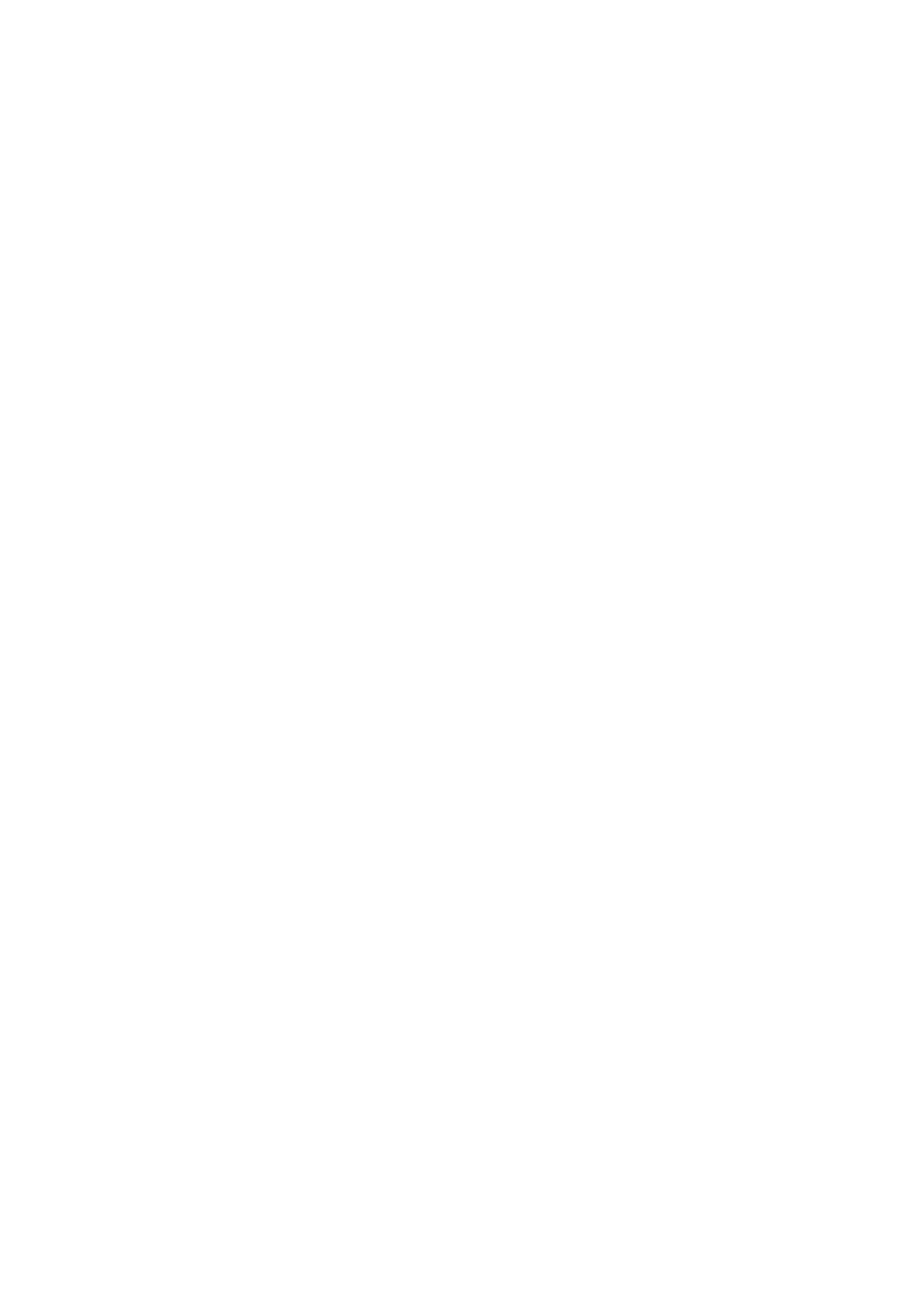# Table of contents

| $\mathbf{L}$ |                                                                        | 5  |
|--------------|------------------------------------------------------------------------|----|
|              | II. Results of the main representative study                           | 7  |
|              |                                                                        | 7  |
|              |                                                                        | 9  |
|              | 2.3 Prevalence of violence: A comparison with European studies         | 11 |
|              |                                                                        | 13 |
|              | III. Central results of the supplemental sub-group population          |    |
|              |                                                                        | 23 |
|              |                                                                        | 25 |
|              |                                                                        | 26 |
|              |                                                                        | 26 |
|              | 3.4 Turkish and East-European immigrants                               | 27 |
|              | IV. Central results of the group discussions on the topics of help and |    |
|              | support requirements of women affected by violence                     | 30 |
|              | 4.1 Methodology and conception of the research                         | 30 |
|              | 4.2 Results in the context of domestic violence                        | 30 |
|              | 4.3 Results within the context of sexualised violence from             |    |
|              |                                                                        | 35 |
|              |                                                                        | 37 |
|              |                                                                        | 39 |
|              |                                                                        | 40 |

**Health, Well-Being and Personal Safety of Women in Germany – A Representative Study of Violence against Women in Germany –**

**comissioned by the Federal Ministry for Families, Senior Citizens, Women and Youth**

**Project team at the University of Bielefeld, Interdisciplinary Centre for Research of Gender and Women's Issues:**

*Project directors:* Prof. Ursula Müller, Monika Schröttle (PhD) *Associates:* Sandra Glammeier, Christa Oppenheimer *Office:* Barbara Schulz *Student assistant:* Alexandra Münster

**in cooperation with infas - Institute for Applied Social Sciences - GmbH, Bonn.**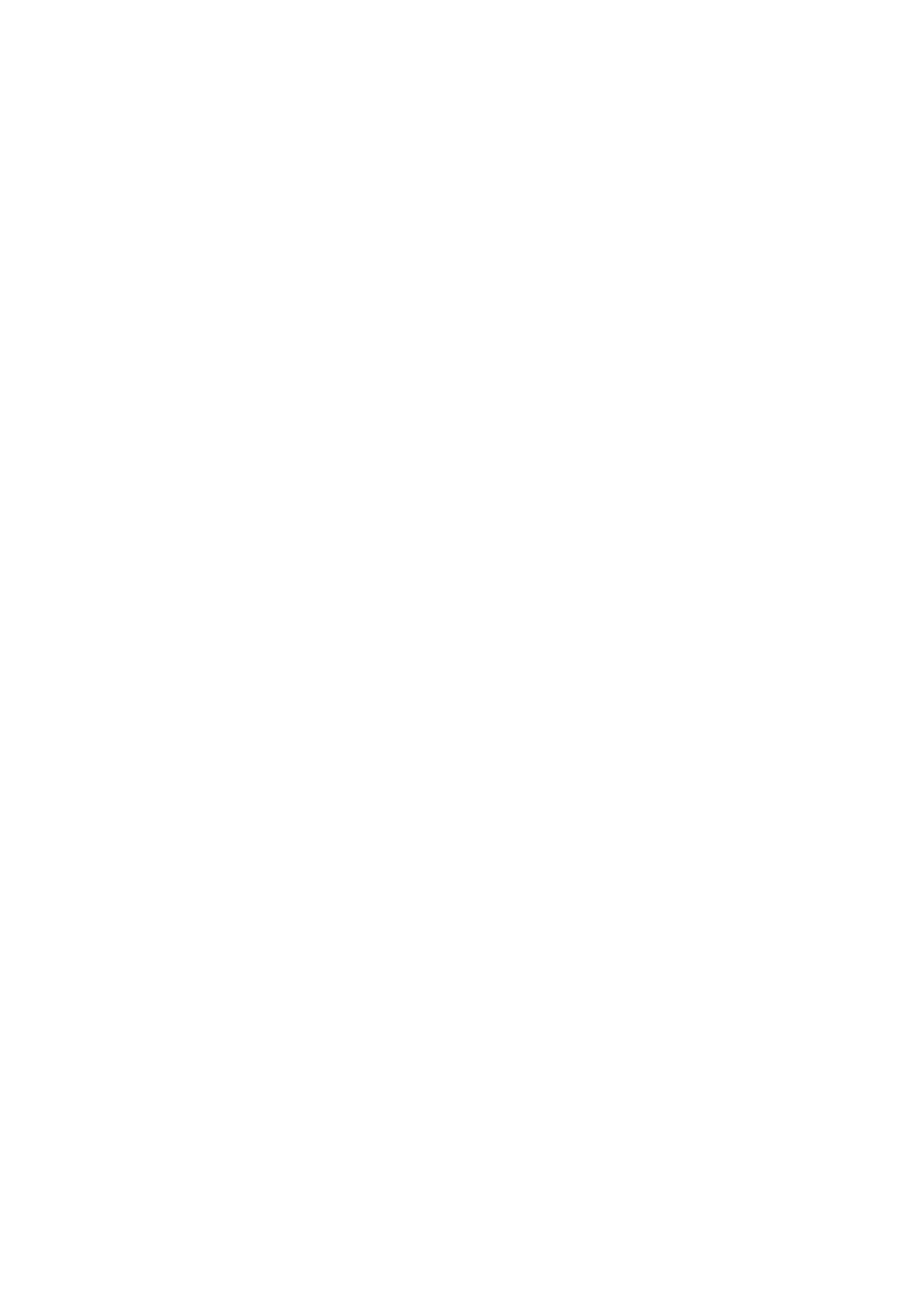# **I.** Introduction

The research study "Health, Well-Being and Personal Safety of Women in Germany" is the first representative survey on violence against women in Germany, and an element of the national action plan published in 1999 by the Federal Government to combat violence against women<sup>1</sup>. This study endeavours to bridge the current information gaps as to the extent of violence against women and the need for action and concrete assistance, thus creating an empirical basis for goal-oriented measures and strategies for reducing gender based violence, and improving assistance and support for women experiencing abuse.

Furthermore, the study is located in an international context, specifically, in a European context of researching and combating violence against women. Since the 80s and then more frequently in the 90s, with increasing international attention to the problem such comprehensive national studies on the prevalence of violence against women have been being conducted in a number of European countries. These studies, utilising various methodologies, have been conducted at the European level in the Netherlands, Switzerland, Portugal, Finland, Sweden, France, Spain, Ireland, England, Scotland and Wales<sup>2</sup>. The methodology of the present study was oriented along the lines set by previous European prevalence studies and designed to yield internationally comparable data and reveal hidden areas in the best possible way.

The study is divided into three sections. In the first, the main representative study, conducted in cooperation with *infas*from February till October 2003, a representative community sample of 10,000 women from all over Germany were interviewed extensively as to their experiences with violence, their feelings of personal safety and their psychosocial and physical health situations. The standardised, 60 – 90 minutes face-toface interviews took place either in the interviewees' homes or, in some cases, at other locations, supplemented by self-administered written questionnaires on family and partner  $vialence<sup>3</sup>$ 

<sup>1</sup> Federal Ministry for Family Affairs, Senior Citizens, Women and Youth (1999): Action Plan of the Federal Government for Combating Violence against Women. Bonn.

<sup>&</sup>lt;sup>2</sup> See also overview Hagemann-White/Bohne/Micus 2001: Material for Preparing a European Comparative Study on Prevalence of Violence against Women in the Federal Republic of Germany. European national studies are already available from: the Netherlands (Roemkens 1998), Switzerland (Gillioz et al 1997), England and Wales (British Crime Survey 1996, published in Mirrlees-Black 1999; also Walby/Allen 2004); Denmark (Christiansen/Koch-Nielsen 1992), Portugal (Lourenco et al. 1995), Ireland (Kelleher/O'Connor 1995), Finland (Heiskanen/Piispa 1998); further representative studies were compiled after investigations in the archives of Women Against Violence Europe (WAVE), in: Hungary, Russia, Poland, Iceland, as well as in Bosnia Herzegovina

 $^3$  The written questionnaire could be completed by the interviewees themselves, at the conclusion of the oral interviews, in the presence of the interviewer. This form was then sealed in an envelope by the interviewee and submitted to the interviewer. This technique serves to better illuminate grey areas in sensitive problem zones of violence and abuse in family and partner relationships, and has been tried and proven in international research, where it can also be partially supported by computer use.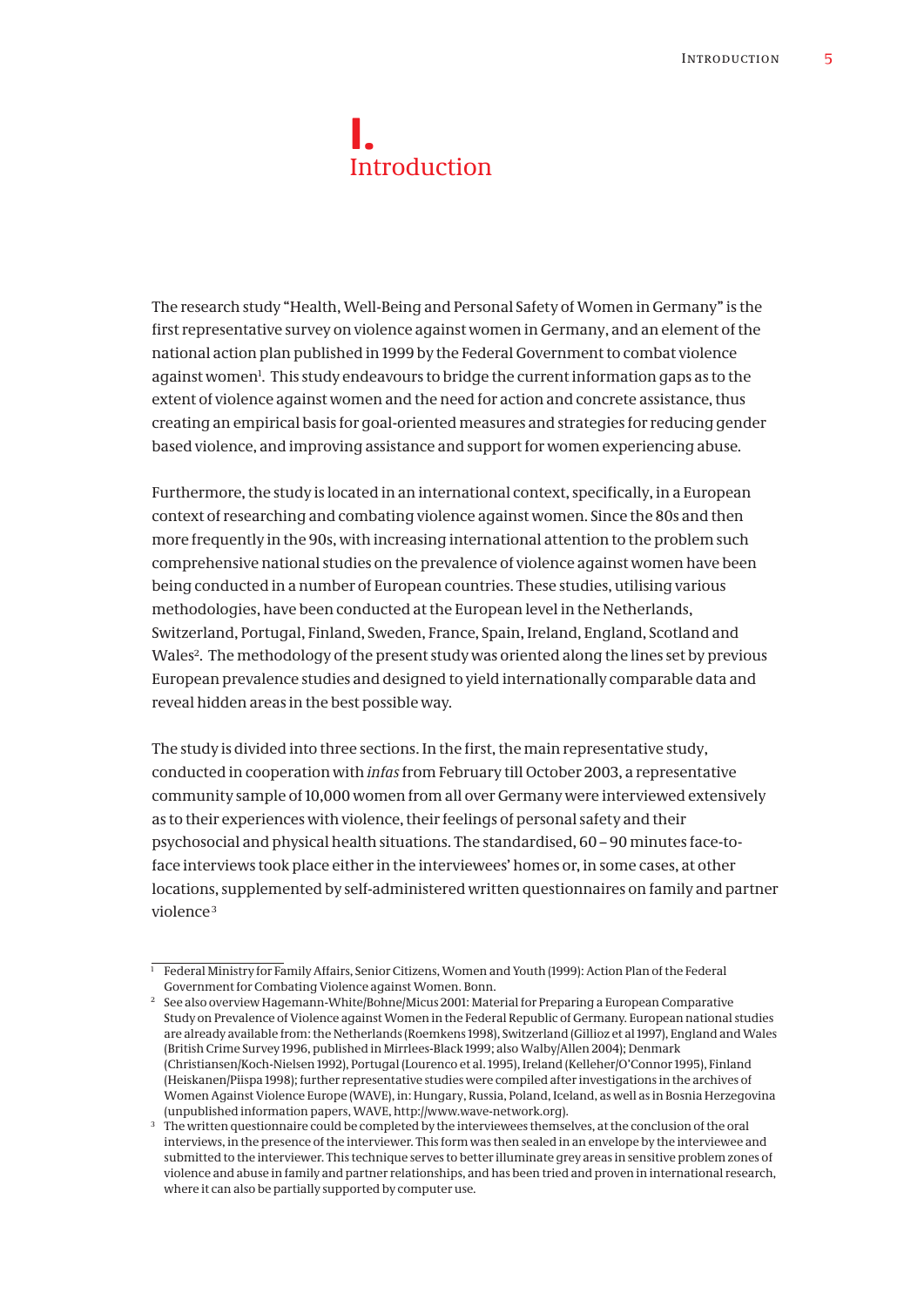Parallel to the main representative study, further sub-surveys were conducted to reach population groups who are difficult to access and to ascertain whether they suffer a higher rate of violence and need special assistance. An additional survey was conducted, also by *infas*, with Turkish and East-European immigrant women, with 250 supplementary interviews each in Russian and Turkish using a survey <sup>4</sup> instrument identical to that in the main survey. Other sub-group surveys were carried out in cooperation with colleges of applied sciences and universities, within the framework of research seminars. For these interviews with prostitutes, asylum seekers and women in prisons the questionnaires were modified to suit the situations of the particular research groups.

The study further included a qualitative section based on group discussions with women who are or have been victims of abuse. These aimed to illuminate the concrete needs for assistance and support from the point of view of the abused women, in order to gain a deeper perspective for developing prevention, assistance and intervention.

A comprehensive research report is available for download 5.

<sup>4</sup> The additional interviews conducted with the Turkish women enclosed also a short questionnaire sheet on arranged or forced marriages.

<sup>5</sup> Homepage of the Federal Ministry for Family Affairs, Senior Citizens, Women and Youth, www.bmfsfj.de (see  $\rightarrow$ Forschungsnetz (Research network)→ Forschungsberichte (Research reports)).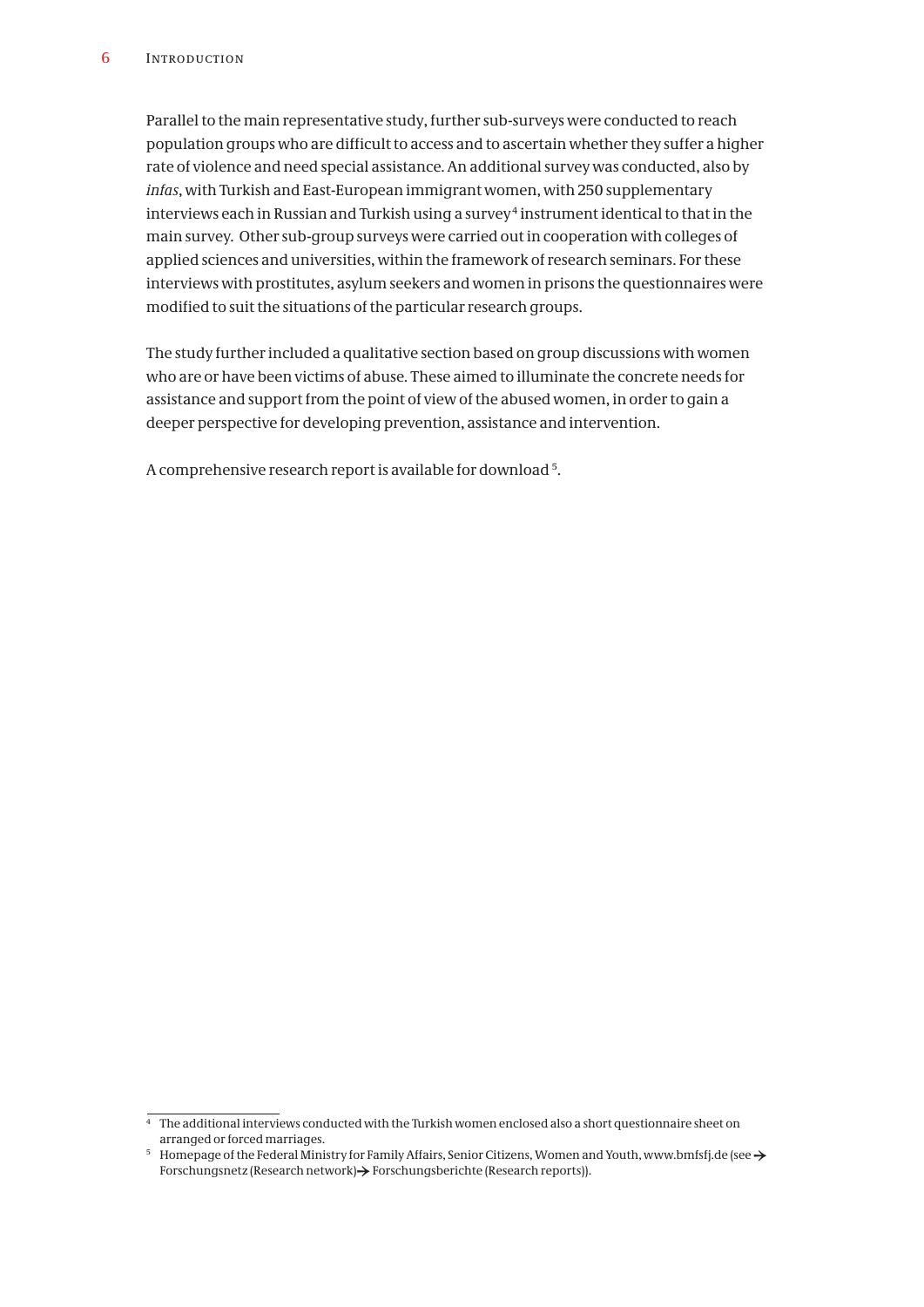# **II.**  Results of the main representative study

# 2.1 Methodology and conception of the study

The main representative study is based on 10,264 interviews, conducted nation-wide from February until October 2003 with women aged 16 to 85, residing in Germany. The data was drawn from a basic representative sample; the rate of yield in the gross random sample adjusted for neutral omission amounted to 52%°.

The data were first analysed broadly, to offer an overview of the central findings of the study. Within the time constraints of the study, deeper analysis was possible at several points; Because of the variety of interesting questions arising from the data, it would be highly desirable to carry out further intensive analyses of this solid data base.

To facilitate comprehension and evaluation of the findings, a few remarks about the complexity of the study are necessary:

Central forms of violence included in this study are physical violence, sexual violence, sexual harassment, and psychological abuse. Women were first asked about their experience of each of these four forms of violence since the age of 16 by way of a generalized question in the oral interview. This was followed by a list of specific concrete acts of violence which the interviewee could name by code letter, to say whether she had ever experienced this since the age of 16 (the introductory questions and list of items is to be found in the appendix)<sup>7</sup>. This was followed, should abuse have been experienced, by further questions on frequency and impact of the violence, victim-abuser relationship, and further details about to the concrete situations in which it occurred.

Physical, sexual and psychological abuse were then addressed in the written questionnaire, related both to violence by current or former male and female partners, as well as abuse experienced in childhood and adolescence up to the age of 16. By this method of asking additional questions about sensitive areas via a written form, which has been used successfully in other studies of domestic and sexual violence<sup>8</sup>, many more incidents of violence in partner relationships were uncovered than when using the oral form of questioning alone.

<sup>6</sup> Changes of address were evaluated as a percentage of the neutral drop-out rate, but neither drop-outs due to health reasons nor persons who could not be contacted for other reasons. As regards the relatively wide range of age groups which the study also contained, this rate of yield should be rated at the high end. Distortions in the random sample, such as resulting from the age, educational and East-West constellations of the interviewees, were equalised after the fact by redress weighting (compare more detailed methodology report and end documentation of the study).

<sup>7</sup> The central research instruments used for gathering data on physical, sexual, and psychological abuse, and sexual harassment, are oriented on item listings such as those used in other prevalence studies on violence; these instruments were partially modified or supplemented for purposes of this study. Please see appendix.

<sup>8</sup> Wetzels/Pfeiffer (1995) used a written drop-off form for questions concerning sexual violence, as did the study at hand. In the British Crime Surveys (1996 und 2004), however, the anonymous interview on domestic violence was computer-supported, conducted with the aid of a laptop.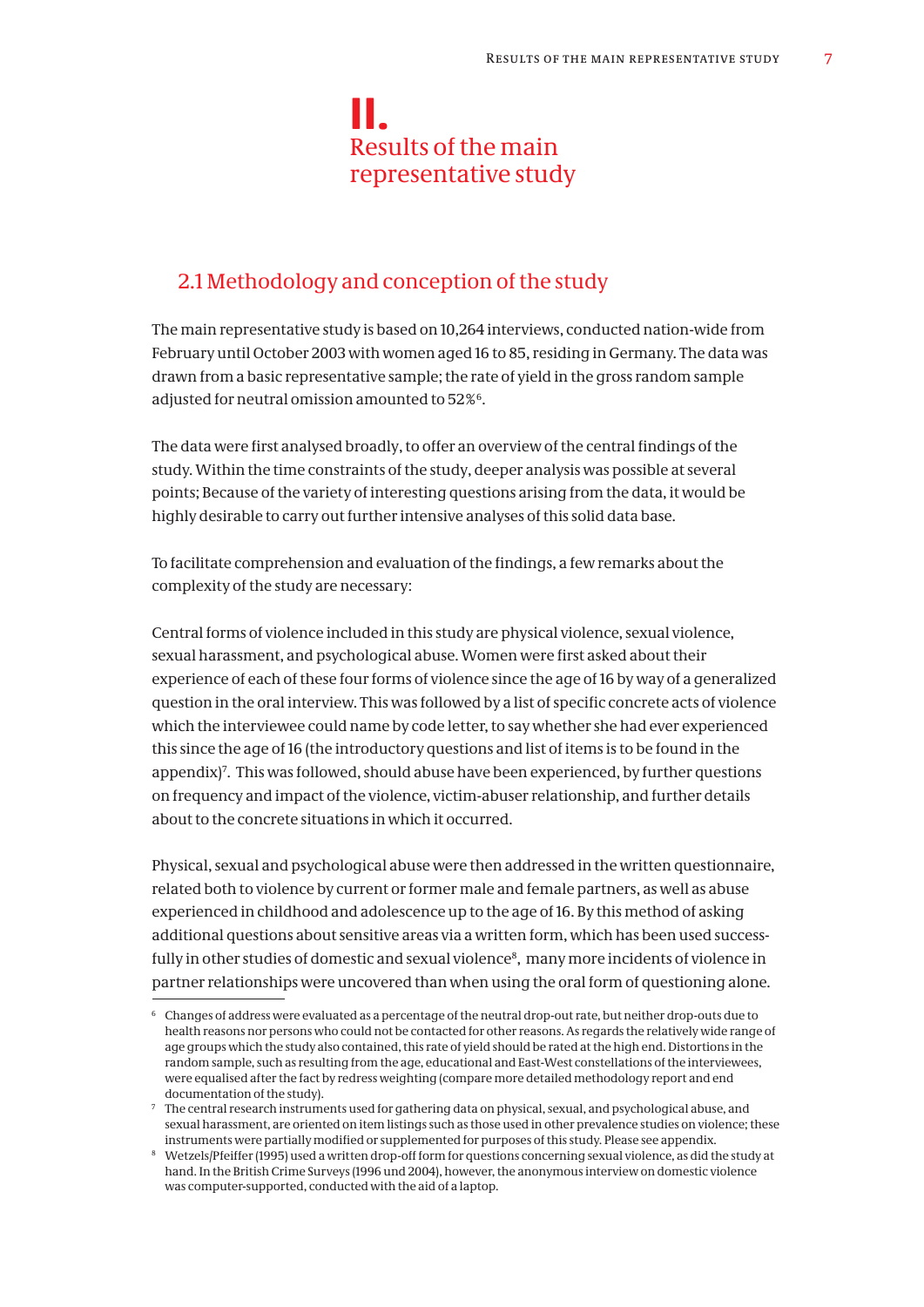Evidently, more interviewees are prepared to give information about violence in family and relationships in an anonymous setting with a specific, problemoriented questionnaire than in face-to-face interviews with a stranger.

The following overview of the data on women's experience of violence after the age of 16 combines all answers regarding physical and sexual violence in both the written and oral questionnaires. The overview of data on sexual harassment and psychological abuse is drawn solely from the oral interviews, as there was no comparable segment in the written questionnaire 9.

An interviewee was considered to have experienced a given type of violence if in response to the introductory question or to the item list she confirmed at least one act of violence at least once in her adult life; further differentiation was then carried out based on the statements following.

Physical acts of violence asked about within the framework of the study included a broad spectrum of acts, from a light slap in the face and being pushed away in anger, to throwing or beating with objects, to battering, choking or use of weapons (see item list 1 in the appendix). In order to evaluate the degree of seriousness of the attack, questions were asked about resulting injuries from the acts of violence (see item list 6 in the appendix), as well as the frequency of these situations and the subjective sense of threat<sup>10</sup>.

In comparison to the data compiled on physical violence, the items on sexual violence were based on a more narrow definition of violence, based exclusively on explicitly criminal forms of violence such as rape, attempted rape, and various forms of sexual coercion involving the use of physical force or threat (see item list 2 in the appendix). The following overview results as to the effects of various forms of violence are to be read against this background.

The written and oral sections of the survey instruments were comparable inasmuch as exactly the same inquiries were made concerning acts of physical violence. In inquiries concerning sexual abuse in partner relationships, the written section used a somewhat softer formulation, for reasons of comparability with other studies on domestic violence. However, this difference does not detract from clearly defining the character of *forced* sexual relations, and is therefore fully comparable with the results of the oral questionnaire. Concerning abusive situations of a psychological nature in couple relationships, and concerning physical, sexual and psychological abuse in childhood and adolescence, other instruments specifically developed for this problem area were used for the written section of the interview. As these are not directly comparable with the instruments used in gathering data on psychological violence in the oral portion of the interview, which related to all life contexts, the following general presentation on the prevalence of psychological abuse will relate to the findings of the oral questionnaire, as also with the findings on sexual harassment, which were exclusively treated as a central theme of the oral section of the research study.

<sup>&</sup>lt;sup>10</sup> Data on the subjective sense of threat was gathered via the question whether the interviewee had been afraid of being seriously injured or was in fear for her life, in one or more situations.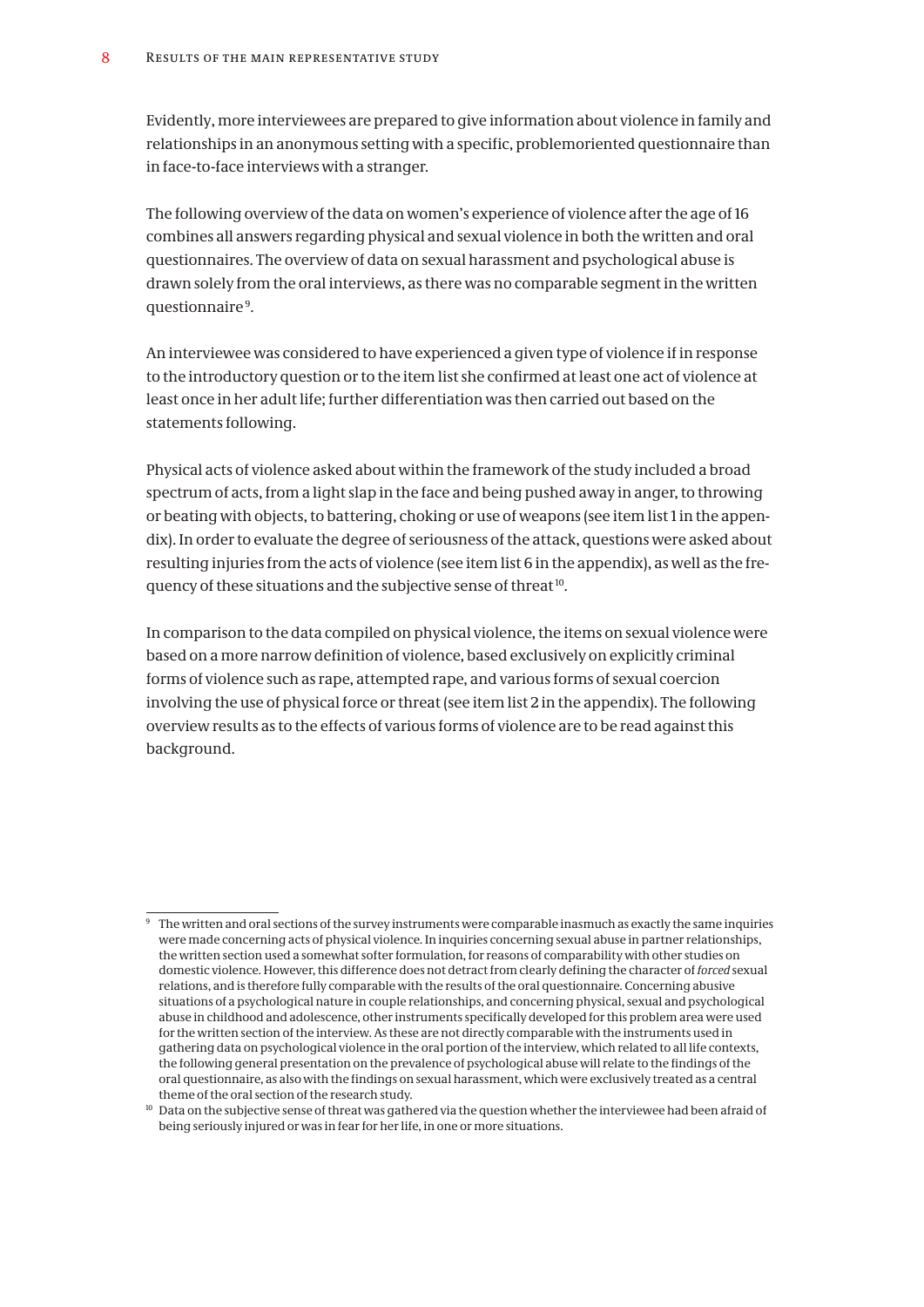# 2.2 Prevalence of violence: An overview

Prevalence of violence is indicated by the percentage of those who have been victims of abuse within a given period of time. The findings of this study show that in total, in Germany:

- **I** Against the background of the methodology defining physical abuse described above, 37% of all interviewees have experienced at least one form of **physical attack or violence** since the age of 16.
- **l** 13% of the women, that is, almost 1 woman in 7, responded that she had experienced some form of **sexual violence** since the age of 16; this value is based on a narrow definition of criminally forced sexual acts as described above<sup>11</sup>.
- **❙** 40% of the respondents have experienced **either physical or sexual abuse or both** independent of the victim-perpetrator context – after the age of 16 (35 % confirmed such experiences in the oral interviews alone).
- **l** Various forms of **sexual harassment** have been experienced by 58% of the women interviewed.
- **Ⅰ** 42% of all respondents said that they had experienced forms of **psychological violence**<sup>12</sup>, beginning with intimidation and aggressive yelling, on to slander, threats and humiliation, and up to psycho-terror.
- **I** Around 25% of all women resident in Germany have experienced forms of physical or sexual abuse, or both, from **current or previous male or female partners**13.

<sup>11</sup> Data on forms of sexual violence and coercion based on broader definitions of sexual abuse were collected within the framework of the research solely for purposes of comparison, but not included under the deliberately narrow definition of *sexual violence*. Cf. the description of coercion to participate in sexual acts below, as well as in Chapter 4 of the research report.

If the replies on sexual abuse in the oral section of the questionnaire are to be further specified, ca. 6 % of all res pondents had been raped, 4 % cited attempted rape, 5 % said they had been forced to physical intimacy, 3 % forced into other sexual practices, and 1% forced to perform acts seen in pornography. Sexual abuse by a partner was by 7% of all women in total, who had previously or were currently living in a couple relationship (oral and written sections).

 $12$  These results are drawn from the data on psychological violence in the oral interviews. During the preliminary phase of our study, the term "psychological violence" was at first considered as a working title covering very different aspects of psychologically distressing actions. As, within the course of this research, no suitable generic term could be found, it was decided in the end to retain this term. At first such terms as "psychological injury", "psychological aggression" and "psychological abuse" have been considered and discarded as none of the alter native terms was sufficient to cover the broad spectrum or systematic nature of the wide variety of violent acts, taking place in a wide variety of life contexts (cf. the item list 4 in appendix). Especially in view of the clear psy chological, psycho-social and health consequences resulting from these experiences it is justified to use the term "violence".<br> $^{13}$  These results relate to all acts of violence from the partner in the oral or written questionnaires. Partner violence

in the oral interview was compiled based on a differentiated list of possible male and female assailants with refe rence to acts of physical or sexual violence experienced. In the written questionnaire, concrete questions were asked about violence by a current or previous partner, using a slightly modified item list (see item list 5 in the appendix).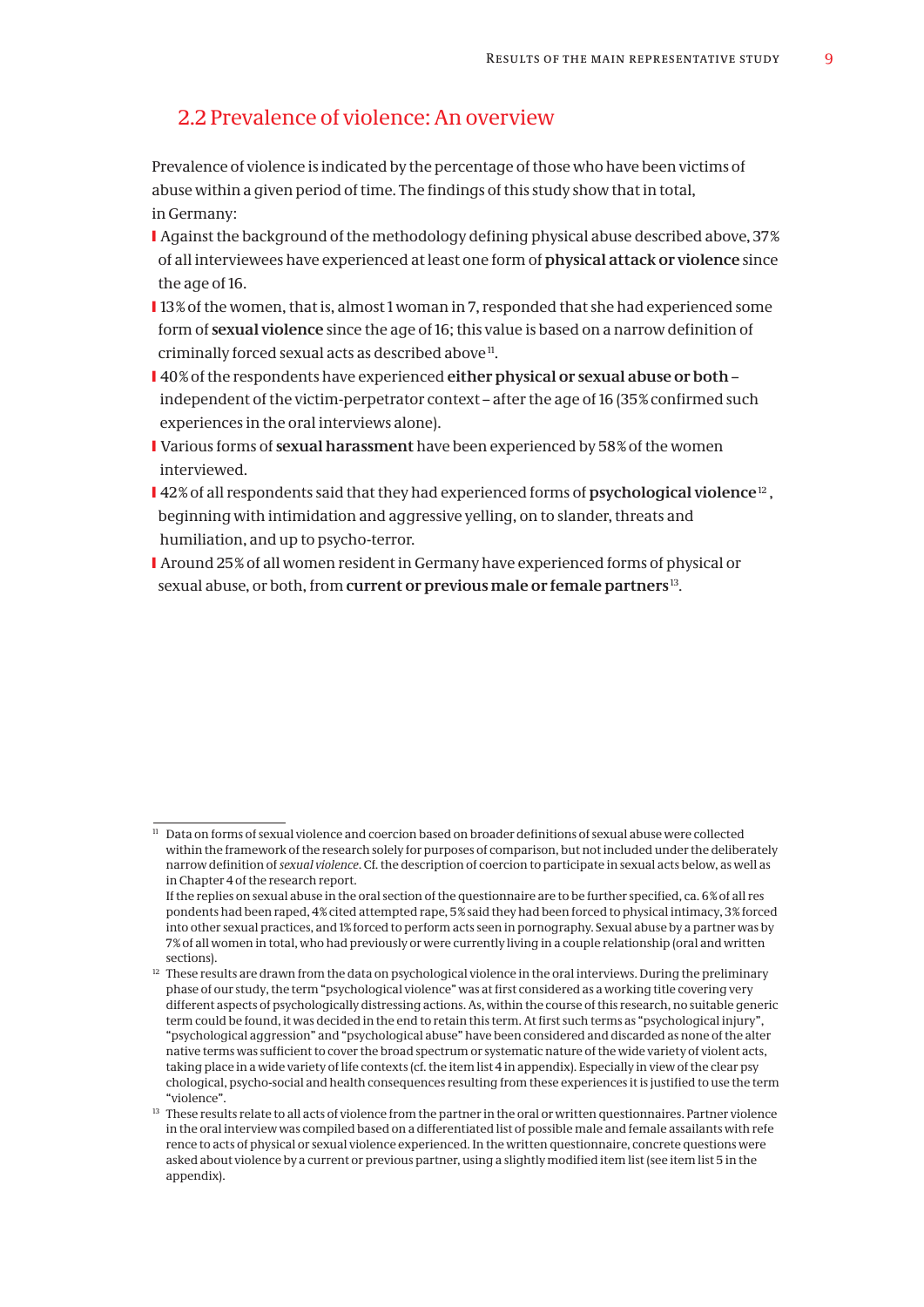The findings here as to the extent and range of physical and sexual violence against women in Germany confirm previous and current estimations of grey areas and research results, which show that approximately every second or third woman in Germany has experienced physical violence <sup>14</sup> and approximately every seventh woman sexual violence, at the hands of persons known or unknown<sup>15</sup>.

In relation to violence in couple relationships, the results go beyond former studies that have estimated the prevalence for Germany at al level that every fifth to seventh woman had suffered physical or sexual abuse at the hands of her partner<sup>16</sup>. By contrast, the present study found that at least every fourth woman (25 %) between the ages of 16 and 85, who has lived in a couple relationship, has suffered from physical violence (23 %), or, often additionally, sexual abuse (7%) at the hands of her partner, once or more than once.

It should be noted, however, that this includes a broad spectrum of differing degrees of seriousness of acts of violence, and that they take different shapes within the couple relationship and are embedded in its context. Thus, on the basis of the additional questions in the written questionnaire, it was found that about one-third of the women who had experienced physical or sexual assault from their current or previous relationship partners (31 %) said that there had been only one such violent situation with a partner, while 36 % named 2-10 situations and another third, 33 %, from more than 10 to over 40 situations. 65 % of the victims of violent attacks from their (ex-)partners received physical injuries ranging from swellings and bruises to sprains, broken bones, open wounds and head or facial injuries as a result. In reference to physical attacks in the *last violent couple relationship*, results showed that for some women (9 %), the physical attacks were exclusively on the level of forced *sexual* acts, 70 % were exclusively acts of *physical* conflict, and 20 % were sexual as well as physical attacks. This suggests varying degrees of seriousness of violence in couple relationships, discussed in the report on this study; this should be examined more thoroughly in further analyses of the data.

Almost exclusively the respondents (99 %) named male partners as using violence, and only 1% of abused women have named female partners as perpetrators<sup>17</sup>.

It can be assumed that even this survey has been unable to fully expose existent grey areas; some women affected by violence have not taken part in this survey or, though participating, have given no replies indicating violence experienced. The above figures on prevalence are therefore to be seen as conservative minimum estimates; the true figures could be much higher, especially in areas of violence which are strictly taboo to talk about, and con-

<sup>&</sup>lt;sup>14</sup> These estimates have been frequently named since the 1980s within the framework of the women¢s movement and women's politics. They seem to be realistic given the high values brought forth by national and European representative victim interviews; cf. national and international findings and grey area estimates, i. e., Wetzels et al 1995; Schroettle 1999, Hagemann-White 2001.

<sup>&</sup>lt;sup>15</sup> Cf. on the extent of sexual violence against women in Germany and grey areas in this field, e.g. Wetzels et al. (1995), Schroettle (1999), and Hagemann-White/Bohne (2002).

<sup>16</sup> Cf. e. g. Schroettle 1999; these cautious estimates are based on various empirical findings from East and West Germany, conducted in the 1980s and 1990s.

 $17$  Although sexual and physical attacks can play a role in lesbian relationships as well, as has been shown in the literature, (see also Ohms 2000), this did not emerge within the presentstudy; perhaps due to the overall small percentage of women who gave replies about living with another woman in a partner relationship (less than 1%).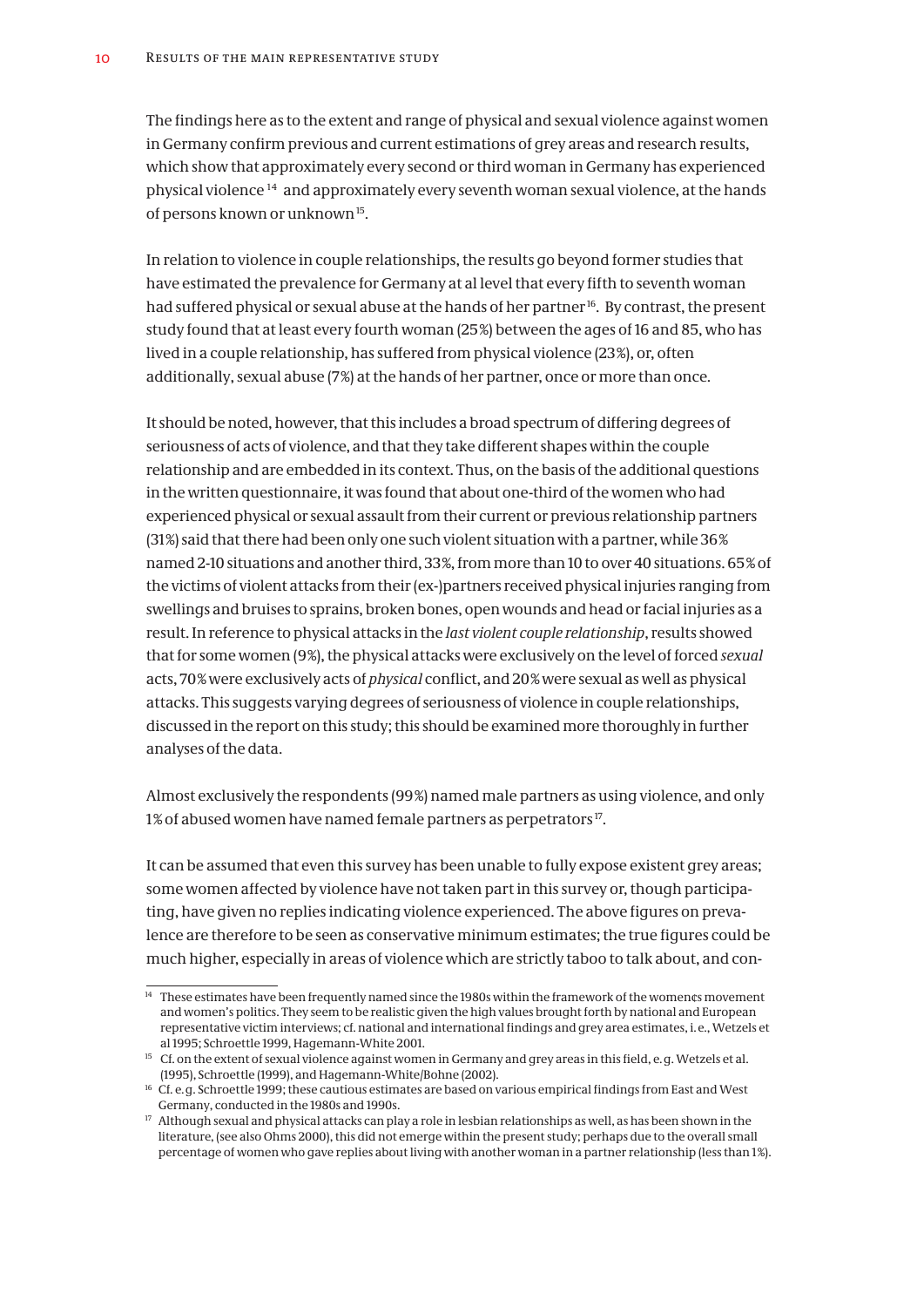11

texts within the closest social circles. This is valid for both the main representative study as well as the supplementary surveys conducted with sub-group populations.

# 2.3 Prevalence of violence: A comparison with European studies

A comparison with violence prevalence figures gathered in other European studies<sup>18</sup> indicates that the results of this study for prevalence of violence against women in Germany lie in the medium- to high-range areas. One must, however, keep in mind that the survey methods and instruments, the thematic focus, and the range of the samples (married women, women in couple relationships, differing age groups, etc.) vary greatly, limiting the comparability of the data. Nevertheless, the German data should be placed into a European context (a detailed overview of the data in a European comparison is to be found in the appendix).

In a European comparison, the range of victimisation suffered by women through *physical* violence in *adulthood* lies between 14 % and 30 %, in studies on violence against women conducted regardless of victim-perpetrator context. This places the estimates of the German study, at 37 % for physical violence, quite high, even higher than the estimates of the Finnish study (see overview in appendix).

Victimisation through sexual violence in adulthood by different male and female perpetrators show values in various European studies between 5 % in Iceland and 29 % and 34 % respectively in Finland and Sweden. However, it must be remembered that these findings are based on very different definitions of sexual violence and very different methods of research. For example, the Swedish study also included forms of sexual coercion without a physical component of force or threat; whereas the present German rests exclusively on a relatively narrow definition of categories of sexual violence according to criminal law and the use of physical force and threats. Therefore it could not be decided at this point if the findings as to the extent of sexual violence in Germany indicate a mediumor high-range of prevalence in comparison to other European studies.

Because this study has also asked about other forms of undesired sexual acts and coercion, in order to better evaluate the influence of various definitions, it is possible to calculate prevalence for a broader definition of violence as well, including undesired or forced sexual activities using psychological or moral pressure. Then the total prevalence rate increases from 12 % to 16 % in the oral section and even further to 34 % when forms of sexual harassment or coercion are included that have led to unwanted sexual intercourse or to physical violence, or were connected with feelings of being seriously threatened or endangered, or having fear for one's personal safety. This shows quite clearly how wide the range of prevalence can be, depending on the scope of the definition.

<sup>&</sup>lt;sup>18</sup> A solid overview of prevalence data uncovered in other European research projects can be found in: Hagemann-White (2001).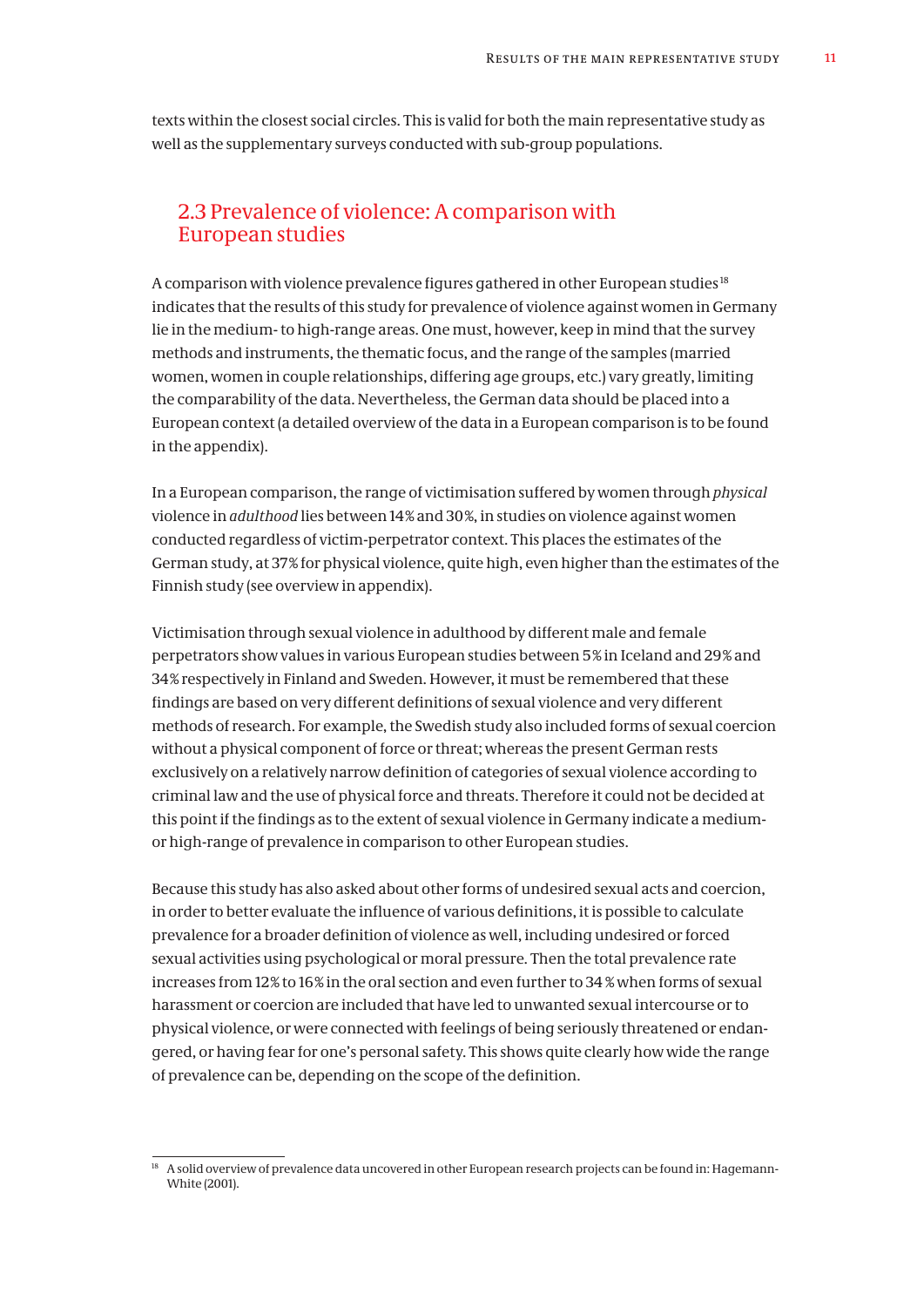The figures depicting women affected by *physical and/or sexual violence* show the highest values for Germany, Finland and Sweden (at 40 % - 46 %). However, these figures need closer analysis to determine how far differences in sample groups, methods and reference periods had an impact, and possible also cultural differences in the taboo on speaking about sexual violence.

The lifetime prevalence of violence in couple relationships in European research lies between 10 % and 32 %, whereby most of the European studies, as also the study at hand, show results between 15 % and 26 %, and only the Finnish and Swedish studies show higher violence prevalence results of more than 30 %. Thus the present study, with its total prevalence of 25 % for physical/sexual violence in couple relationships lies in the middle to upper measurement range.

These values must be interpreted against the background of differing calculation bases and research designs. Several surveys have *not*included supplemental written questionnaires to gather additional data on violence in couple relationships, as this study has done. This has most likely made the exposure of grey areas in this field rather difficult. On the other hand, the calculations of prevalence in some studies included only women currently or previously living in long-term couple relationships, which in and of itself leads to a higher prevalence of violence. Also definitions of violence and the concrete acts included as items influence the rate of prevalence found in the European comparison<sup>19</sup>.

Another important aspect in comparative evaluation and interpretation of the results is the age range, as older and very young women mention violence in couple relationships less frequently than women in the other age groups. Therefore, prevalence studies which include very young age groups, under 18, and/or upper age groups, over 65, yield overall lower figures. Many European studies limited the age groups to women from 18 to 60, 65, or 75 years of age. The study in hand includes violence experienced by older and elderly women as well, interviewing women up to the age of 85, in order to better take their experiences into account. Had the prevalence of violence in this study been limited to the 18-75 age group, the rate would rise circa  $1\%$  -  $2\%$ ; with an age limit of 59, circa  $3\%$  -6%.

All in all, the results of this study indicate a medium to high range of women affected, in comparison to other European studies. However, a conclusive evaluation of German violence prevalence in comparison to Europe will first be possible when the impact of various factors contributing to different values, such as methodologies, relative sample groups, and various calculation or measurement bases, have been analysed, especially with regard to international comparative secondary analyses. The data basis of this study offers the possibility of a precise and differentiated comparison with prevalence data from other European investigations, due to methods specifically developed for this purpose. For the coming years, further comparative study of prevalence research is planned, within the framework of an EU research network<sup>20</sup>.

<sup>&</sup>lt;sup>19</sup> In European comparison of definitions of violence and violence inquired about, the data of this study rest on a relatively narrow definition of violence, as on the one hand, the *sexual* acts of violence relate to incidents taking place with the threat of physical force or coercion, and on the other hand, the gathering of data on *physical* violence on additions like "so that I was afraid or so that it hurt", or "it could have hurt me"; this is accented more strongly to avoid gathering possibly banal data related to non-violent situations.

<sup>&</sup>lt;sup>20</sup> Researchers will explore these issues over the next few years within the EU research network, CAHRV (Coordination Action on Human Rights Violations) coordinated at the University of Osnabrueck, in a sub-net work on prevalence research studies. The IFF is also involved in this project.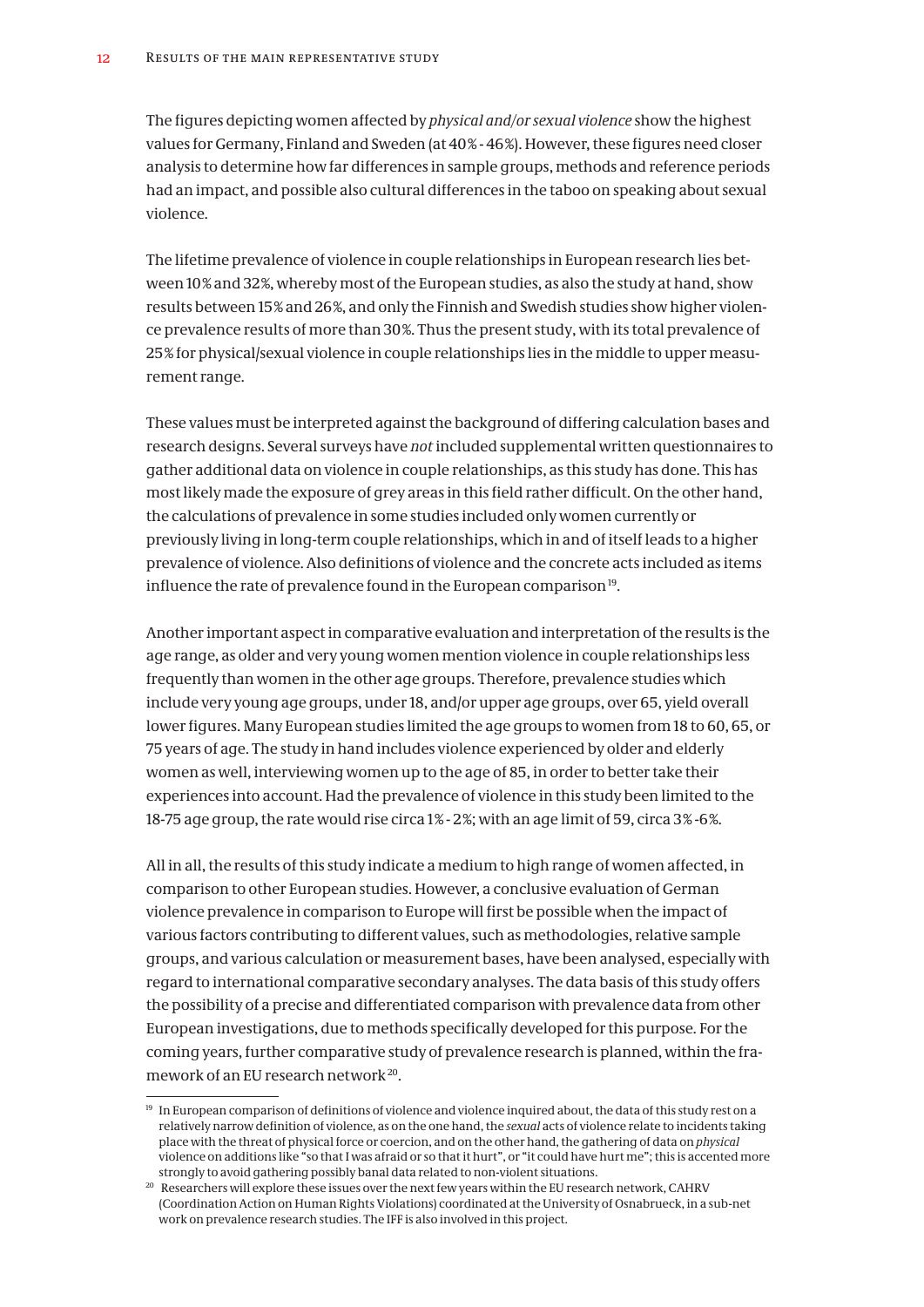# 2.4 Major findings

#### **❙ Violence against women takes place predominantly in domestic situations and with the partner as perpetrator.**

An analysis of victimisation through physical and sexual abuse shows clearly that violence against women is predominantly carried out by the current or former relationship partner, usually male<sup>21</sup>. Husbands, boyfriends and lovers were the most frequently named perpetrators of physical and sexual abuse, well ahead of any other group, while other groups of persons are of secondary importance (see diagrams 1 and 2).

# **Diagram 1: Perpetrators of physical violence; multiple responses included. Case Basis: All interviewees who have experienced physical abuse and have given answers as to perpetrators.**



#### **Perpetrators of physical violence**

 $21$  In 99% of the cases, it was male relationship partners.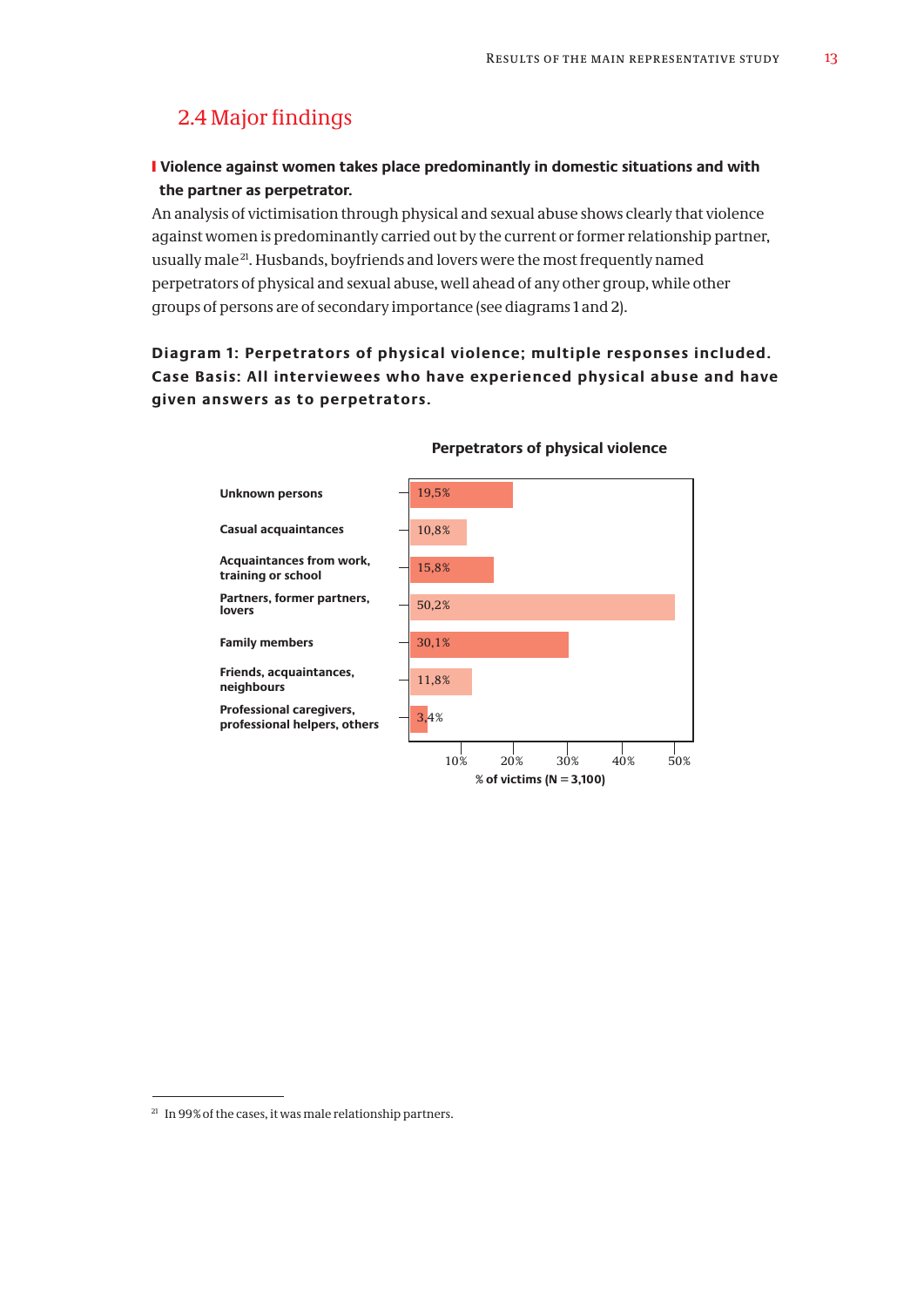# **Diagram 2: Perpetrators of sexual abuse; multiple responses included. Case Basis: All interviewees who have experienced sexual abuse and have given answers as to perpetrators.**



**Perpetrators of sexual abuse**

Both for physical and for sexual violence, approximately half of the women victimized since the age of 16 named their attackers as their male partners or ex-partners; in comparison, strangers and casual acquaintances were named clearly less often, with percentages ranging between 11-22 % and 15-20 % respectively.

Accordingly, the violent acts frequently took place in the women's own dwellings. The results show that 71 % of women suffering physical violence and 69 % suffering sexual violence stated that the attack took place in their own home. Public places such as streets and parks, typically places where women feel afraid, were named much less often as sites of violence, at 26 % for physical and 20 % for sexual attacks respectively, as compared with the own home; however, this rate of a fourth to a fifth of cases is still considerable.

A gender-specific differentiated analysis of male and female perpetrators shows that all forms of violence against women are carried out predominantly by males as opposed to females. 10 % of women who had experienced *physical incidents*selected female assailants from the list of possible perpetrators, 71 % male, and 19 % both22. Concerning *sexual violence*, 99% of women affected named exclusively male assailants, while only 1% named women as sexual attackers. A similar relationship exists regarding *sexual harassment*: In 97 % of all cases, harassment was initiated by males and in only 2 % of the cases, by females.

<sup>&</sup>lt;sup>22</sup> Only 1% of women affected by violence from male or female partners mentioned female relationship partners.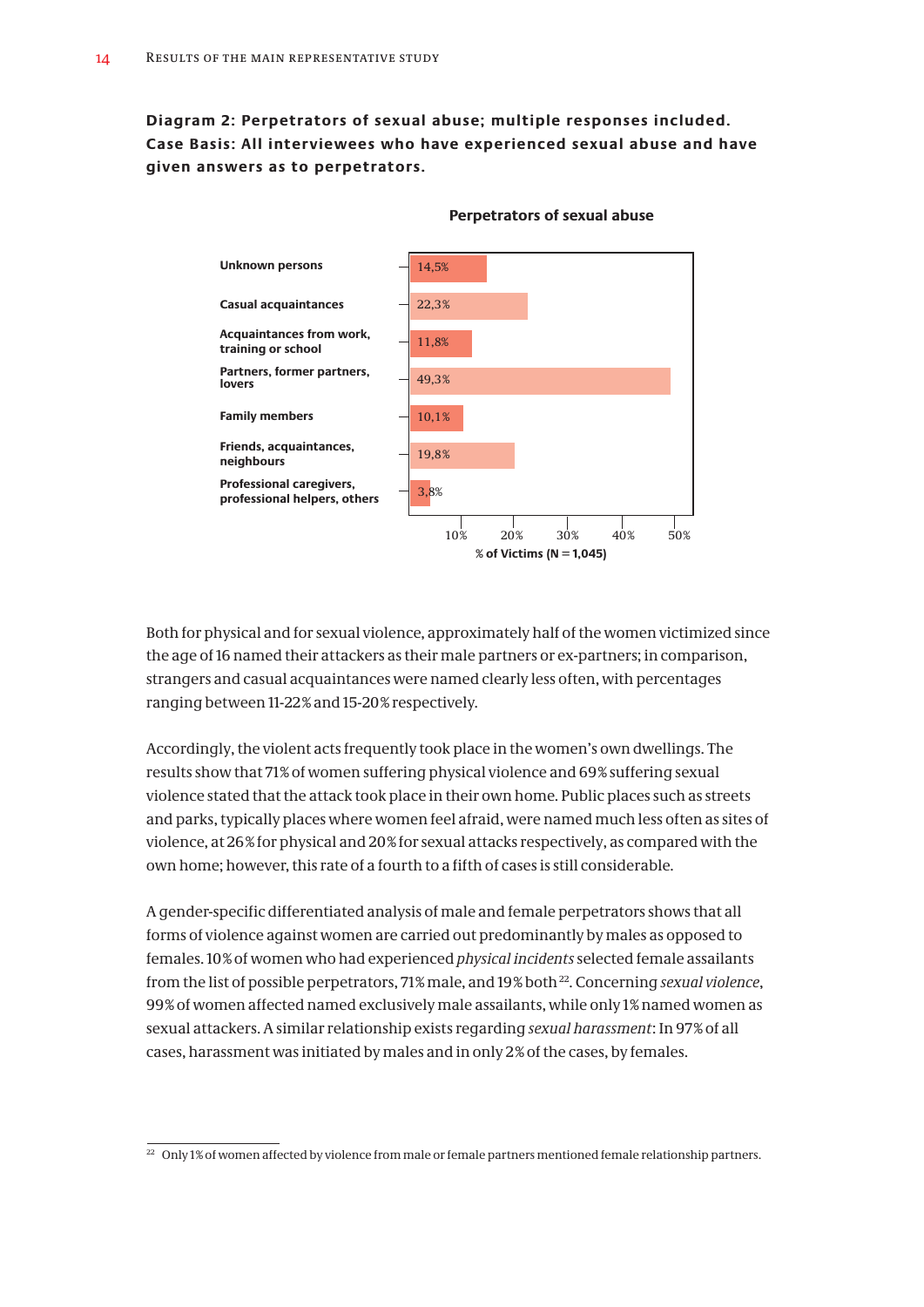By contrast with the widespread cultural notion (or prejudice), that men are more likely to use physical violence and women more mental or *psychological abuse*, men were also the perpetrators of psychological abuse to a greater extent. 47 % of women affected by psychological or mental abuse named men exclusively as their assailants, 32 % named men and women equally as perpetrators, and only  $20\%$  named women exclusively<sup>23</sup>.

The study thus confirms that violence against women is predominantly domestic violence with the woman's male partner as the assailant.

#### **❙ All forms of violence can contribute extensively to psychological, psycho-social and health problems for those women affected.**

In association with all the forms of violence compiled in this study, detrimental health, psychological and psycho-social consequences could be established, sometimes severe. 55% of all women who have experienced physical violence after the age of 16, and 44% of all women who have experienced sexual violence, report injuries ranging from bruising, swellings, and other pains, to sprains, open wounds, broken bones, and head and facial injuries. For approximately a third of the women with injuries resulting from physical or sexual violence, the injuries were so severe that they required medical treatment $^{24}$ .

Furthermore, the research findings reveal that the proportion of women with injuries as well as that of women who suffered from repeated abuse was noticeably higher amongst women who had been assailed by their male partners or ex-partners. Thus 64 % of the women who made positive replies to queries concerning physical or sexual violence in the written section of the interview also mentioned suffering physical injury as a result of these incidents. Approximately a third of these women sought medical assistance and treatment. Additionally, circa one-third of the women who have suffered physical or sexual assault in couple relationships have experienced more than 10 to over 40 situations, which indicates that more frequent or even regular violent episodes are the rule. Various other findings, such as those on the subjective sense of threat or danger in the violent situation, point to a consistently more serious level of violence when the physical or sexual abuse was carried out by the male relationship partner.

The findings disclose that all forms of violence and harassment in this study can have significant *psychological after-effects*, ranging from insomnia, increased states of anxiety, feelings of low self-esteem, to despondency and depression, thoughts of suicide, selfmutilation and eating disorders. Depending on the type of violence, between 56 % to over 80 % of women cited detrimental psychological effects on the average naming 3, 4 or more different symptoms (see Table 1).

<sup>&</sup>lt;sup>23</sup> Cf. Chap. 6 of the main study.

<sup>&</sup>lt;sup>24</sup> Cf. Chap. 8.1. of the main study.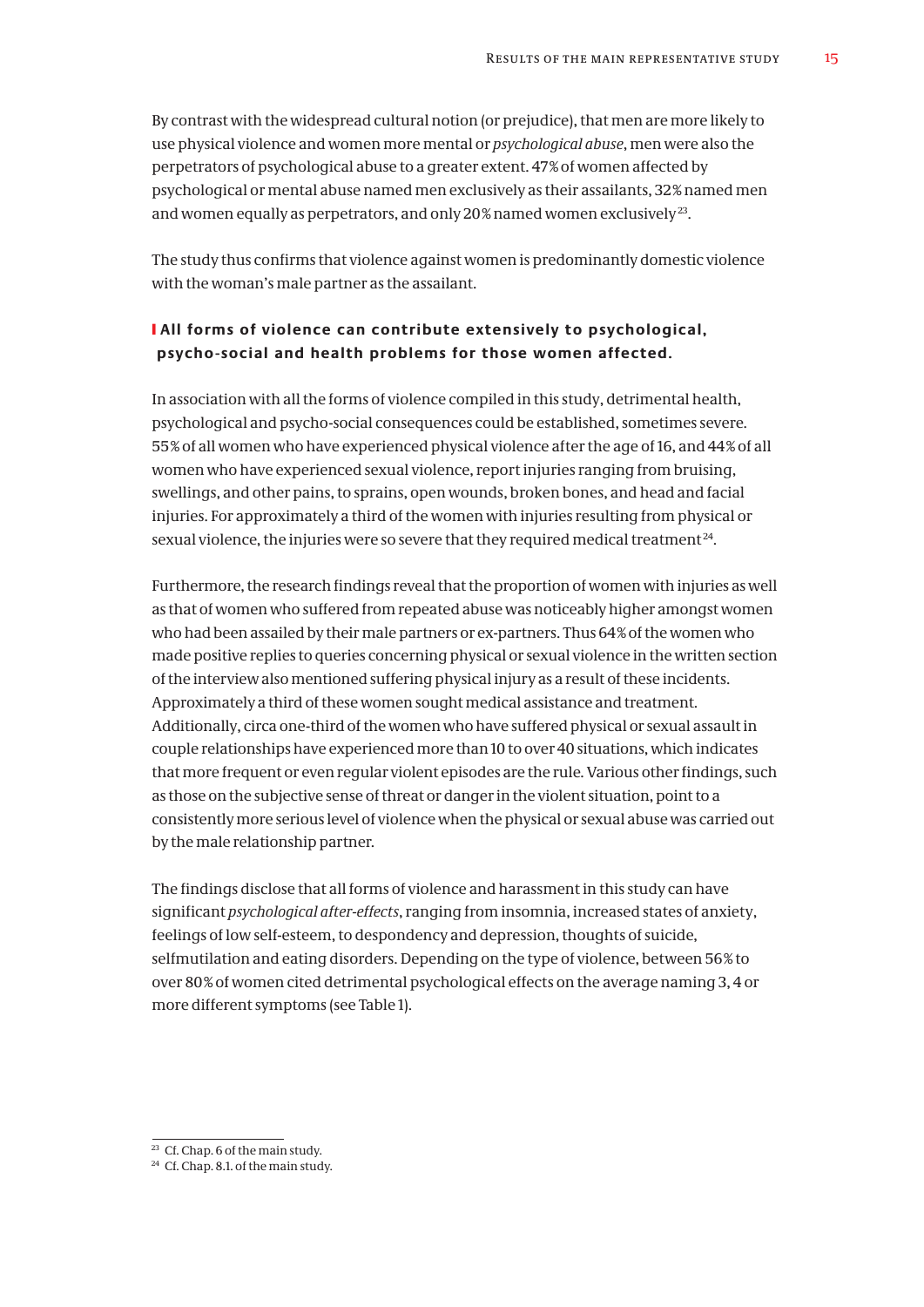**Table 1: Psychological impact of violence – differentiated by form of abuse.** Case Basis<sup>25</sup>: All interviewees who have experienced one of the forms of **violence; percentages by row.**

| PSYCHOLOGICAL RESULTS OF ABUSIVE ACTS NAMED?<br>(% OF VICTIMS OF THIS FORM OF ABUSE) |            |           |                 |                                     |  |  |  |
|--------------------------------------------------------------------------------------|------------|-----------|-----------------|-------------------------------------|--|--|--|
| Form of abuse                                                                        | <b>Yes</b> | <b>No</b> | <b>No Reply</b> | <b>Average Number</b><br>of Replies |  |  |  |
| <b>Physical violence</b>                                                             |            |           |                 |                                     |  |  |  |
| (worst / individual situation)                                                       | 64%        | 35%       | 1%              | 3,6                                 |  |  |  |
| <b>Sexual violence</b>                                                               |            |           |                 |                                     |  |  |  |
| (worst / individual situation)                                                       | 79%        | 18%       | 3%              | 3,8                                 |  |  |  |
| <b>Sexual harassment</b>                                                             |            |           |                 |                                     |  |  |  |
| (summarised for all situations)                                                      | 56%        | 43%       | 1%              | 3,2                                 |  |  |  |
| <b>Psychological violence</b>                                                        |            |           |                 |                                     |  |  |  |
| (summarised for all situations)                                                      | 83%        | 17%       | $0\%$           | 4,2                                 |  |  |  |

What is obvious is, on the one hand, the extraordinarily high psychological burden of *sexual* violence, coupled with high measures of despondency and depression, feelings of guilt and shame, constant rehashing of the situation and sleeplessness or insomnia. Frequently, feelings of self-worth and interpersonal relationships are negatively influenced as well.

On the other hand, the great extent and underestimated burden of *psychological violence* is also evident; this has been underestimated in both scientific research and public discussions. The study shows that these burdens occur particularly often in connection with contexts of the workplace, apprenticeships and traineeships, and schools, for one, and for another, in contexts of family and partner relationships 26. More often than with all other forms of violence, respondents who have suffered from psychological violence confirmed high levels of psychological, psycho-social or health problems, with effects such as despondency, depression, persistent ruminating, reduced sense of self-worth, more frequent infections and illnesses, as well as poor performance and concentration difficulties.

For women suffering from the effects of psychological and sexual violence, frequently in connection with other forms of physical violence<sup>27</sup>, this study diagnoses a great need for

<sup>&</sup>lt;sup>25</sup> The data concerning psychological and sexual harassment is based on a summary interview of psychological after-effects for all situations experienced; concerning sexual and physical violence, results are based on one situation, namely, the single or the worst one. Therefore, only one direct comparison of the categories sexual harassment and psychological violence is possible in the first case; in the other, sexual and physical violence.

<sup>&</sup>lt;sup>26</sup> 36% of women affected gave replies to the oral questionnaire stating that they had been frequently or occasionally exposed to forms of psychological violence in the context of work, education and traineeships or apprenticeships. 19 % mentioned frequent or occasional incidents in family or relationship settings. The results of the written questionnaire indicate that circa 17 % of women living in a couple relationship at the time of the study were experiencing or had experienced forms of psychological violence or control from their partners of a medium to serious degree; this was often, but not predominantly linked to physical or sexual violence. Cf. Chap.

<sup>10.2.3.1</sup> of the main representative study.<br><sup>27</sup> Particularly in couple relationships marked by a high degree of physical and sexual violence, psychological abuse appears at a highly significant rate much more frequently than in relationships in which no physical or sexual violence takes place.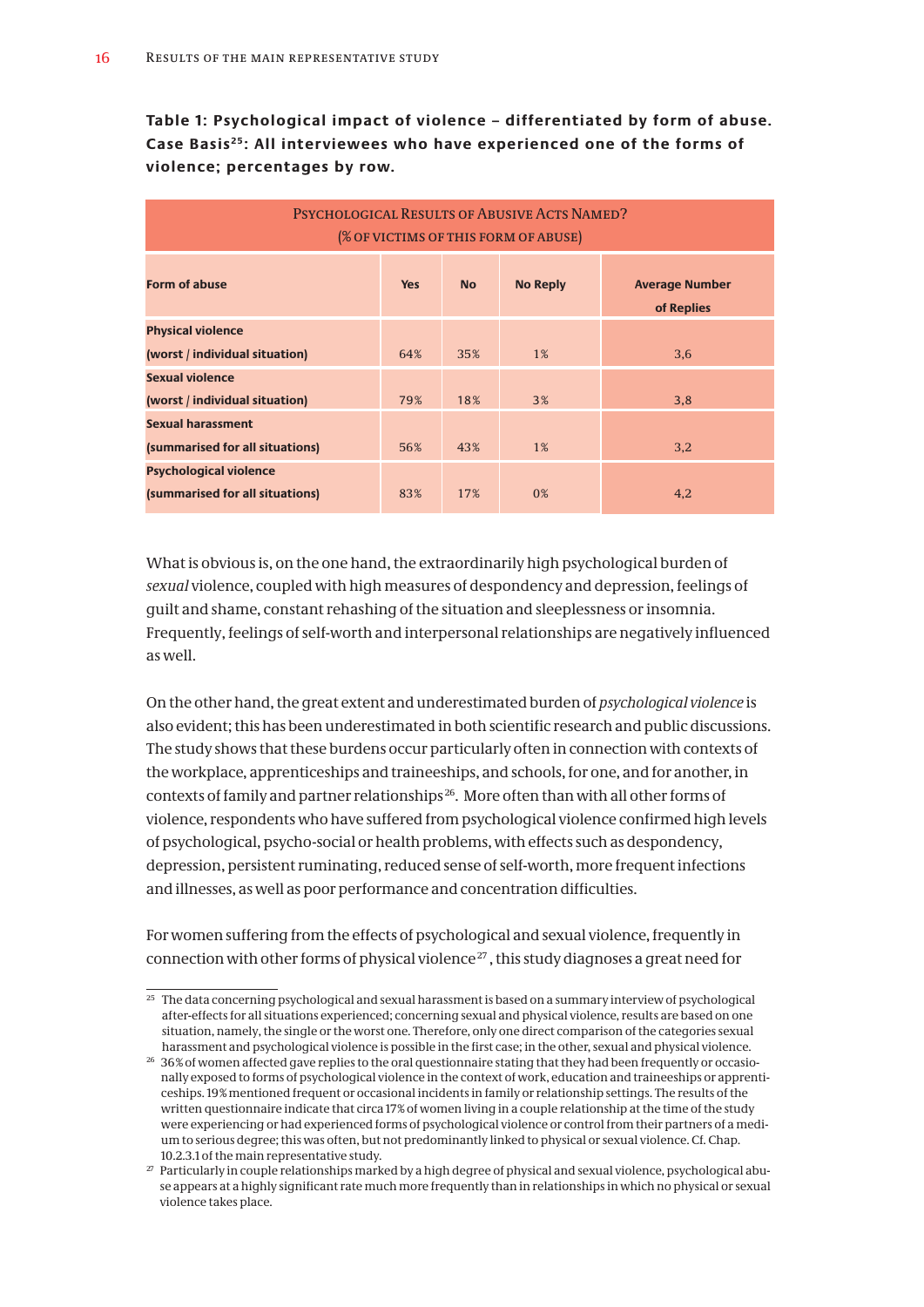support to which, it seems, the existing aid and support systems are not equipped to respond. This was also indicated in the results of the group discussions.

Also, the burden experienced as a result of sexual harassment is often underestimated – whether because the phenomenon itself is not being taken seriously or whether improvements in the legal situation<sup>28</sup> have been taken to indicate that the problem is being reduced. In this study, 58 % of the women said they had been sexually harassed in a public place at least once, either by a stranger or by a casual acquaintance, or having been followed by persons from their workplaces, schools, or places of training and apprenticeship. Approximately half of these women have experienced forms of sexual harassment in which they felt seriously threatened and feared for their personal safety. 9% of these women said that it led to unwanted sexual intercourse or other forms of physical violence. This shows that a percentage of sexual harassment experiences flow into sexual violence: These sorts of incidents have been insufficiently studied. More than half of the women affected (56 %) suffered psychological after-effects as a result of sexual harassment.

The research findings suggest that all types of violent acts – and not only sexual and physical violence but especially psychological violence – can result in long-term social and psycho-social effects, seen in the form of separations, divorces, relocation, and resigning from one's job. Interestingly enough, this was also the case when the assailant involved was not the partner. Violence seem to be a factor for many women leading to cutting all ties to former personal and professional relationships and, in the case of every third to seventh women, seem to end in therapy<sup>29</sup>.

Violence can also have a decisive effect on the general state of women's health. On the one hand, this is seen in a higher consumption of alcohol and medication, and above all, an extremely high level of nicotine consumption in women who have suffered from physical, sexual or psychological violence and sexual harassment. On the other hand, these women have had many more medical complaints and disorders than women who have not been exposed to these forms of violence  $30$ . As in this study, data concerning health conditions of the women was gathered in a differentiated manner, it would be indeed worthwhile to further research this connection between health problems and exposure to violence in additional, in-depth secondary analyses.

#### **❙ Early help, intervention and prevention are necessary.**

With a view to the high prevalence of violence against women and its quite serious effects on their state of psychological, psycho-social and physical health, improved assistance and preventive measures seem to be required, but also targeted intervention measures as well.

The various forms of violence illuminated by this study – physical, sexual and psychological – have been made visible in very different ways within the help systems. Although 62 % of all those interviewed – whether or not they had experienced violent episodes – mentioned being aware of assistance facilities available for women after physical, sexual or psychological abuse, only 11 % of women who had indeed experienced physical or sexual violence mentioned seeking help at such facilities. This percentage increases, however,

 $\overline{28}$  In the wake of the national research work of Holzbecher/Braszeit/Müller/Plogstedt (1991).

<sup>29</sup> Cf. Chap. 8.3 of the main study.

<sup>&</sup>lt;sup>30</sup> Cf. Chap. 8.4 and 8.5 of the main study.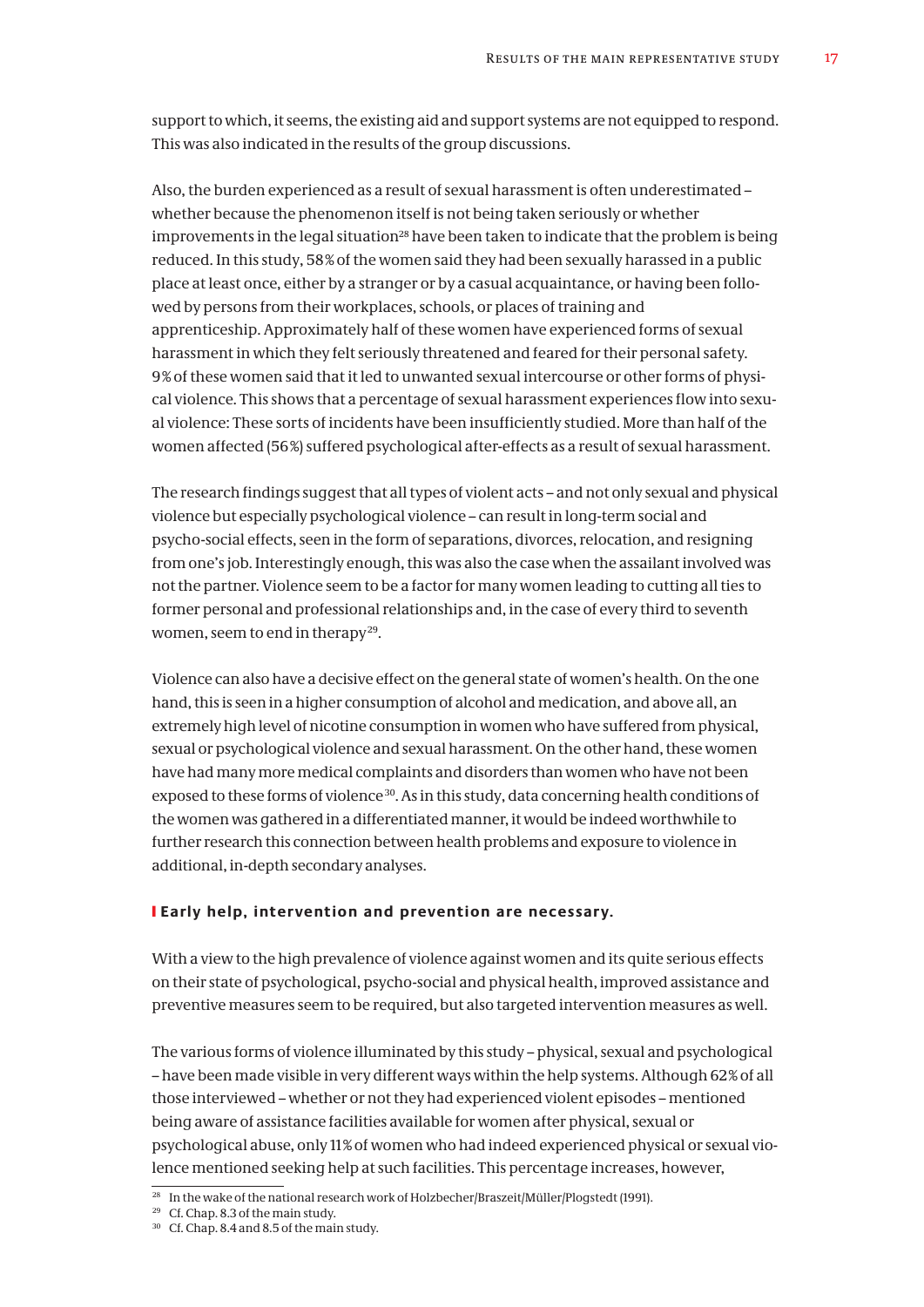when the case basis is limited to women who have suffered graver forms of physical violence resulting in injuries or including reasonable threats. Every fourth up to fifth women who have experienced serious or threatening forms of violence has sought help at such facilities – rate depending on the contexts and forms of violence  $31$ .

*When* the women affected by violence in couple relationships turn to representatives of the help and intervention systems, physicians are often their first contact persons. The second contacts are usually in the areas of battered women's shelters, therapists or social workers. The police are the third most frequent contact. Both the main representative study and the group discussions confirm the central importance of physicians as the first point of contact with potential support and illustrate in addition the key role that these professionals can play in the further biographies of battered and abused women. About every third woman, who has experienced physical or sexual violence, that resulted in some kind of injuries has asked for medical assistance; with 37% this rate is slightly higher for violence in couple relationships.

To give better support women in violent situations, it is important that all potential contact persons respond to the woman's situation in a sympathetic and competent manner, and are able to provide information about appropriate help and assistance measures. Suitable means of accomplishing this goal are education and awareness-raising within the training and expert information of the various professionals, such as medical personnel, social workers, therapeutic centres, as well as in churches, schools and kindergartens. As shown in the findings of this study, women affected by violence turn first to persons in their immediate social circles, such as girlfriends, parents and colleagues. Therefore, educational and public relations efforts should be more strongly targeted on the social environments of women suffering from violent incidents.

Above all, *early* assistance is advisable, especially for preventing domestic violence, since the quantitative data indicate what has long been known in expert circles: Violence and abuse in couple relationships usually increases over time in frequency and intensity. A total of just over 40 % of the women who gave detailed replies concerning current or previous abusive couple relationships had been suffering for longer than one year; 17 % for longer than five years. After constructing a typology of violence in couple relationships, the present study found significant correlations between length of the history of violent incidents and their frequency, severity and level of threat<sup>32</sup>.

Violence in such relationships often appears after the couple has moved in together in a common apartment or house, has gotten married, and/or has had children; it is not rare for such violence to last for many years, and to increase with duration in intensity and frequency. Early intervention and easily accessible offers of aid and assistance could help to prevent more serious forms of violence from developing in couple relationships.

<sup>&</sup>lt;sup>31</sup> Cf. Chap. 9 of the main study.

<sup>32</sup> Cf. Chap.10 of the main study.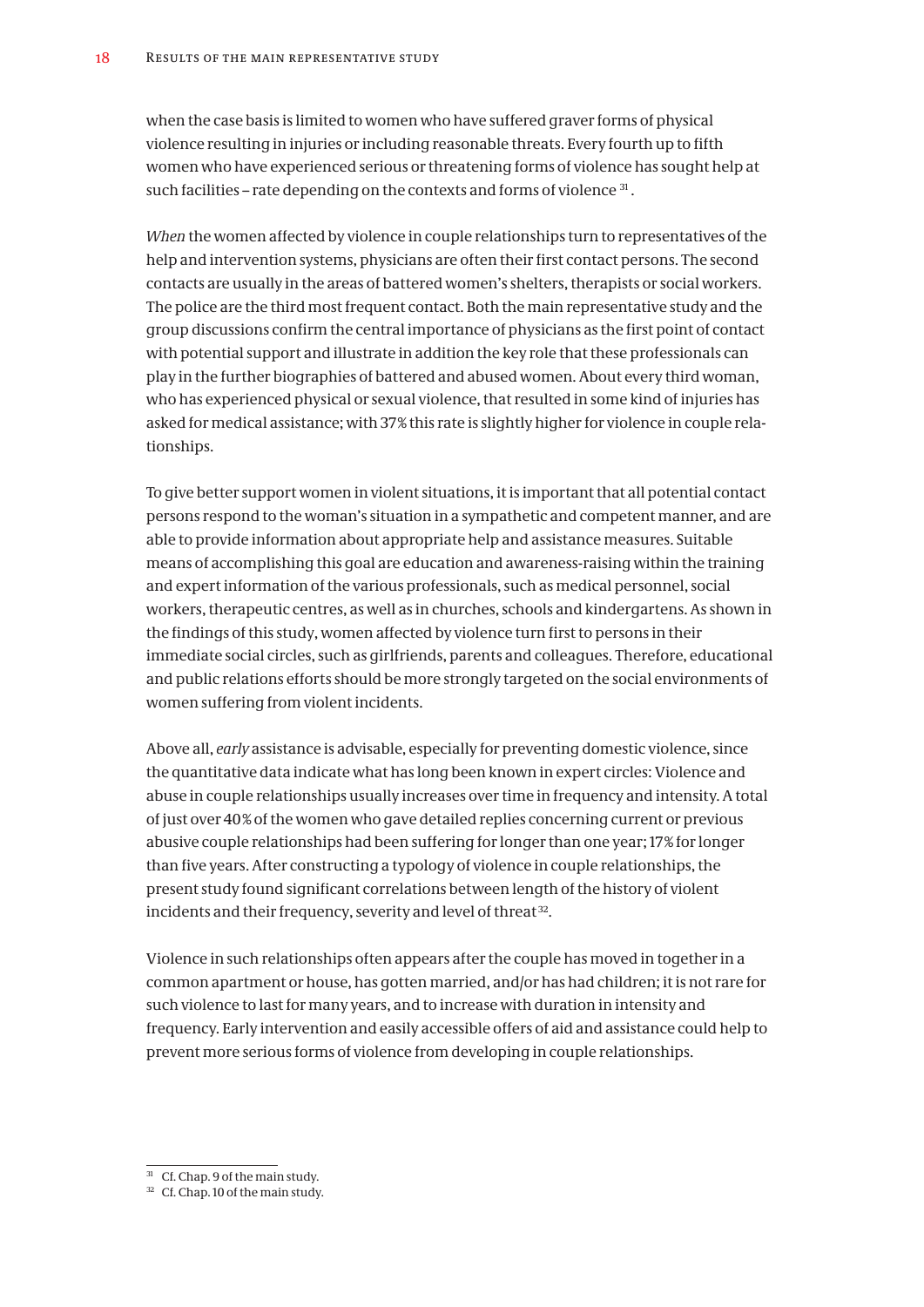### **❙ Improvements above all in the areas of police intervention have been seen, however, at this time, not in the areas of the legal system or court interventions.**

For women living in violent couple relationships, the threshold which must be reached, and crossed, before they turn to legal intervention or social assistance systems is often rather high. Especially when it comes to informing the police, a considerable degree of physical violence often must have occurred before women take this step; for sexual violence the threshold lies even higher. Thus, 13 %-19 % of the women who have experienced some act of violence – depending on the level of threats experienced – and those 20 % who have experienced sexual violence since the age of 16 have turned to psycho-social facilities, whilst married women or women in couple relationships who have experienced physical or sexual violence turned to such facilities at a rate of 17 %-26 % –depending on the seriousness of the violent episodes.

The police were involved at a rate of 15 % for physical assault (22 % for more serious forms of violence) and 8 % for sexual violation. 13 % of the women who reported violence in couple relationships said they had called the police 33. This percentage increases up to a rate of 19-26 %, when this rate is calculated only for women who suffered injury as a result of violent episodes and/or have experienced the more threatening forms of violence<sup>34</sup>.

If women do contact the police, their level of satisfaction with police response is quite high in cases of physical violence; this quota sinks when they report sexual assault. If a complaint is filed and the assailant charged and taken to court (which only happens in 3 % - 4 % of all cases) the women are overwhelmingly disappointed with their courtroom experiences. The survey data also permit an analysis of the changing involvement of police over time, by comparing recent incidents with those lying 5, 10 or 20 years in the past. In comparison among these experiences with violence, there is a positive trend with regard to police intervention; clearly, the success of focussed training and reorientation efforts directed at police officers can be seen, especially in the area of domestic violence.

The statements of the interviewees on problems in connection with court intervention makes clear that further measures are necessary, especially in the area of victim protection when violence is prosecuted. In the areas of legal and psychological consultation before and during trials as well, measures are required to help avoid secondary victimisation of the victim in and from the legal proceedings, and to reduce the high degree of psychological distress of victims of violence.

<sup>33</sup> 10 % of women who suffered physical and 5% who suffered sexual violence filed complaints with the police, as well as 8 % of women who suffered physical or sexual violence in couple relationships. The information does not relate to the violent situation, but rather to the victimised women and whether or not the police were called and/or a complaint was filed. 34 Cf. Chap. 9 of the main study.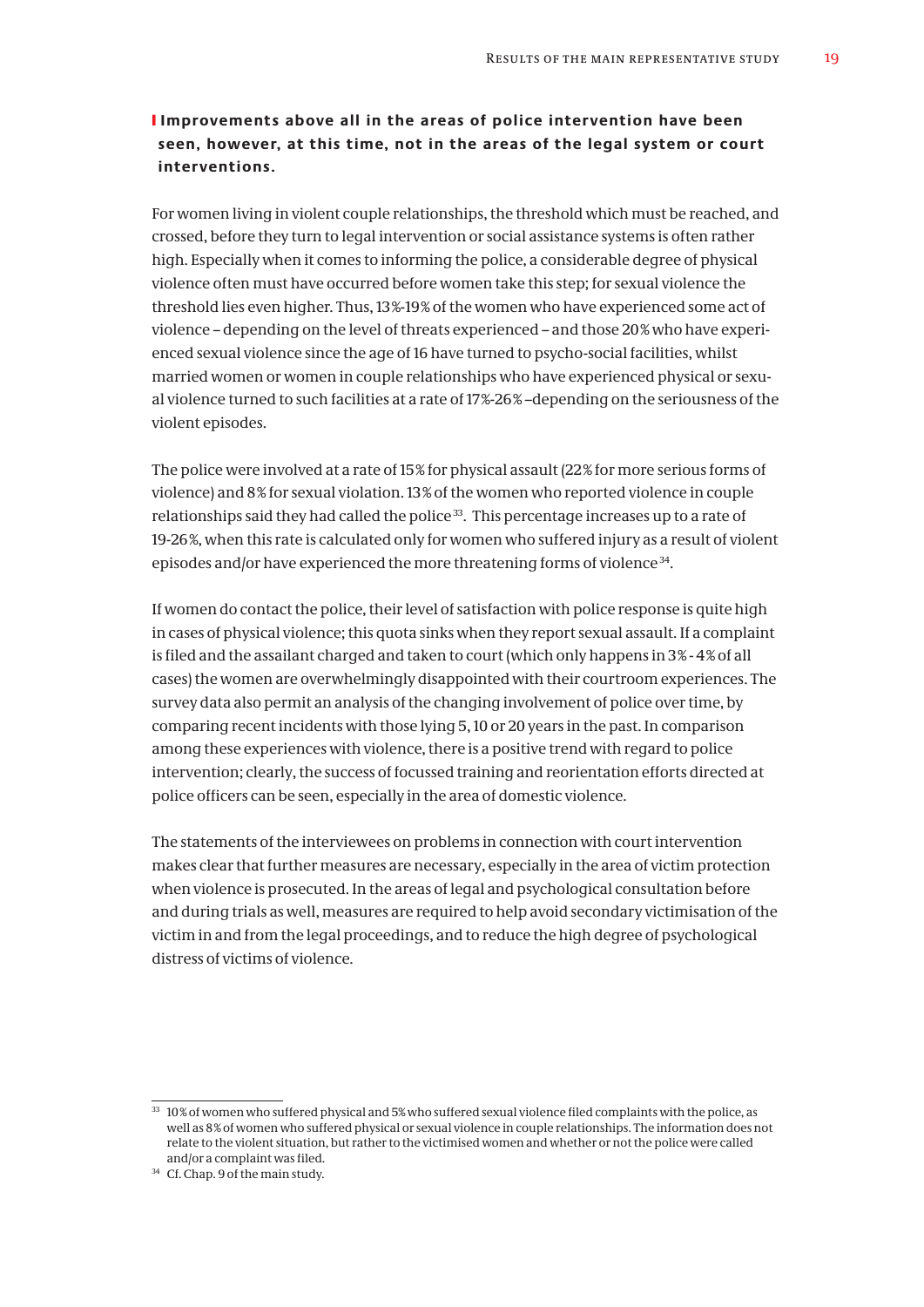#### **❙ Measures for help and prevention should be more strictly oriented on risk factors.**

Throughout all sections of the research, the findings reveal a common bond: Women living in separation, legal separation or divorce are particularly endangered. They are very likely to become victims of their partners or ex-partners physical and/or sexual attacks. The results show that the overall amount and intensity of violent incidents is markedly higher for divorced women than for others, and that both factors increase sharply the more relationships the women had been involved in $35$ . The intention of separating from the partner was very often in itself the catalyst named as the point where the partners' violent acts began. Separation and divorce seem to be coupled with an extremely high risk factor for women of becoming victims of violence or escalation of partner violence.

Preventive and supportive measures should be especially suitable and flexible enough for effectiveness in increased risk situations and where increased risk factors are present<sup>36</sup>. An analysis of the interconnectedness of violence factors, especially amongst couples, shows that in addition to traditional gender-specific roles and dependencies, plus increased risk after announcing intentions of separation or divorce, further risk factors seem to make the occurrence of violence more likely:

The appearance of *psychological abuse* seems to represent a relevant factor in further violence in couple relationships occurring. The findings indicate that when a partner practices psychological violence, control and dominance, the appearance of physical and sexual violence quite often follows. In circa every 5 th or 6 th current relationship, forms of psychological or mental abuse, extreme control and dominance are visible, from moderately to intense. And a highly significant correlation exists between the entrance of psychological, sexual and physical violence in couple relationships 37. This fact as well as its destructive side effects and after-effects should be an occasion to pay more attention to these forms of violence in public discussion and debate, and in the help and assistance network.

While this study was able to identify a significant role played by the use of alcohol and by unemployment, especially when considering violence in couple relationships, yet these factors should not be overrated by any means, as a relevant percentage of violent couple relationships do not have these problems. Many women, amounting to 55 % of those who had experienced partner violence, said that their violent partners had been occasionally or frequently under the influence of alcohol or drugs at the time of the incident; this segment rose sharply when an increase in frequency and intensity of abuse occurred. However, 27 %

 $^{\rm 35}$  While women who have had no couple relationship before their current one have only experienced violence at a rate of 13 %, those who have had one to two couple relationships and seperations have experienced violence at a rate of 33%; those having more seperations show rate of 50% to 64%,

<sup>36</sup> Cf. causes and conditions of violence in gender relationships, i.e., Minssen/Mueller 1995, Schroettle 1999, Dackweiler/Schaefer 2002.

<sup>37</sup> Cf. Chap. 10.2.3.1 of the main representative study.

<sup>38</sup> Partners in early retirement or retirement were not assigned to this category (unemployed), but have been assigned to their own category. The information given refers to the random sample of violent partners in current relationships and the deviance from average values of all current partners.

<sup>&</sup>lt;sup>39</sup> This is approximately the employed quota on average of the current partner, by which the percentage of early retirees and retirees was higher, also due to the higher age range.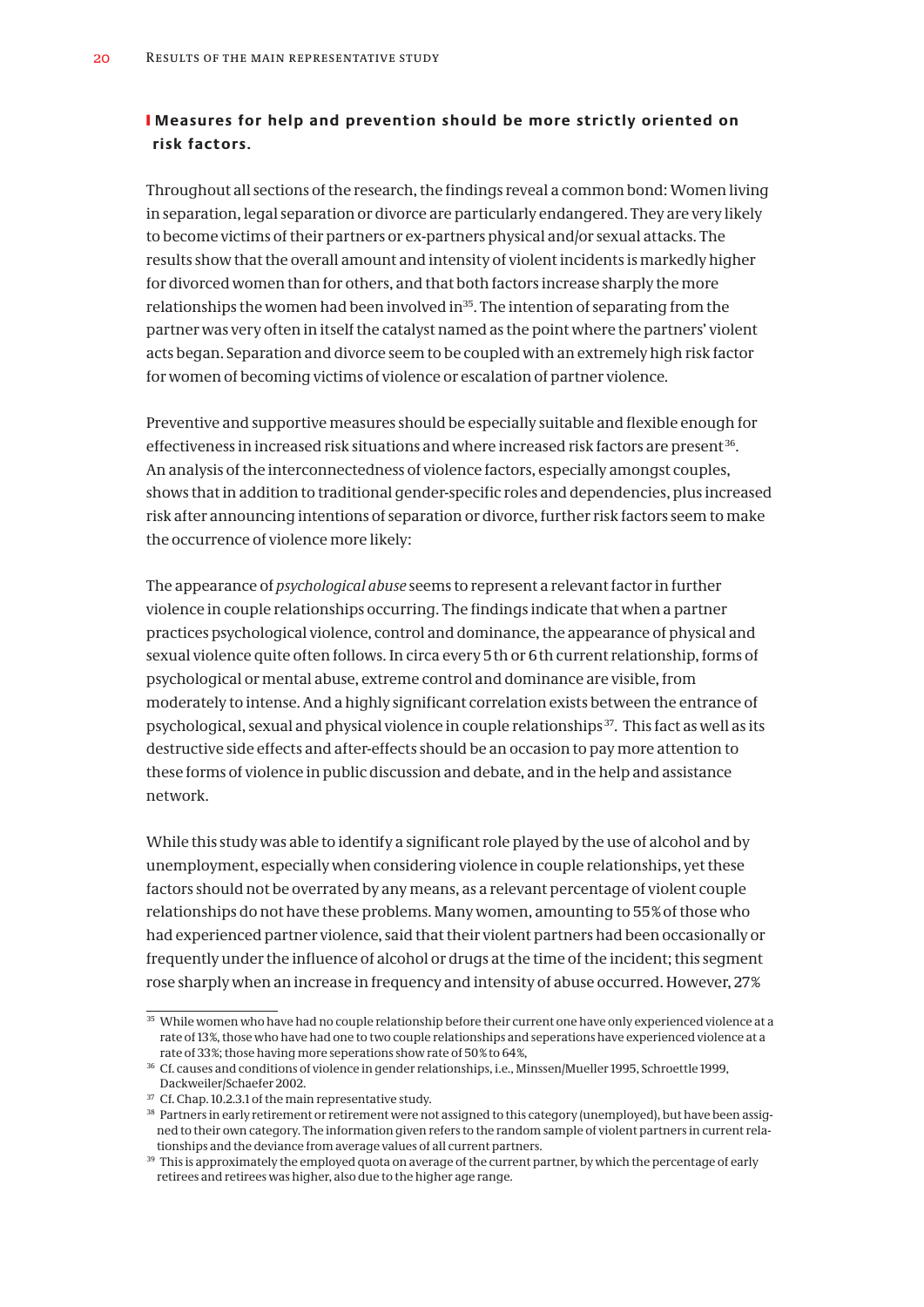of the women replied that their violent partners had *never* been influenced by alcohol or drugs in these abusive situations. This is also true for the factor "Unemployed". On the one hand, the violent and abusive partners were without gainful employment in 21% of the cases, more than twice the percentage among current partners overall  $(11\%)^{38}$ . On the other hand, the majority of violent partners were employed, around 65%, which suggests that the employment situation of the perpetrators can not provide a sufficiently valid explanation for the inclination to use violence towards a partner 39.

Interestingly enough, this study found no connection between educational status/ social class, and violent tendencies, apart from a slightly higher quota amongst those without any school completion degree. Neither was there a significant correlation between the educational and career status of the current partner and the abuse, nor a significant correlation between his income and violent practices. The victimised women in this study were actually of slightly higher than average educational status, which suggests that in-depth analysis might identify modifications and differentiation in the expressions of violence. All in all, it has become apparent in this study that abuse and violence in couple relationships is not a phenomenon related to class. It would, however, be rewarding in future analyses of this nature to re-analyse the data in order to establish if there is indeed a relationship between factors of social class and various expressions and degrees of violence in couple relationships; this could also be the case for other possible risk factors.

A central risk factor for sexual or physical victimisation of women can be the abuse experienced in one's own family, or during childhood and adolescence. The results of this survey show that women who have experienced physical or sexual violence since the age of 16 were subject to extremely high rates of exposure to violence, either as witnesses of parental violence or through corporal punishment by their parents, and they were also significantly for often subject to sexual abuse in childhood or adolescence. Women who in childhood and adolescence have witnessed their parents fighting physically, have experienced violence from an ex-partner or current partner at twice the rate of women who have not witnesses such parental conflicts (47% vs. 21%). Interviewees who themselves had occasionally or frequently experienced violence at the hands of teachers, educators or caregivers were three times as likely to be affected by violence in pair relationships as other women questioned. Women who had been sexually victimised before the age of 16 were more than twice as likely to become victims of violence from partners or ex-partners, and they were also four times more likely to become victims of sexual violence after the age of 16, independent of the victim-perpetrator context. Protection of children from physical and sexual abuse is thus a central measure for prevention of violence against women in adulthood as well.

<sup>38</sup> Partners in early retirement or retirement were not assigned to this category (unemployed), but have been assigned to their own category. The information given refers to the random sample of violent partners in current relationships and the deviance from average values of all current partners.

<sup>&</sup>lt;sup>39</sup> This is approximately the employed quota on average of the current partner, by which the percentage of early retirees and retirees was higher, also due to the higher age range.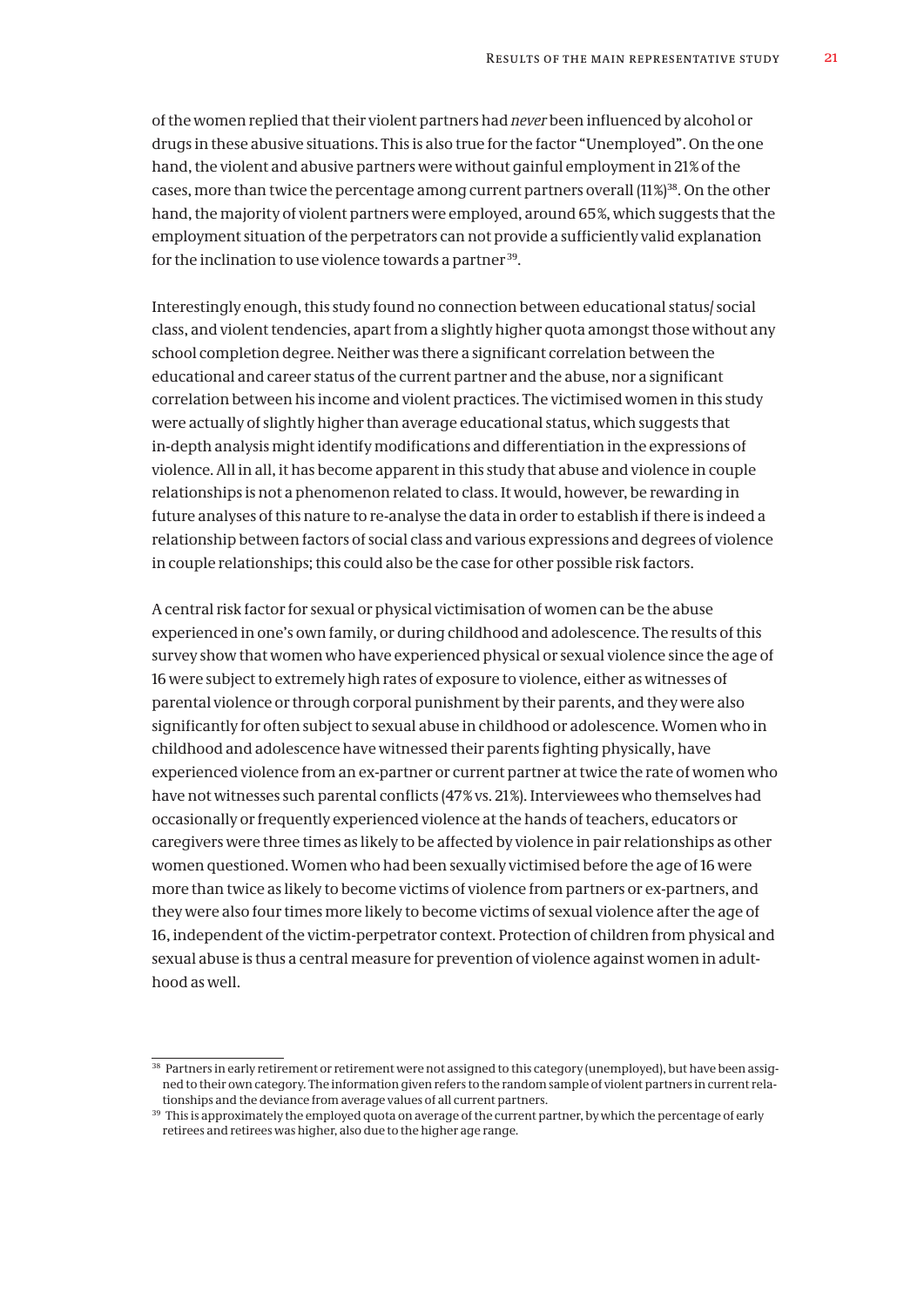#### **❙ Further research is required.**

Prevalence data on various forms of violence, collected with reference to pre-defined time periods, and then divided into affected / non-affected categories for each type, tends to mask the fact that the violent episode is not experienced in isolation. People experience psychological, sexual and physical violence in a variety of combinations and sequences of events throughout their lives, sometimes in parallel or with a time lag in different life contexts. The distinction between "affected here" – "not affected there", as suggested by such an isolated consideration of the forms of violence, fail often to reflect the actual reality and distressing nature of violence experienced by human beings. In real life, there are very few persons who have not experienced one or another form of violence at some time in their lives.When drawing on the figures for violence experienced in childhood and adolescence, only 14 % of the women interviewed have experienced absolutely no physical or sexual violence before or after the age of 16; 9 % of all women questioned had experienced neither physical nor sexual violence nor psychological abuse or sexual harassment. From this perspective, only very few people are completely free of experiences with victimisation.

In order to attain a more differentiated viewpoint as to the degree of seriousness, and connectedness of violence in people's lives and life histories, further in-depth analyses are necessary: Patterns of the effects of violence should be analysed, both in relation to individual persons and violence in various phases of life and social environments; and also in relation to various forms and expressions of violence in couple relationships. This, along with an analysis of when, where and why violence was ended or was continued, can supply additional valuable clues as to effective measures for violence prevention and better victim assistance programmes.

Yet another important connection which should be further verified in-depth using the data at hand is the connection between women's health and violence, as highly relevant lines of connection are indicated here. Furthermore, the cost of violence against women from various points of view such as health care, psychological and psycho-social consequences could be more accurately calculated by in-depth analysis using various indicators for effects on health and on psychological and psycho-social well-being as well as for the use assistance resources. For these and other questions, a wealth of highly interesting material is now available in these data, which could be further evaluated in differentiated analyses and in combination with a variety of other research findings; and could also be supplemented by additional qualitative findings.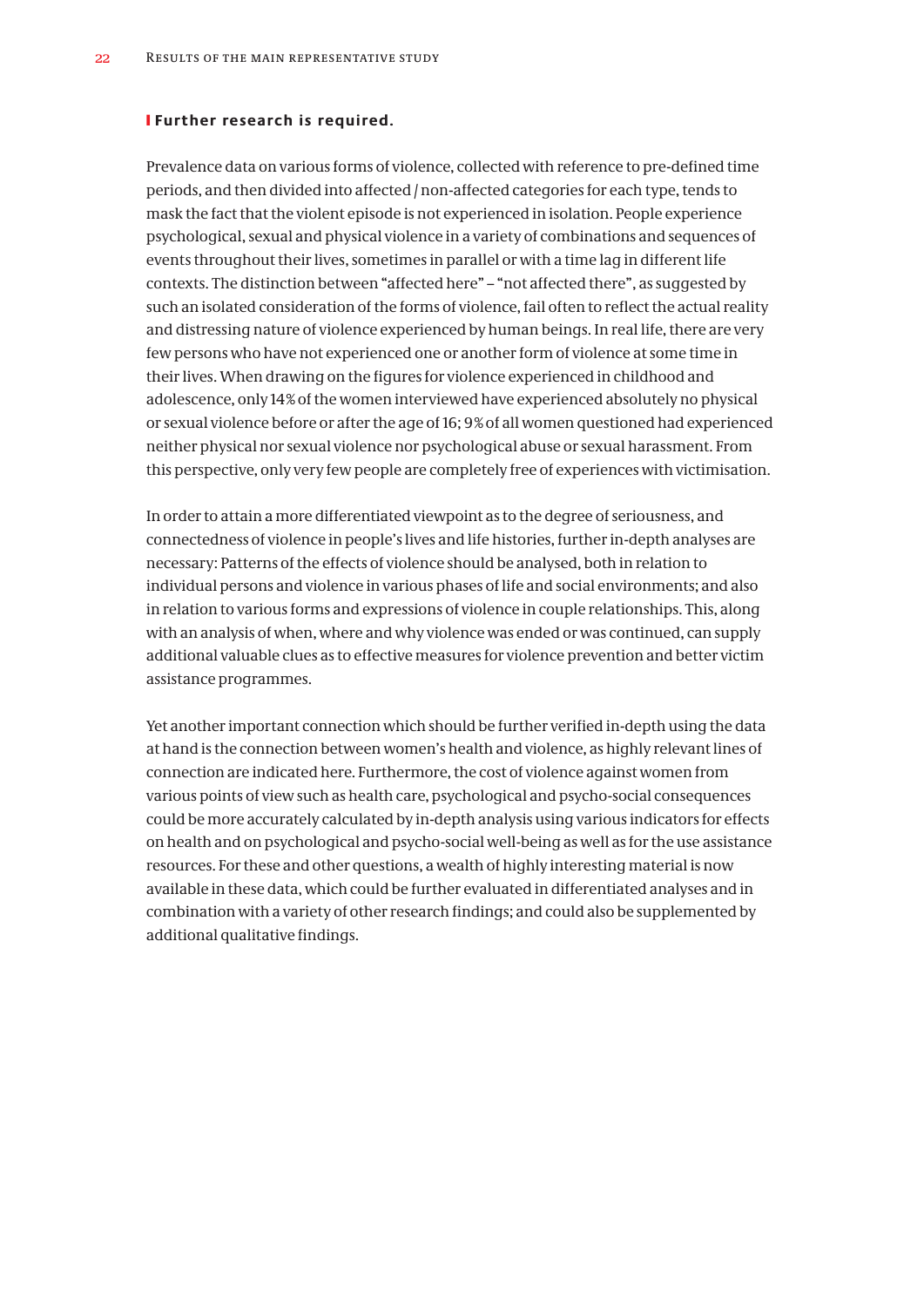# **III.** Central results of the supplemental sub-group population interviews

The supplementary interviews with different sub-group populations each constitute a distinct chapter of the report. Using the questionnaire translated from the main representative study, *infas*interviewed 250 Turkish women and 250 East European female immigrants in the Turkish and Russian languages $40$ , while the IFF interviewed 60 female asylum seekers, 88 women in prison and 110 prostitutes, in cooperation with various German universities and colleges of applied sciences using modified questionnaires and with the participation of student interviewers.

These sections of the study can be considered, in different ways, as representative and comparable to the main representative study. While the Turkish-Russian supplementary survey permits direct comparison to the main study, due to a relatively high number of cases and use of identical questions, thus reflecting tendencies regarding the experience of violence by immigrant women, the other sub-group populations allow only cautious comparisons 41, due to the lower number of cases, a presumably higher rate of selectivity in recruiting interview partners, and the modified methodology and conceptional bases. Nonetheless, the interviews with prostitutes, women in prisons and refugee women offer a first glimpse of the impact of violence on these difficult-to-reach groups.

Against this background, some central research findings can be summarized in overview.

To begin with, it could be established that especially the interview groups "prostitutes", "prisoners" and "refugee women" were affected by violence, physical, sexual, psychological, as well as sexual harassment, to a markedly greater degree than the women in the main representative study.

The Turkish and Russian immigrants experienced sexual harassment and psychological violence about as often as the interviewees of the main representative survey; the incidence of physical violence was greater. Sexual violence was reported less frequently by the Turkish immigrant women, while East European women were more frequently affected:

<sup>&</sup>lt;sup>40</sup> In the final analysis of interviews with immigrant women, the 250 Turkish and 250 Russian language interviews from the supplemental survey were included, as well as interviews in German with women of Turkish and Russian descent from the main survey. Therefore the study could utilise a total of 397 interviews with Turkish and

 $862$  interviews with East European women in our evaluation.  $^{41}\,$  It is not possible to say how far the respondents are representative of the respective groups of immigrant women  $^{41}\,$ in the population, because corresponding statistics do not exist. However, given the low rate of losses and the high acceptance of the survey, as well as the comparability of the survey design, methodology and random sampling of interview partners, it can be assumed that selectivity was not very high.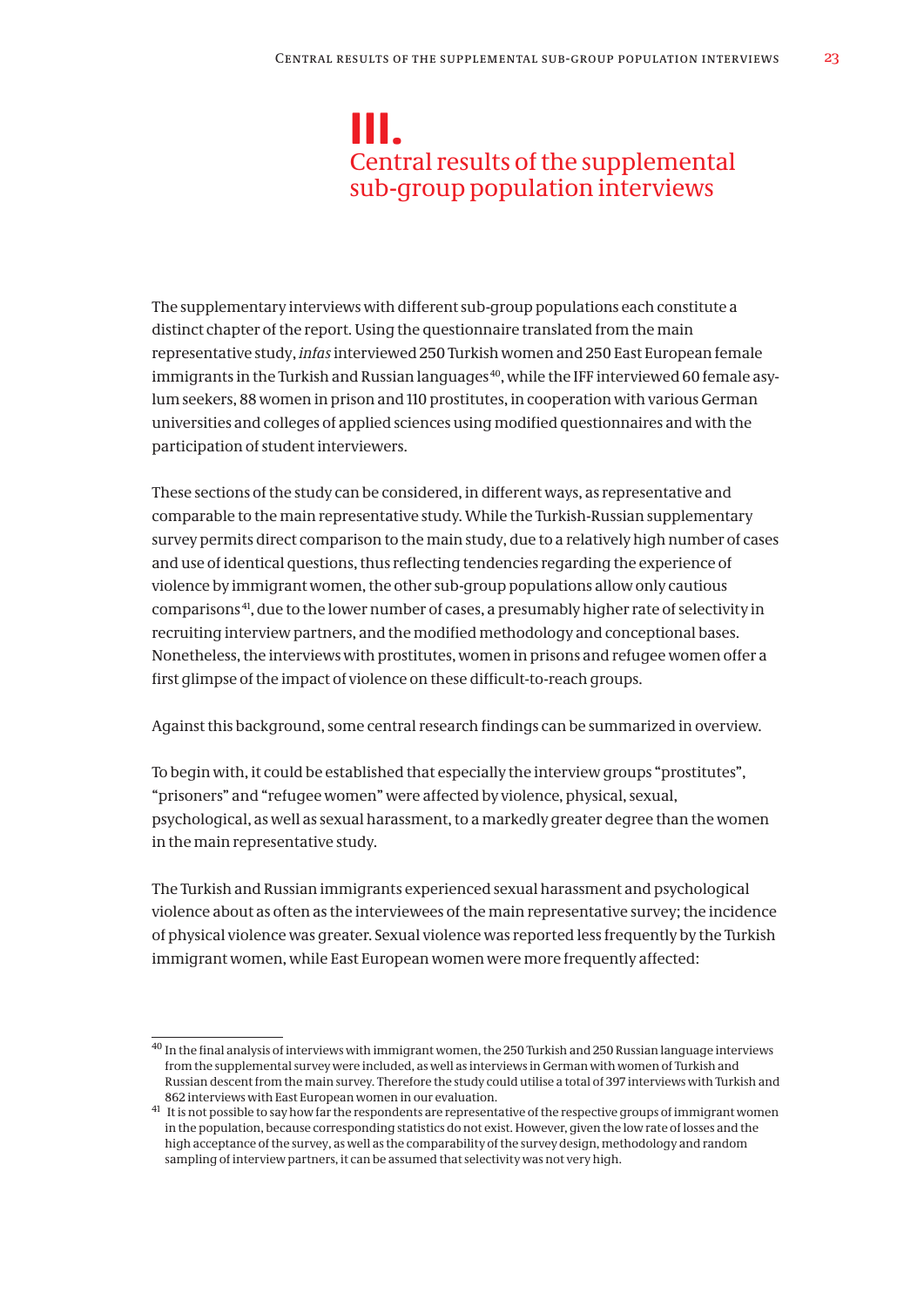However, it remains to be discovered if this has to do with cultural differences in the readiness to reveal or name sexual violation  $42$ .

# **Table 2: Comparison of Prevalence of Violence in Sub-Group Populations with the Main Representative Study. Case Basis: Entire random sampling of each group.**

|                                                        | <b>Main Study</b><br>(According to<br>results of oral<br>questionnaire)**<br>$(N=10,264)$ | <b>Turkish and East-European</b><br>Immigrant Women**43 |                                      | Prostitutes**                        | <b>Female</b><br>Prisoners**     | <b>Female</b><br>Refugees*       |
|--------------------------------------------------------|-------------------------------------------------------------------------------------------|---------------------------------------------------------|--------------------------------------|--------------------------------------|----------------------------------|----------------------------------|
|                                                        |                                                                                           | East-European<br><b>Women</b><br>$(N=862)$              | <b>Turkish</b><br>Women<br>$(N=397)$ | $(N=110)$                            | $(N=88)$                         | $(N=65)$                         |
| <b>Sexual Harassment</b>                               | 58%                                                                                       | 54%                                                     | 52%                                  | 92%                                  | 92%                              | 69%                              |
| Psychological<br>violence                              | 42%                                                                                       | 44%                                                     | 45%                                  | 82%                                  | 89%                              | 79%                              |
| <b>Physical violence</b>                               | 32%<br>(37%)                                                                              | 35%<br>(41%)                                            | 40%<br>(46%)                         | 87%                                  | 91%                              | 52%                              |
| <b>Sexual violence</b>                                 | 12%<br>(13%)                                                                              | 14%<br>(17%)                                            | 9%<br>(13%)                          | 59%                                  | 57%                              | 28%                              |
| <b>Sexual or Physical</b><br>violence by<br>Partner*** | 25%<br>(13% current<br>partner****)                                                       | 28%<br>(18% current<br>partner only)                    | 38%<br>(30% current<br>partner only) | 62%<br>(24% current<br>partner only) | 47%<br>(current partner<br>only) | 54%<br>(current partner<br>only) |

\* Only prevalence rates for violations occurring in Germany were documented.

Prevalence since the age of 16; since the three sub-group populations were not interviewed with supplementary written questionnaires, all data have been taken from data recorded during the oral interviews;the percentages increased when data from the written interview section was also included (see figures in parentheses in Turkish /East European, immigrant, and main study above).

\*\*\* The results from the sub-group populations are not directly comparable, as the first two groups have been interviewed without additional written question form.

\*\*\*\* Written questionnaire.

<sup>&</sup>lt;sup>42</sup> The translators and foreign language interviewers have indicated that Turkish immigrant women may sometimes have been more strongly influenced by feelings of shame and embarrassment, and that is unusual in their culture to speak openly with third parties about sexual violence, especially in the way asked for by the very detailed questionnaire of this study.

<sup>&</sup>lt;sup>43</sup> The numbers in parentheses relate to the replies in both the oral and the written questionnaires.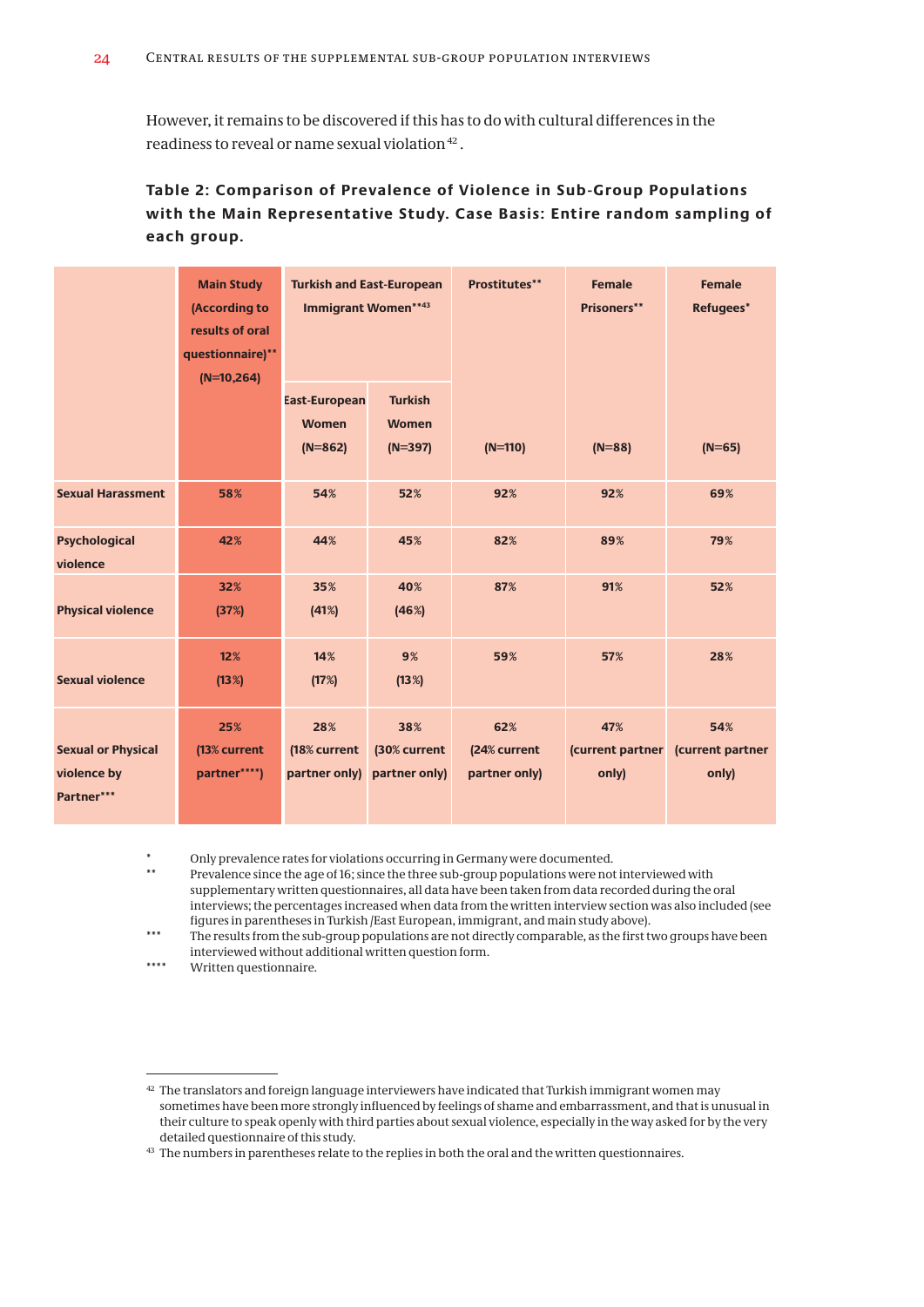The women of all sub-group populations had, in addition, not only clearly experienced violence much more frequently. They had also had many more violent encounters, and, judging by injuries and impact, had experienced more serious, threatening and dangerous forms of violence. Furthermore, it is notable that in all these subgroups the percentage who had already suffered violence in childhood and adolescence was clearly higher than among the respondents of the main survey. Furthermore, rather different problem bases and specific affects of violence could be established in the individual sub-groups, which may follow from the particular life situations and previous life histories of the sub-group interviewees.

# 3.1 Women in prostitution

The women working as prostitutes in this survey have experienced a high measure of violence at the hands of current or previous partners, as seen in the other groups as well; furthermore, their work identity and situations constitute a central area of their lives in which physical as well as sexual violence are frequent. Clients or johns were, after male relationship partners, the second most frequent assailants for both physical and sexual violence. 41 % of prostitutes had experienced physical or sexual violence, or both, in the context of performing sexual services. The increased risk to women in prostitution of becoming victims of violence is mirrored in their replies as to feelings of personal safety as well, and also to their fears of violence. As their homes are quite often their workplaces where they perform sexual services, they often expressed a low sense of personal safety, and in addition frequently named fear of physical or sexual assaults by clients, but also by strangers, pimps, female colleagues and male partners.

For these reasons, the prostitutes in this survey are group at high risk of experiencing violence; they feel a great degree of insecurity and have suffered much from abuse in childhood and adolescence. 43 % of the prostitutes interviewed had experienced sexual abuse in childhood, over half (52 %) were frequently or occasionally punished physically by their parents, a relatively high percentage had suffered physical abuse at the hands of other persons responsible for their upbringing.

As the findings show, the physical and mental health of many prostitutes is extremely difficult, including a higher occurrence of health problems such as gynaecological complaints, stomach and bowel or digestive complaints, and eating disorders. Around half of the interviewees showed symptoms of depression; a fourth had frequent or occasional thoughts of suicide, almost a third had anxiety and panic attacks, and about one in seven had had the intention of injuring herself in the last 12 months. The very high psychological and physical health risks in this interview group are clearly reflected in a high level of drug consumption (41 % had taken drugs in the last 12 months) and increased tobacco consumption.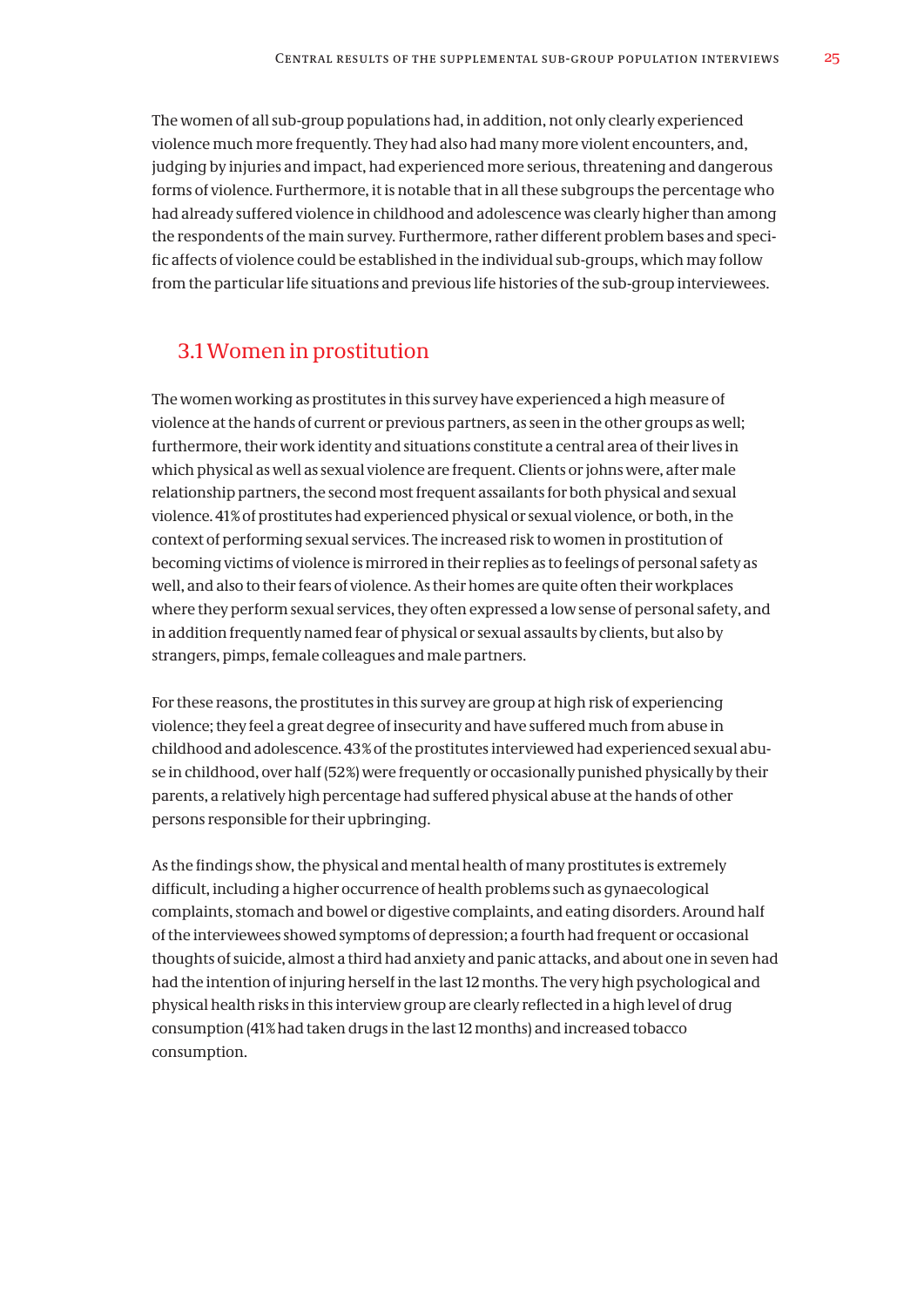Summing up, the results indicate that the poor physical health and mental states of the women, as well as a lack of reliable and stable contact persons, often coupled with multiple traumas and psychological damage resulting from violence experienced in childhood, all can be factors which keep them from being able to protect themselves and increase the risk of violence and assault in their adult lives.

# 3.2 Women in prison

The women currently serving sentences in correctional facilities had also suffered sexual abuse and sexual violence in childhood to a much greater degree than the women in the main study, and this was true in adulthood as well.As in the sub-group of prostitutes, these women were raised less often by one or both natural parents than in the other groups. Their educational and work opportunities were distinctly poorer than those of other groups<sup>44</sup>. Their lives before incarceration were marked by noticeably more violent attacks with serious impact and injuries. In addition, a strikingly higher percentage of these women were completely or partially homeless before prison, or had been living in temporary housing facilities, and were lacking social contacts and contexts.

It should be seen as a grave problem that women in prison continue to be exposed to further psychological and physical violence. More than one-third of the women (36 %) in this sub-group have experienced physical abuse in the prison setting; psychological violence was named by 69 %; on the other hand, sexual violence and sexual harassment were reported by very few women. Assailants were far and away most often other prisoners and, much less often, prison staff.

Even though the situation in prison is of necessity defined by specific conditions including frequent checks, supervision and limitations to personal freedom of movement, society has a special responsibility towards imprisoned women to protect them sufficiently within the context of the custodial situation from physical and sexual attacks.

# 3.3 Refugee women

The quantitative findings concerning violence against refugee women are limited by the fact that the random sample of 65 women is quite small, and by additional considerations: The special and often dependent life situations of many of these women, violence as a taboo topic in Germany and in their own families, the difficulty of discussing other sensitive themes, such as sexuality, perhaps due to specific cross-cultural background considerations. These factors influence the pattern of replies of the refugee women interviewed, so that the actual extent of violence in their situations was most likely understated.

<sup>&</sup>lt;sup>44</sup> Just half of the female prisoners questioned (46%) had been raised completely or mostly by their birth parents (in the main representative study the rate was 81%); 26% grew up predominantly by one birth parent, usually the mother, and 22 % were not raised by either birth parent, but by other persons.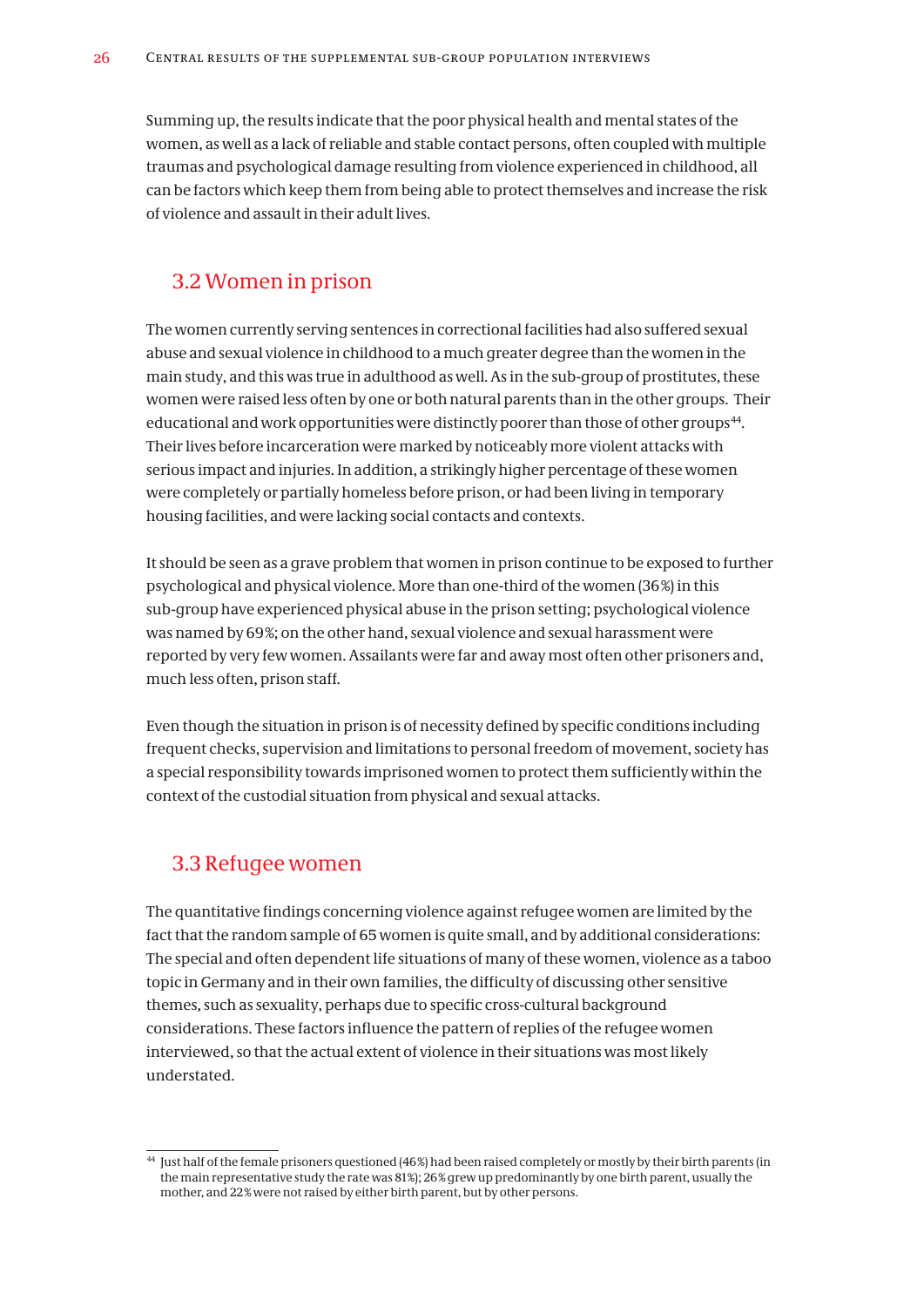In spite of these conditions and considerations, an extremely high level of violence in all forms and contexts was made visible; this can only indicate the very great extent of violence for the women in this group. It is a problem that these women, often victimised and traumatised in their home country and during their flight, suffer again in Germany from physical (51%), sexual (25%) and psychological (79%) violence. The assailants are not only relationship partners; there are also acts of violence and racist attacks from strangers or casual acquaintances, male and female residents in temporary living accommodations, staff in such accommodations, and also in the context of psycho-social counselling and assistance for refugees.

As with the other groups interviewed, violence seems to be most often experienced at the hands of the relationship partner. Due to the special living and dependency situations, and against the background of frequently traditional gender role expectations, the problem of violence is most probably intensified for refugee women. More than half of those refugee women interviewed who are living with a partner, were victims of physical, sexual and psychological abuse by their current partners. Often the intensity and frequency are quite high, as the women are placed in extreme dependency and thus are hardly able to escape.

Aparticular problem is that psychological, physical and sexual infringements and violation of personal limits are carried out also by precisely those persons from whom these women are seeking aid and assistance: professional helpers and counsellors, both male and female, in temporary living situations, refugee centres, government agencies, bureaus, and welfare offices; such incidents are apparently not to be a rare occurrence. They have not been sufficiently recognised until now, probably because such abuse is difficult to see from the outside. A special responsibility here is to protect and defend these women from these sorts of attacks and to make sure that assailants are called to account.

# 3.4 Turkish and East-European immigrants

Women from these two immigrant groups have experienced physical or sexual violence at a noticeably higher rate than the average for the female population in Germany. While in the main study, 40 % of the women interviewed gave replies indicating having experienced physical or sexual violence, or both, since the age of 16, women from Eastern Europe gave replies totalling 44 %, and women from a Turkish background gave replies which, at 49 %, is almost half of all respondents 45.

A detailed analysis of forms of violence shows that above all, Turkish immigrant women have experienced more physical violence since the age of 16 (46% in comparison to 37% of women in the main study), and that East-European women reported more sexual violence (17 % vs. 13 % of women in the main study, see Table 2); however, this last result is possibly related to cultural differences in naming incidents of sexual violence.

<sup>45</sup> The following statements relate to a total of 397 interviews with Turkish and 862 interviews with East European immigrant women; 250 of each of these interview sets were conducted within the framework of the supplementary Turkish and Russian surveys; the rest of the data was gathered within the framework of the main representative study, conducted in the German language. The data gathered in the sub-group random sample will be compared with the median female population of Germany, represented by a random sample of all 10,264 interviewees in the main representative study.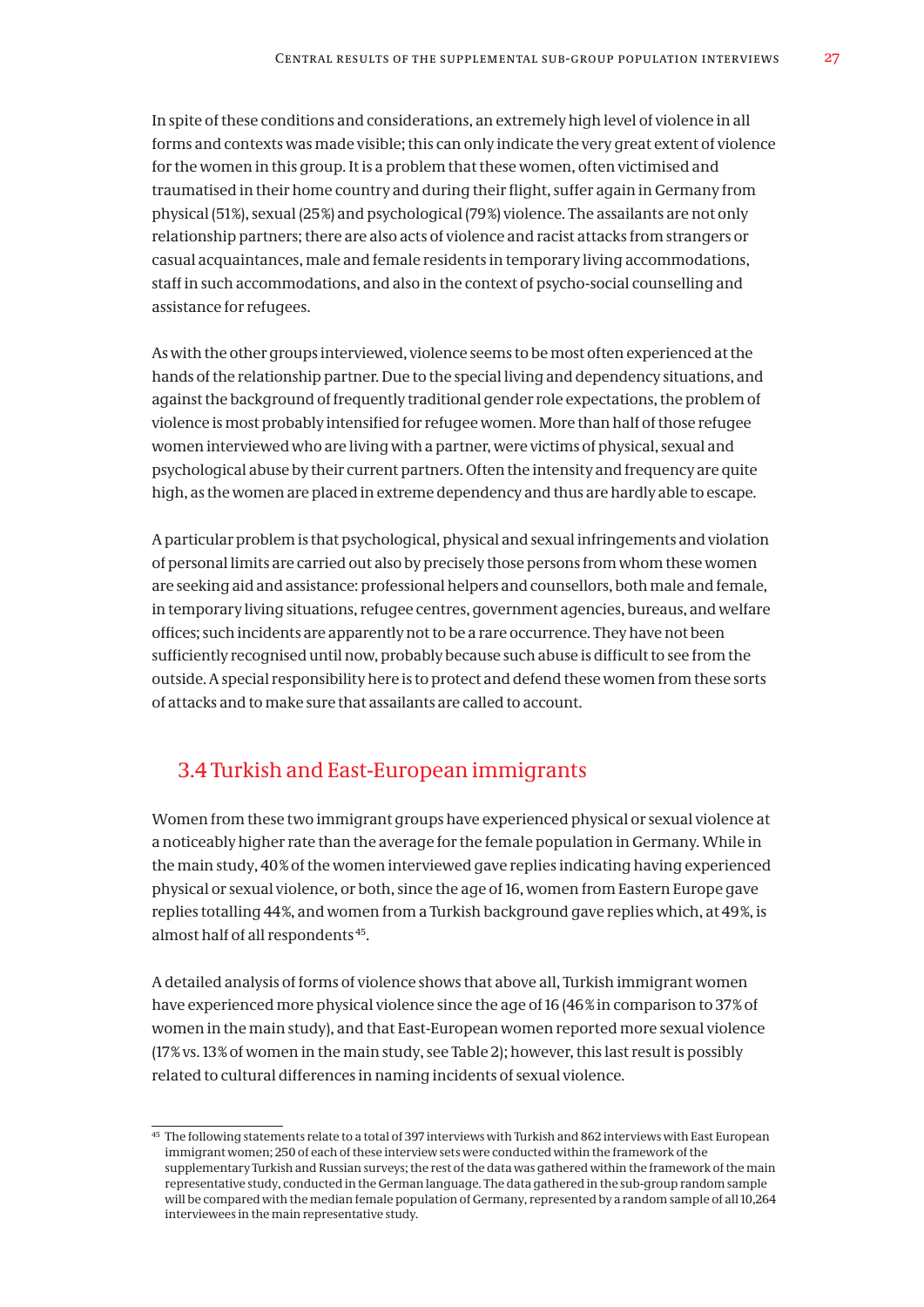The high level of Turkish women reporting violence in couple relationships is notable, lying far above the average for the German female population. A total of 25% of woman interviewed in the main study named violent acts by current or former relationship partners, while 38 % of Turkish women had had such experiences. On the other hand, the percentage of East European women barely differed from the results of the main study, with a total of 28 %.

It emerged that Turkish immigrants are not only more frequently affected by physical violence; they have also suffered from more severe and extreme forms of physical violence. The number of Turkish women who had been beaten, strangled, threatened with a weapon, or threatened with murder was almost twice as high as that of other women affected by physical violence in the main study.

Both immigrant groups have suffered, in addition, more frequently from the injuries as a consequence of physical violence than the women in the main study. Thus, 61% of immigrants from Eastern Europe and 64 % of immigrants from Turkey reported ensuing injuries, while the percentage in the main study was 55 %. With sexual violence as well, the women from Turkey had suffered more massive forms of sexual violence such as completed rape more frequently, resulting more often in injuries. The proportion of women with multiple victimisations was much higher amongst the Turkish immigrants, who had experienced, all in all, many more incidents of physical violence in the last 5 years as compared to the women in the main study and the East-European immigrants 46. This is connected to the higher frequency of violence in family and relationships for Turkish women as well.

In summary, all research findings in this study point to an especially high rate of physical and sexual violence against women from Turkey occurring in partnerships and in families; women from Eastern Europe, on the other hand, seem to suffer more often from sexual violence from unknown assailants or casual acquaintances, for example, at the workplace.

Upon analysing *psychological violence*, it appears that immigrant women experience such abuse from unknown persons or those known only by sight or superficially: All reported such incidents, but Turkish women did so even more frequently than East-European immigrants. This suggests a type of psychological abuse accented by racist or xenophobic tendencies. Thus, 61% of immigrants from Turkey, 54% East-European immigrants, but far fewer women from the predominantly German population of the main representative study, only 26 %, reported violent acts by little-known or unknown persons in public areas. 54 % Turkish, 46 % East European, and only 26 % German interviewees gave replies mentioning prejudicial or negative treatment due to gender, age or country of origin.

A particular problem of violence in couple relationships and in the family for Turkish immigrant women emerges in connection with forced or arranged marriages. Nearly 150 of the Turkish women who were interviewed additionally, who were married or divorced,

<sup>&</sup>lt;sup>46</sup> The percentage of Turkish women who had been repeatedly victimised in the last five years is 71%; East-European women, 53 %; interviewees in the main study, an average of 60 %.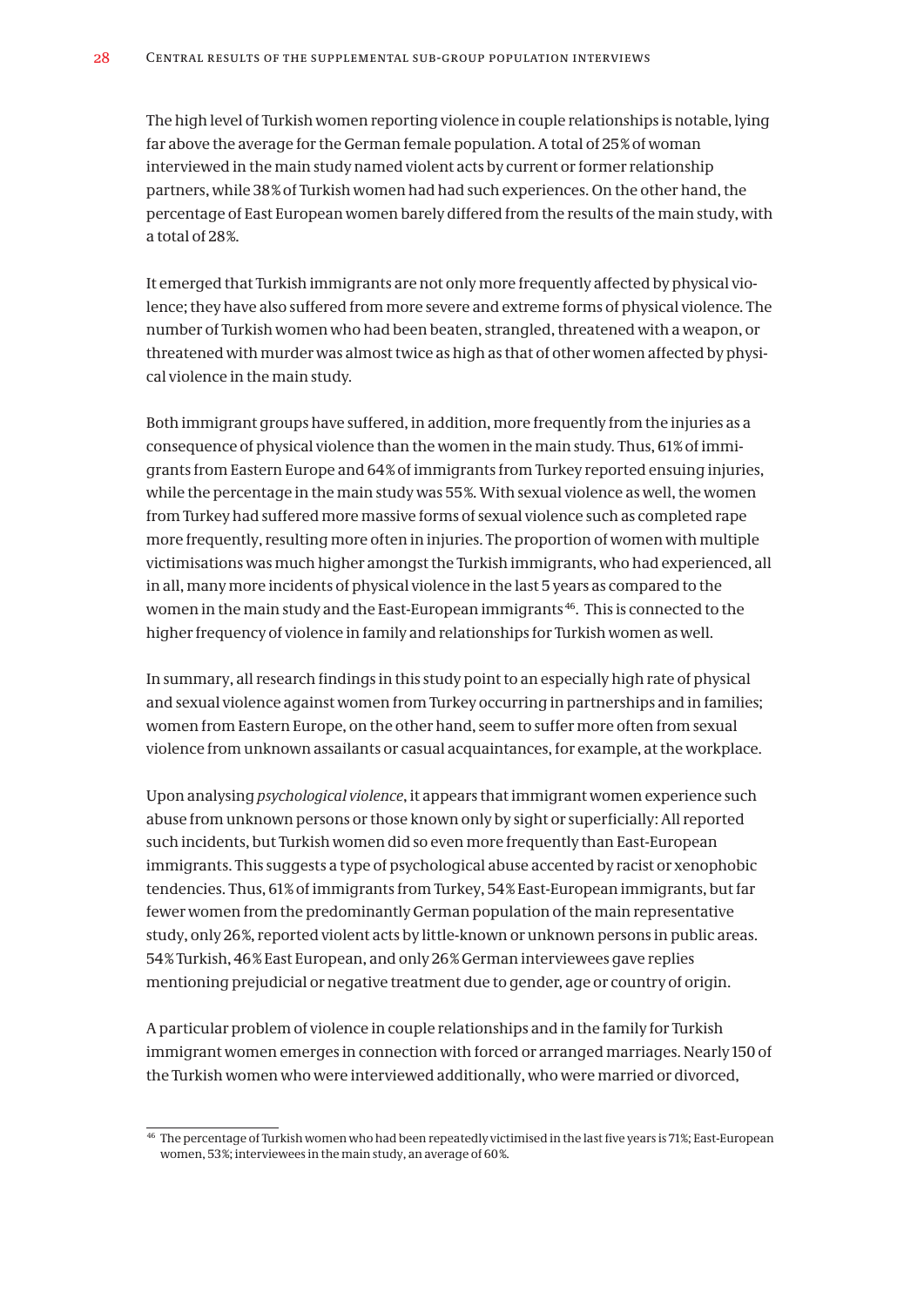gave information on this topic in a supplemental questionnaire. From 143 women who are presently or have been married to a Turkish man, 75 % met their future husbands before the marriage ceremony, and 25 % did not. Half of the women stated that their partner had been selected by relatives; 75 % of these women were in agreement with this decision, 23 % would rather have chosen their partners themselves, and only just fewer than 3 % made no comment. Approximately a quarter of those women whose partner had been chosen by their relatives were not consulted about their opinion concerning their future husbands before the wedding, while 17 % had the feeling of being forced into these marriages. Here, too, psychological forms of violence against Turkish immigrant women indicate a need for further research and clarification, and perhaps for specific forms of support. However, the data did not confirm that the rate of abuse by partners was higher among women with arranged marriages.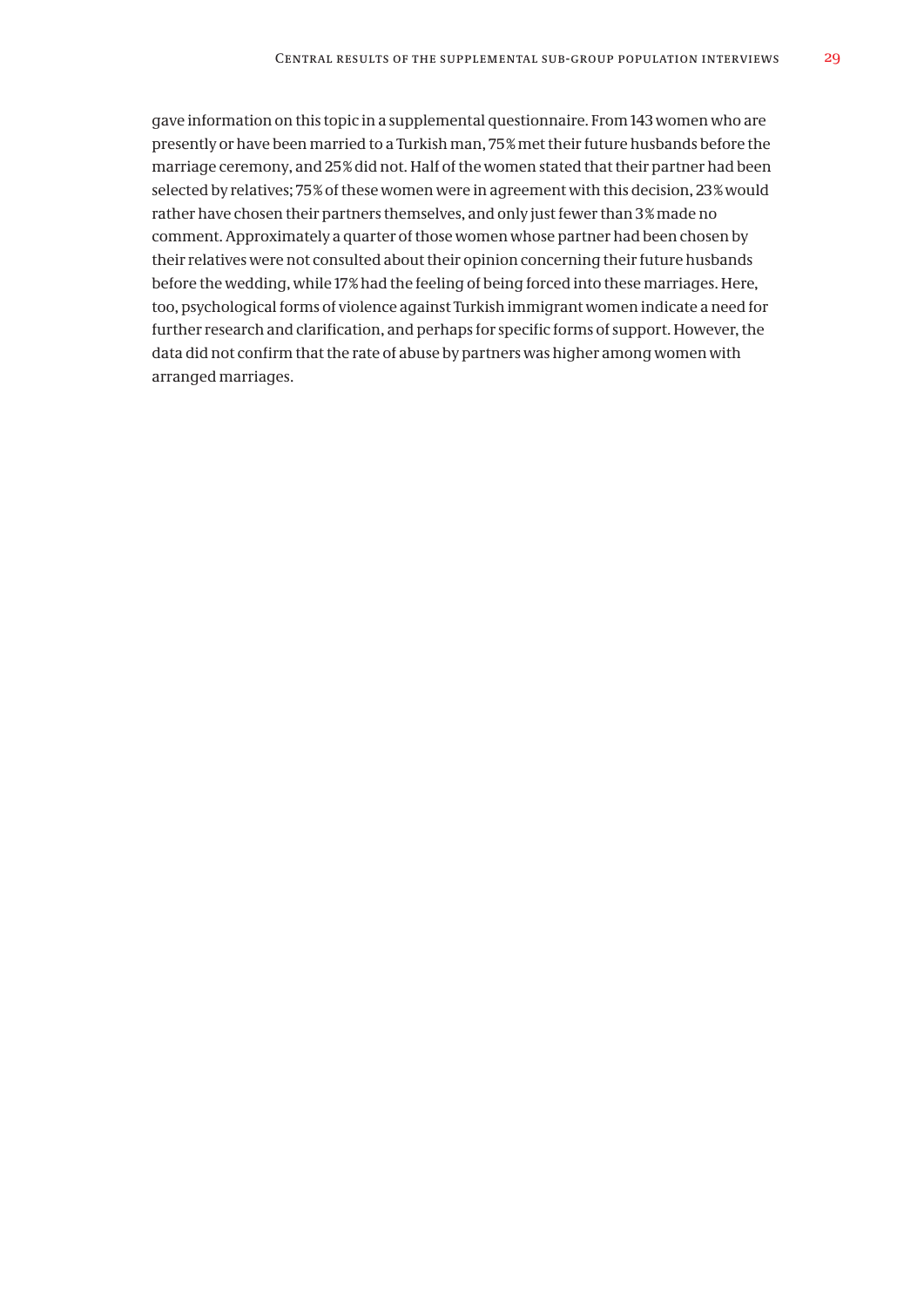**IV.** Central results of the group discussions on the topics of help and support requirements of women affected by violence

# 4.1 Methodology and conception of the research

The qualitative group discussions with women who have been or are currently affected by violence aimed to study their needs for support and assistance measures especially with respect to, on the one hand, domestic violence by partners, and on the other hand, sexualised violence by strangers or acquaintances. In addition to concrete measures for the improvement of assistance and support systems with respect to psychological, physical and sexual violence, specific themes connected with domestic violence were considered as follows: The possibility of ending violent abuse either within the existing relationship or through a separation; the particularly difficult situation of women with children, women with a background of immigration, women living in rural areas, the question of limits and setting limits, and the question of psychological violence in couple relationships.

In various East and West German cities and towns, seven theme-oriented focus discussion groups, in differing constellations, of between six and eleven women each, who had been or were currently being affected by physical, sexualised, and psychological violence, were conducted using a structured guideline. The participants were recruited partially amongst women from the main representative study but also through contacts to women's shelters, counselling agencies, public notices, and newspaper advertisements. With respect to education, income level and age, the groups were very heterogeneous, and also regarding their previous experience with professional support systems.

# 4.2 Results in the context of domestic violence

# **❙ Psychological and sexualised violence are relevant aspects of domestic violence.**

Women's descriptions of their experiences of domestic violence made quite clear, across the different themes and groups, how great the burdens of psychological and sexualised violence in such relationships are and how much support is needed. Several of the women described psychological violence in couple relationships as a form of brainwashing, estranging them from their own feelings and sensations, destroying their self-confidence, making them feel they were going crazy. Many women had not perceived psychological abuse at the beginning as violence, and had experienced their relationships for a long time through a sort of filter or veil.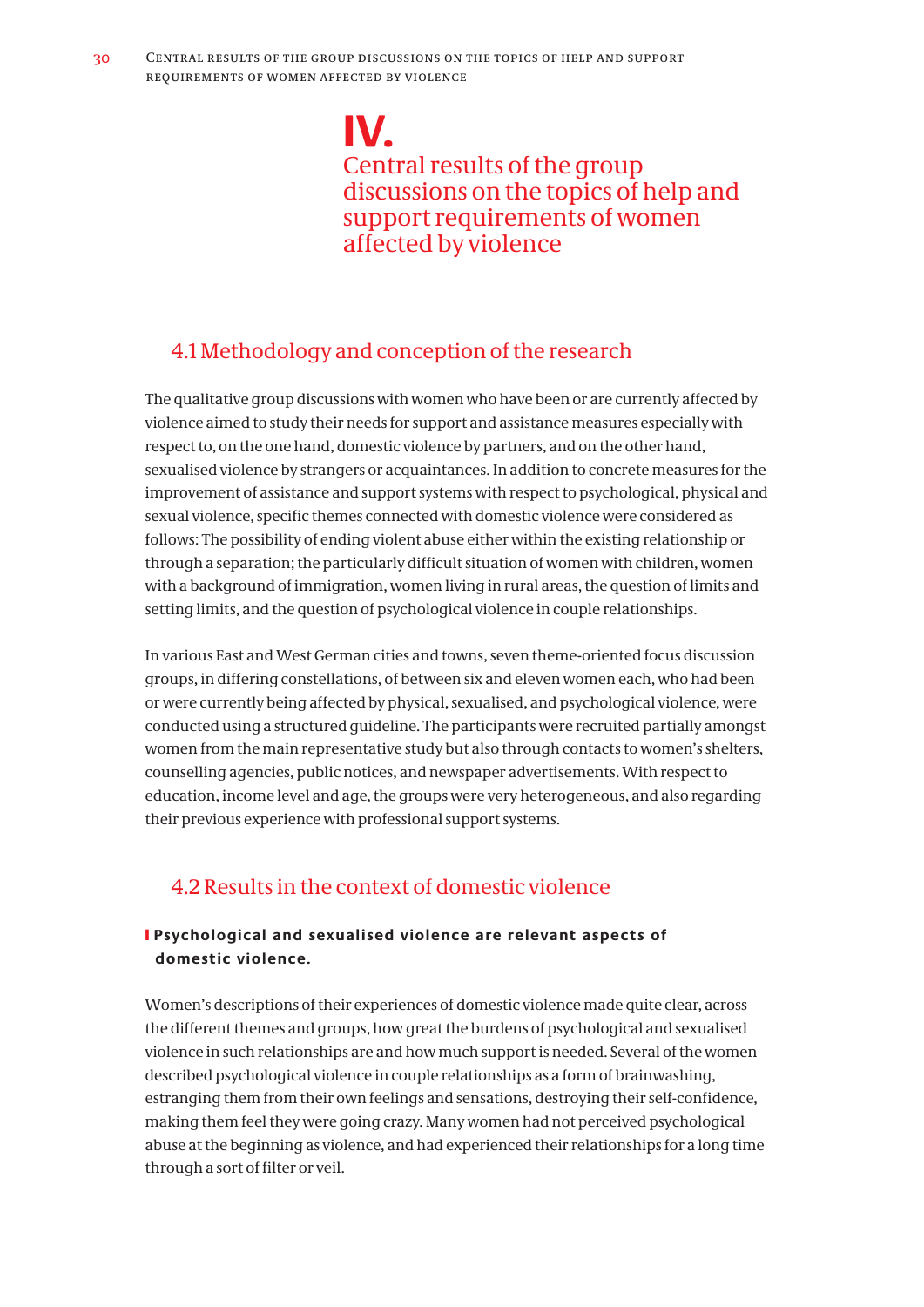31

The descriptions of sexualised violence in couple relationships show that the women have experienced both massive forms of sexualised abuse as well as more subtle forms. These included the partner insisting on sexual relations, even when the woman felt no desire, or insisting on practices that were distasteful to her. On the one hand, the women felt these behaviours to be a great burden, while at the same time, considering them to be a part of "normal" male relationship behaviour; this in turn, made it difficult for the women to set limits or to defend themselves.

Particular forms of violence, physical, psychological and sexual, were described as tightly interwoven, and the point where each type of violence really began seemed to be vague and fluid, hard to define precisely. Results of the group discussion indicate that the importance and effects of psychological and sexualised violence by partners should not be underestimated.

#### **❙ There are internal and external barriers to seeking support.**

Across the spectrum of individual forms of violence, the women described internal and external barriers to seeking aid and assistance. It became clear in several group discussions how certain patterns oriented to traditional concepts of relationship behaviour contribute to maintaining and stabilising violent situations. Aspects mentioned in this context by the participants were: female self-sacrifice, the partner limiting the woman's personal freedom and independence, the woman taking on the role of the partner's mother, the partner making the woman responsible for his violent outbursts and attacks, and the woman accepting responsibility for the partner's violence.

Some women clearly described avoidance behaviour, denying for a long time that they had suffered from violence. The group discussions show that in some cases they found it difficult to admit even to themselves that the violent attacks had nothing to do with love. Escape possibilities were sometimes not recognised or seen. Experiences with violence can be covered up by other problems, for example, when the woman concentrates on the partners abuse of alcohol as the main problem, while regarding his violence as secondary. Some participants described that this avoidance behaviour was supported by the husband and by third parties as well, such as the women's own families, in order to support the fiction of domestic and familial bliss.

Other hindrances to seeking support and assistance consisted, in several cases, in the man's very threatening behaviour, his extreme control of the woman, and her social isolation. These women suffering from violence must often wait for the best possible opportunity to flee the constant threat of violence from a partner, especially in cases of unemployment and therefore, continuing presence at home.

In connection with violence and isolation, some of the participants also described identifying with the perpetrator, and therefore having difficulty changing perspectives and seeking alternatives to a violent relationship. Afraid of leaving their partners, some of the women did not turn to the support services on offer.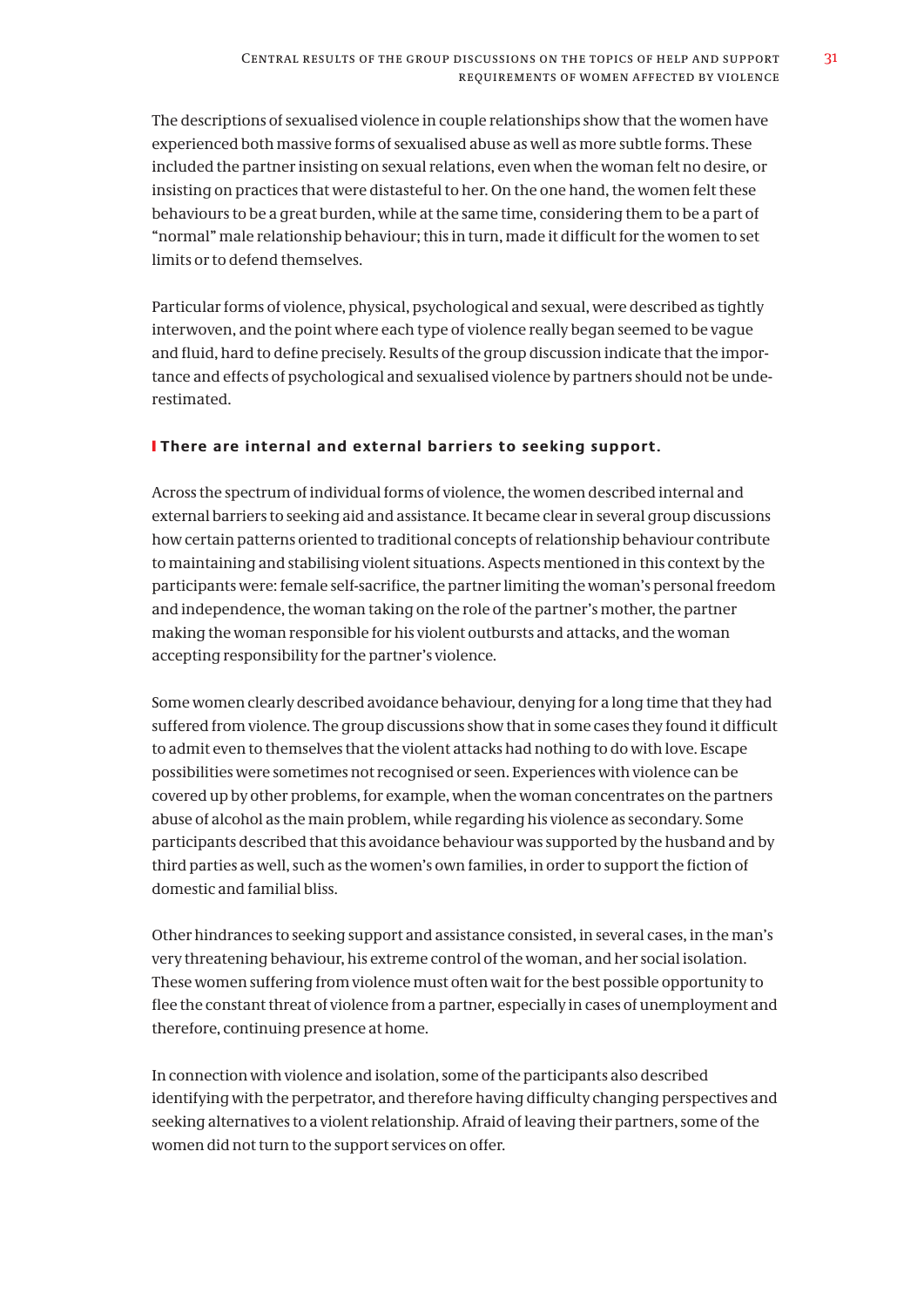32

#### **❙ Children need special support in situations of domestic violence.**

The portrayals of the women regarding their own children indicate the considerable impact on children who witness domestic violence against their mothers and have been or are victims of abuse themselves, as was also made clear in the main representative study. What also became clear was that the wish to provide their children with a childhood free of violence can strengthen mothers in the decision to free themselves from violent relationships.

The discussions revealed that some women can persist in denying the effects of violence on their children for a long time, due to their own victimisation and also to their feelings of guilt. Some of the participants also described how contact of the perpetrators to the children after separation can be a heavy burden or a safety risk, both the children and for the mothers.

#### **I** Ending the violence and separation are major challenges.

Although some of the participants wished for counselling that would not presuppose separation, a discussion on the possibilities of ending violence made clear that this was mostly considered impossible within the relationship situation.

To prevent violence from the outset, many participants said it is essential to show the partner from the beginning what is acceptable behaviour for the woman and what is not. Women often may have great difficulties in setting limits. Several participants would like girls in kindergartens and schools and women, through public information, to be strengthened in their ability to say no, and to learn to respect their own needs.

It became clear that separation does not necessarily stop forms of violence such as psycho-terror or physical violence. Some women therefore felt that the protection offered in such situations by official institutions such as the police and court systems was insufficient, especially in cases of increased danger and threatening behaviour on the part of the perpetrators.

#### **❙ The social environment is an important factor for help and prevention.**

The group discussions revealed the necessity of supportive intervention of third parties. The social environment seems to play a major role in the support of women affected by violence, in a positive as well as in a negative sense. Thus the behaviour of persons to whom these women entrust their problems, for example, male and female friends, parents, pastors and priests, and neighbours, can give the impulse to holding out, suffering in silence, or can give the signal to escape from an unbearable situation or from dreadful conditions.

#### *l* **Physicians can play a central role in supporting these women.**

The group discussions, as well as the main representative study, show that physicians are, in many cases, decisive contact persons for abused women. However, they do not always seem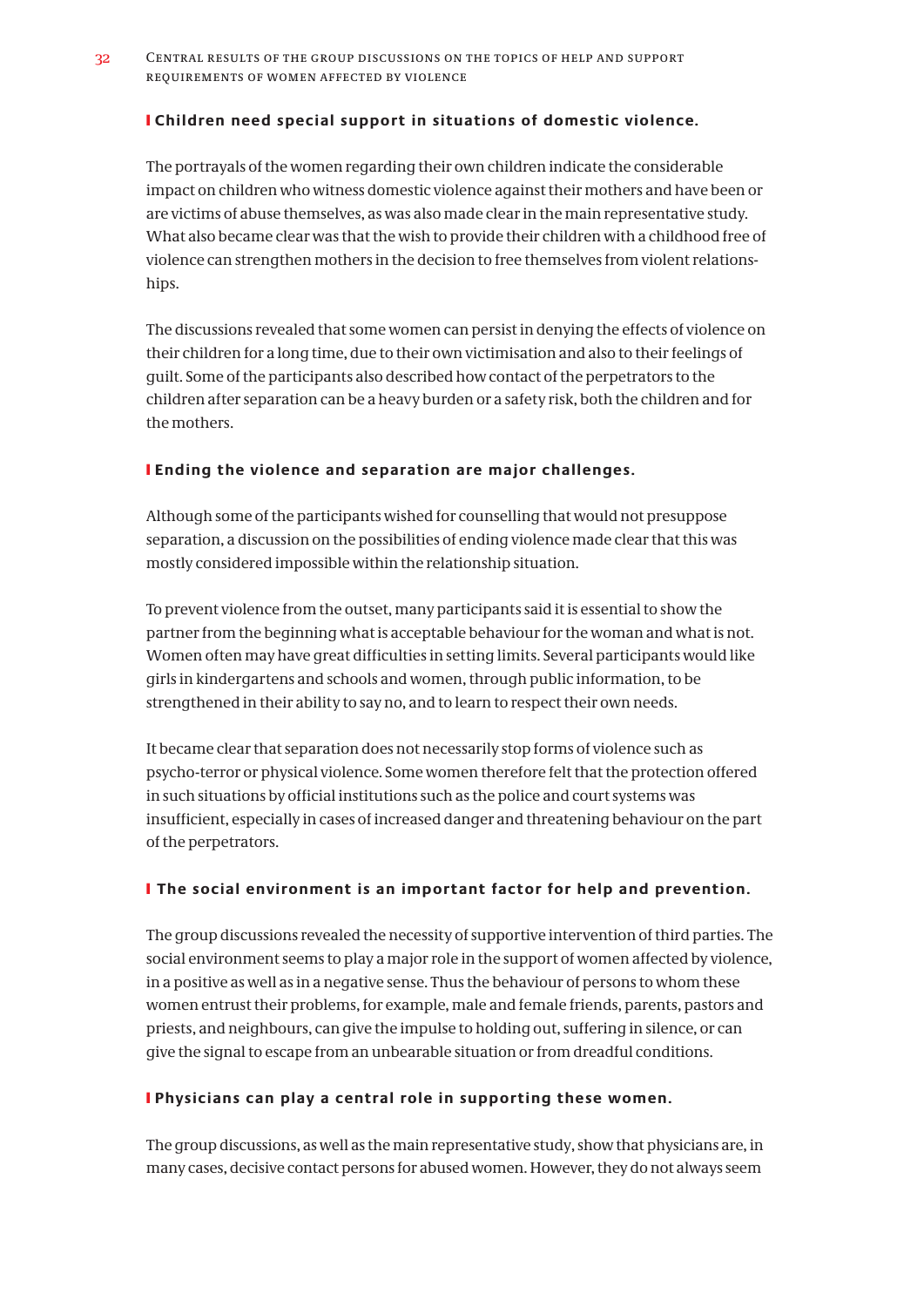to recognise the relevance of the problem of violence behind the symptoms. Even when women spoke openly about their situations, not all physicians seem to react in every case appropriately to the desired degree. Discussion participants drew on examples, some of them rather drastic, of the questionable prescription of psycho-pharmaceutical medication in cases of domestic violence. Under the influence of such drugs, abused women in some cases remained in violent situations for years, or suffered health problems as a result. Others, however, found that they received careful attention and professional advice about concrete support possibilities, which gave them the decisive push they needed to change their situations.

### **❙ Police intervention, in spite of its potential, is felt to be a high threshold measure.**

Group discussions revealed that women in situations of violence can perceive police intervention as a relatively high threshold measure. Many women said that they would not consider involving the police for a variety of reasons. In addition to their opinion that such a move would imply the end of the relationship and be a sign of their own failure, the fear of the police misjudging the situation plays a major role, as do some individual concrete negative experiences with police officers.

The participants were asked their opinions of the intervention measures described to them of police go-orders and within the Protection from Violence Act. A few women had had concrete experiences with the use of these new legal possibilities in their cases. Go-orders and protection orders were evaluated as helpful on the whole, in spite of a high degree of scepticism – in relation to the actual enforcement of these police measures. At the same time, it was emphasised that these measures would not be suitable for all women affected by violence; in addition to the general reluctance / barriers to involving the police mentioned above, that also apply to the new interventions strategies, some women doubted whether perpetrators would comply with police orders, and whether intervention by the police could truly remove the threat to the woman.

#### **I** The system of aid and assistance is challenged.

Some participants who had sought refuge in women's shelters were quite definite about the fact that in some cases, there is no alternative other than accommodation in a *women's refuge*, for example, when they were afraid that the assailant would not heed a go- or protection order. All in all, the support and assistance of such shelters were rated positively. However, considering the extremely high degree of distress involved, some women thought that there should be more intensive psychological counselling for women and children, and more comprehensive practical measures of assistance offered in the shelters – e. g. with child care and additional support in situations of extreme psychological stress – than is presently offered.

With respect to *counselling*, the women found that the emergency character of the need for support in domestic violence situations was sometimes not taken into account enough.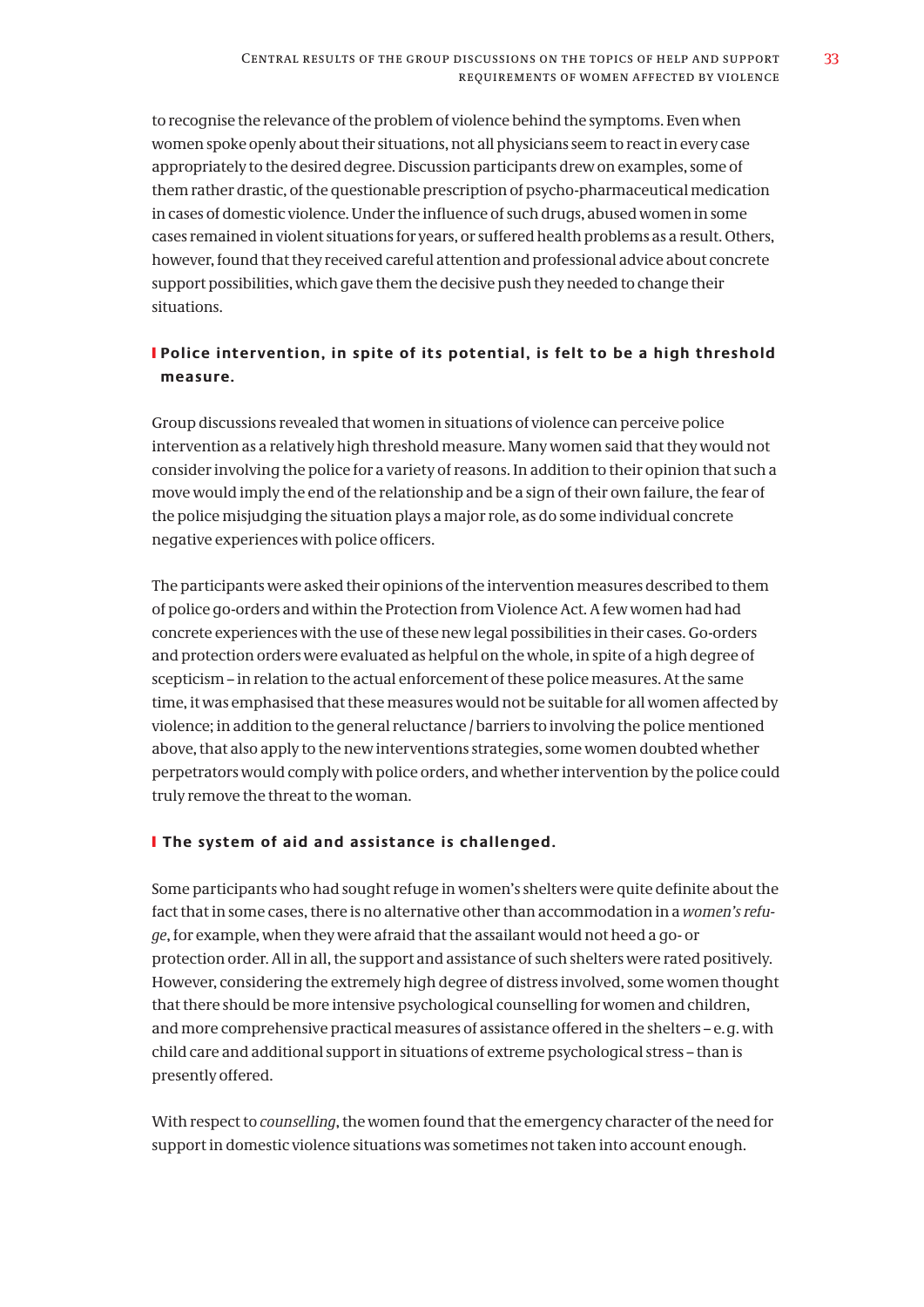34

From the point of view of some of the women, there should be more acute assistance in crisis situations available. Also considered important was that counsellors and therapists be qualified and well-informed in the area of domestic violence.

It is also necessary for other institutions, for example, adolescent and youth social services, to be able to recognise connections to domestic violence and to be better able to correctly estimate problematic situations. Statements and reports made during the group discussions suggested that women are still sometimes being made responsible for domestic violence, and given the responsibility of seeking their own "solutions". In relation to the *psychotherapy sector of the help services system*, women mentioned having had bad experiences with partner and family therapies, as among other things, the perpetrators later used aspects spoken about in therapy against the women, which sometimes led to further incidents of violence.

Low-level, accessible assistance, such as the establishment of a *national German emergency hotline*,with a well-known number and service available 24 hours per day, was thought to be quite valuable. In addition, the possibility for abused women of not having to take the first step in order to receive help, but of being offered pro-active assistance as, for example, in the intervention agencies in Mecklenburg-West Pomerania and Lower Saxony, was seen as very helpful, particularly for women who find it difficult to seek help actively.

# 4.3 Results within the context of sexualised violence from known or unknown perpetrators

# **❙ Special reluctance thresholds exist in the search for support by victims of sexualised violence.**

Women who had suffered sexual violence from strangers or acquaintances expressed that they often were not aware of assistance available, such as emergency hotlines or other counselling centres. They would like the public to be enlightened about the psychological effects of sexualised violence as well as about the types of help on offer. Often a search for support seemed to depend on whether or not the women felt a share of personal responsibility for the incident, or had assumed such a burden of guilt from either the assailant or other third parties.

A further threshold of reluctance to seeking support seemed to be connected to the experiences and expectations of the victims that they would not be believed, or face mistrust and a lack of understanding. This was especially the case for women who had already experienced sexualised violence in childhood or adolescence and had received no aid or understanding, or for women who knew or recognised their assailants.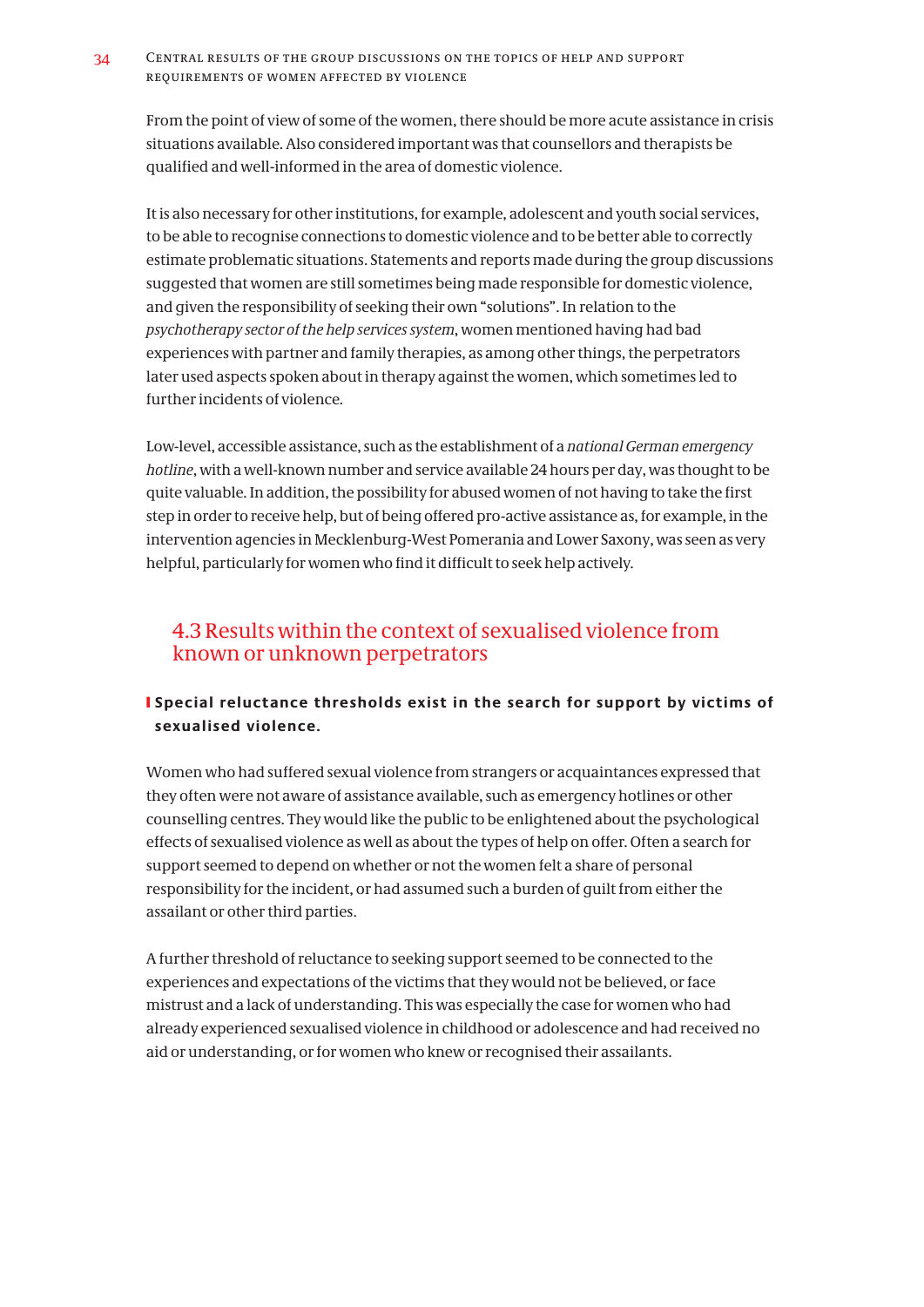#### **❙ Police intervention must be further improved.**

In the area of police work, the past years have witnessed notable efforts to raise awareness and establish the topic of violence against women in the training and further education of police officers. In group discussions and also in the main representative study, however, in contrast to positive developments in responses to domestic violence, no positive effects in the direction of satisfactory experiences with police officers in cases of sexualised violence were visible, even when only those cases occurring in the last few years are considered.

The participants' description of their experiences indicates that they are not always met with the necessary level of sensitivity from the side of the police. They appear to encounter distrust, feel as if they are not taken seriously, are sometime handled with disrespect or scorn, irony or distance. Female police officers are included in these criticisms as well. Sexually victimized women would like to be treated in a way that was more appropriate to the special injury and psychological distress ensuing from sexual violation. Some women reported that although they attempted to exercise their right to being interviewed by a female police officer, they were told that none was available.

Important conditions to reduce the impact of sexual violence seem to be the actual availability of specially-trained female police officers and female health care workers for medical examinations as well as the support and company of a person they know and trust if they so desire. Furthermore, many participants cited incidents of being threatened by the assailants after the attacks, especially by assailants who were known to them, to prevent them from making a complaint with the police.

#### **❙ Social environments and help systems are challenged.**

The importance of contact persons from their social circle in their search for support was emphasized by victims of sexual violence as well. This social environment assumes even greater importance when friends and acquaintances take over the role of not leaving the women alone after an incident of violence: The woman may be in a condition of shock and experience feelings of helplessness and vulnerability. The process of overcoming the effects of sexualised violence seems to require this contrast of experiences, and the importance of experiencing protection and safety from other people should not be underestimated. The discussions made quite clear that not all women have access to people who could take over this type of support. Some of the women affected by violence suggested the establishment of crisis shelters in order to meet this need.

Emergency support through counselling was described as most unsatisfactory and full of gaps, due to very limited opening hours. Women presenting an acute crisis have scarcely any possibility of finding a direct crisis intervention when they need one. To solve this problem, the women thought that the establishment of a 24 hour emergency hotline, staffed by persons specialised in the psycho-social fields, would make a great deal of sense. Altogether the interviewees would like a wide-ranging public information campaign for clarification and definition of sexualised violence. The mistaken prevailing public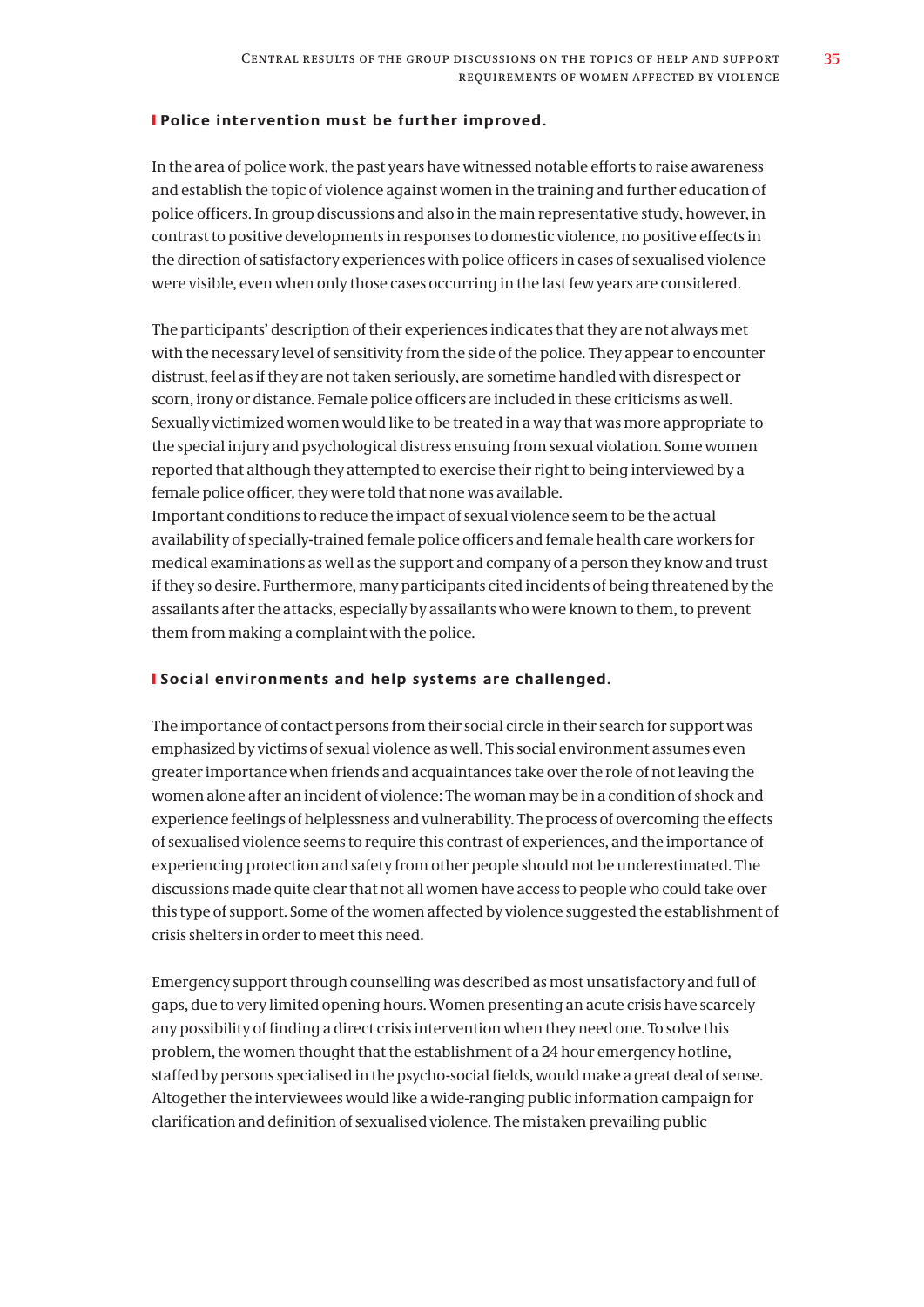perception of sexualised violence – attack and rape committed by an unknown assailant at night in a public place – should be corrected. Violence committed by a known assailant is also rape, with at least the same impact and resultant problems for the victim; it should be so named and taken seriously.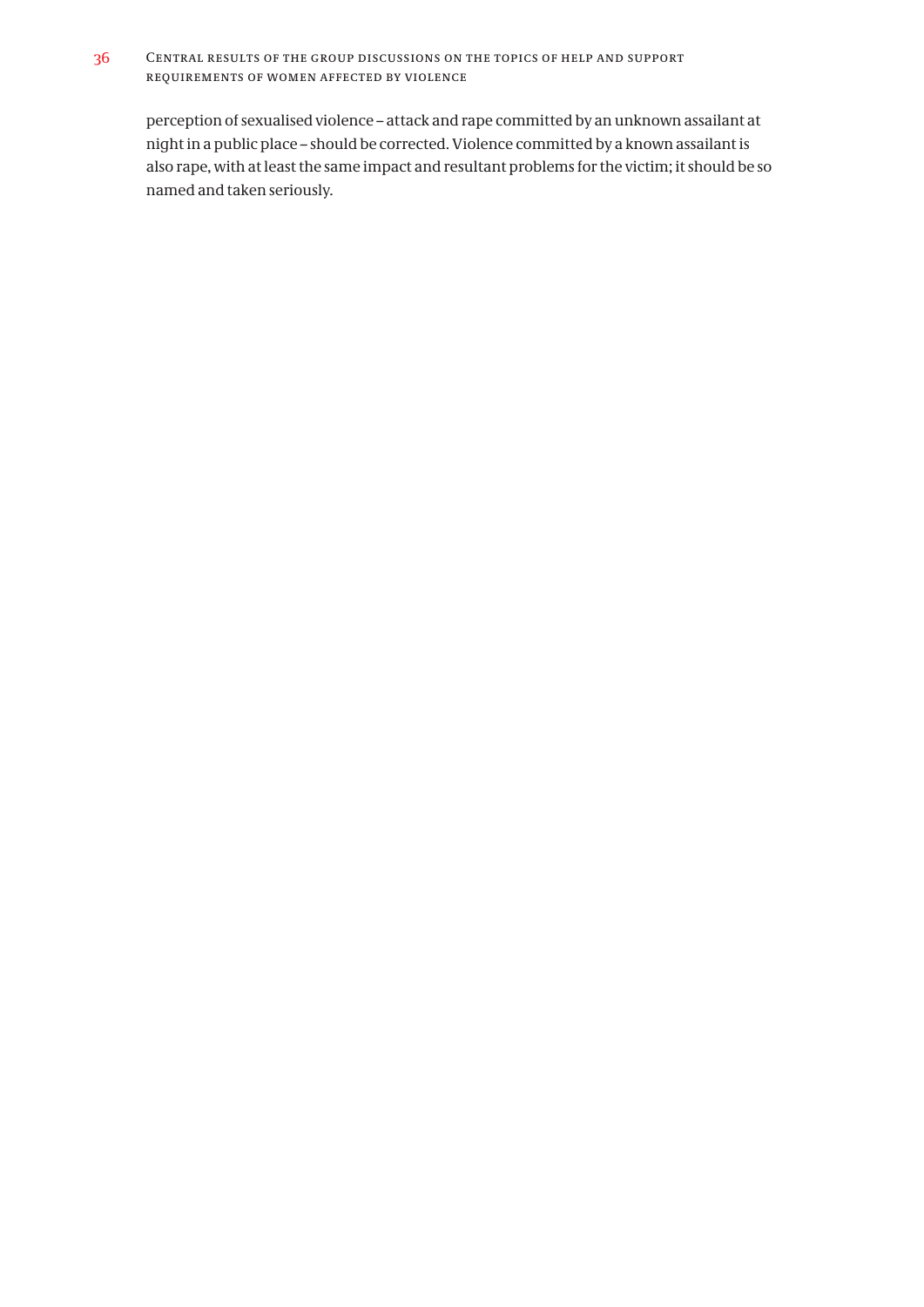

In this first major representative national German study on violence against women in Germany, and in its supplementary survey sections, it has been possible to measure and render the great extent of violence against women visible. In comparison with the European prevalence studies available, a medium to high range extent of violence can be recognised, whereby a basis for direct international comparison must first be created.

Violence against women occurs predominantly in the home, a majority of violence is committed by the – most often male – partner. Only a minor proportion of violence against women is committed in public places by unknown or barely known assailants, although this lower percentage should not be considered unimportant.

The study has been able to identify special risk situations, and groups who are at increased risk; however, all in all, suffering from the effects of violence is not limited to certain groups or classes. A more intensive examination of risk factors and specific distressful effects could suggest how best to prevent violence, and how best to improve offers of help, support and protection for women in violent situations.

The findings suggest a need for action and for more support of women experiencing violence, but also indicate the necessity for more efforts in the direction of early intervention, support and prevention.

In addition to distress caused by physical violence, more attention should be paid particularly to sexual and psychological violence as well – both inside and outside of couple relationships –, because of the enormous psychological, psycho-social and health care after-effects and costs which are frequently found in connection with these forms of violence.

The establishment and expansion of low-threshold, accessible offers of aid and support for women affected by violence, a stronger differentiation of these offers according to the needs of specific risk groups and specific requirements, and public service information campaigns designed to dismantle prejudices and to distribute information on help and legal intervention possibilities could all serve to confront and solve these problems in the long term, and to contribute to the reduction of violence against women.

Parallel to this, strengthening the protection of children from physical, sexual and psychological violence will be an important component in the prevention of violence against women and gender-based violence. This means, firstly, that children growing up in homes where forms of abuse are present should be protected from violence; and secondly, that women who have experienced violence in childhood, whether in close personal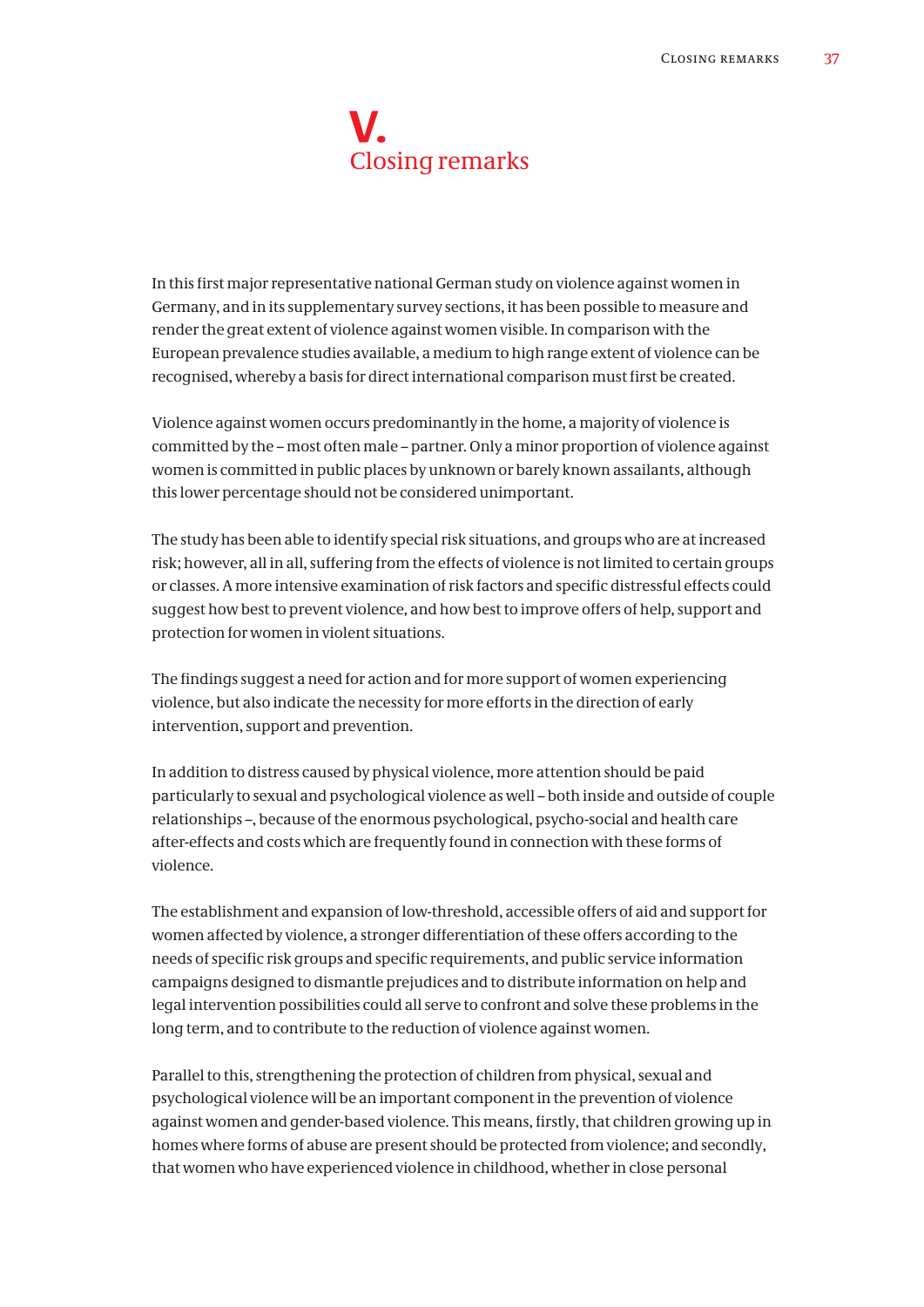relationships or sexual violence, regardless of the victim-assailant constellation, run a much greater risk of being abused (by their partners) in adulthood.

The wealth of data gathered within the framework of this study should be further evaluated, analysed, and differentiated over the next few years, in order to more precisely illuminate the important topics of intervention, prevention, help and support, immigrant women, violence and health care, and the costs of violence to society. At the same time, this study should serve to initiate discussions as to where violence begins, and how many faces it has.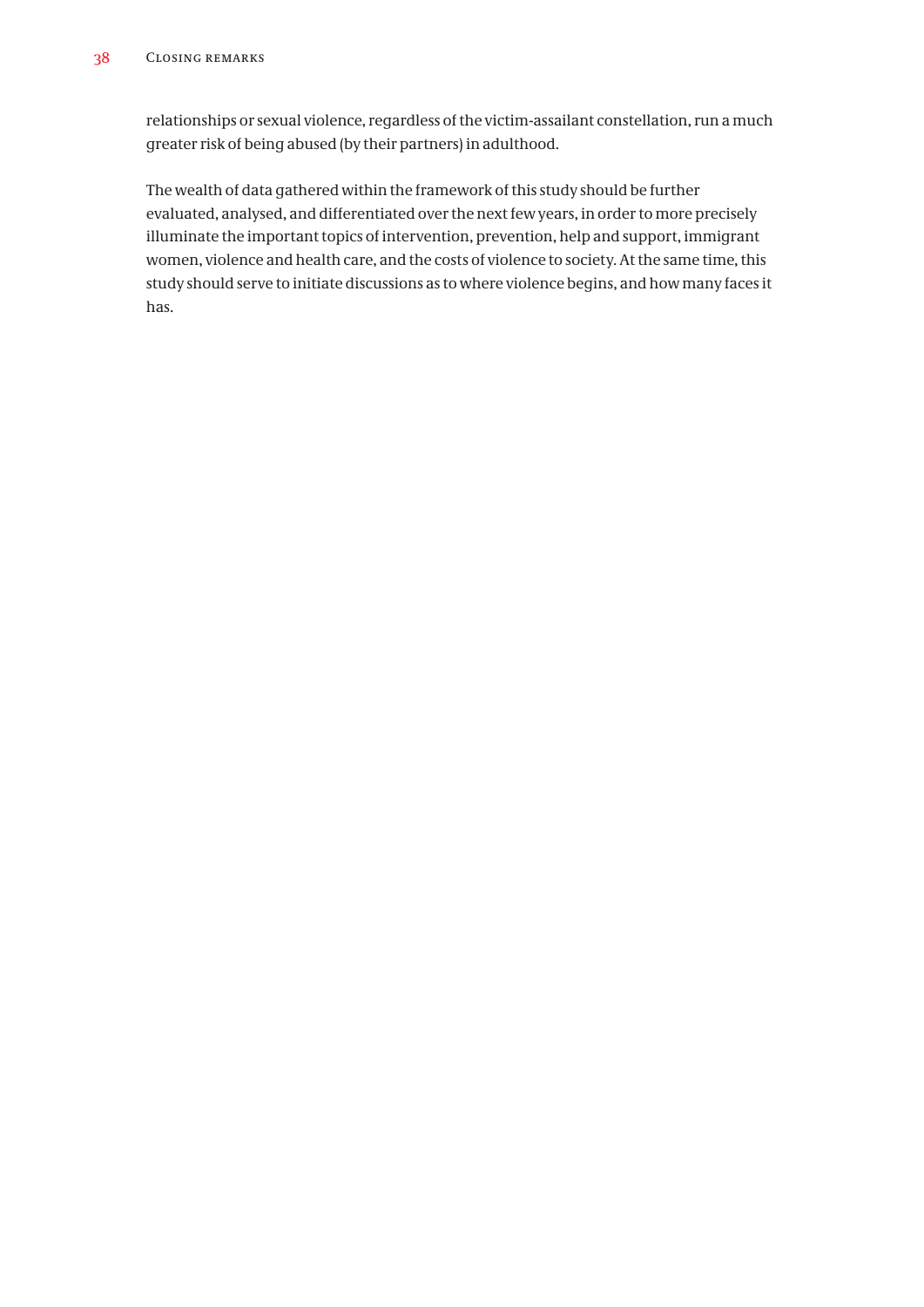# Bibliography

- British Crime Survey 1996, veröff. in: Mirrlees-Black, Catriona (1999): Domestic violence: Findings from a new British Crime Survey self completion questionnaire. London: Home Office Research Study 191.
- British Crime Survey (2004), Teiluntersuchung: Walby, Sylvia / Allen, Jonathan: Domestic volence, sexual asault and stalking: Findings from the British Crime Survey. London: Home Office Research Study 276.
- Bundesministerium für Familie, Senioren, Frauen und Jugend (1999): Aktionsplan der Bundesregierung zur Bekämpfung von Gewalt gegen Frauen. Bonn.
- Dackweiler, Regina / Schäfer, Reinhild (Hg., 2002): Gewalt-Verhältnisse. Feministische Perspektiven auf Gschlecht und Gewalt. Frankfurt am Main.
- Christiansen, E./Koch-Nielsen, I. (1992): Vold ude og hjemme [Violence against Women]. Copenhagen, Denmark: Socialforskningsinstituttet. (Zitiert nach Hagemann-White 2001)
- Gillioz, L. / de Puy, J. / Ducret, V. (1997) : Domination et violence envers la femme dans le couple. [Domination and violence towards women within the couple]. Lausanne.
- Hagemann-White, Carol (2001): European Research on the Prevalence of Violence against Women. In: Violence against Women, Vol 7, No. 7, Juli 2001, 732-759.
- Hagemann-White, Carol/ Bohne, Sabine/ Micus, Christiane (2001): Materialien zur Vorbereitung einer europäisch vergleichbaren Prävalenzuntersuchung zu Gewalt gegen Frauen in der Bundesrepublik Deutschland. Osnabrück.
- Hagemann-White, Carol/ Bohne, Sabine (2002): Versorgungsbedarf und Anforderungen an Professionelle im Gesundheitswesen im Problembereich Gewalt gegen Frauen. Expertise für die Enquetekommission "Zukunft einer frauengerechten Gesundheitsversorgung in NRW": Osnabrück/ Düsseldorf.
- Heiskanen, Markku/ Piispa, Minna/ Hope, Faith (1998): Battering A National Victim Survey on Men's Violence against Women in Finland. Helsinki.
- Holzbecher, Monika/ Braszeit, Anne/ Müller, Ursula/ Plogstedt, Sibylle (1991): Sexuelle Belästigung am Arbeitsplatz. Schriftenreihe des BMJFFG Band 260. Stuttgart, Berlin, Köln, Mainz
- Lourenco, Nelson / Lisboa, Manuel / Pais, Elza (1997). Violencia contra as mulheres. [Violence against Women]. Lisboa. (Zit. n. Hagemann-White 2001)
- Minssen, Angela / Müller, Ursula: Wann wird ein Mann zum Täter? Psycho- und Soziogenese von männlicher Gewaltbereitschaft gegenüber Frauen – Eine Literaturauswertung, Schriftenreihe des Ministeriums für die Gleichstellung von Frau und Mann NRW, Duisburg 1995.
- Kelleher, Patricia /O'Connor, Monica (1995): Making the links. Towards an integrated strategy for the elimination of violence against women in intimate relationships with men. Dublin.
- Ohms, Constance (2000): Gewalt gegen Lesben. Berlin.
- Römkens, Renee (1997): Prevalence of Wife Abuse in the Netherlands. Combining Quantitative and Qualitative Methods in Survey Research. In: Journal of Interpersonal Violence, 1/1997, 99-125
- SCHRÖTTLE, MONIKA (1999): POLITIK UND GEWALT IM GESCHLECHTERVERHÄLTNIS. EINE EMPIRISCHE UNTERSUCHUNG über Ausmaß, Ursachen und Hintergründe von Gewalt gegen Frauen in ostdeutschen Paarbeziehungen vor und nach der deutsch-deutschen Vereinigung. Bielefeld.
- Wetzels, Peter/Greve, Werner/Mecklenburg, Eberhardt/Bilky, Wolfgang/Pfeiffer, Christian (1995): Kriminalität im Leben alter Menschen. Eine altersvergleichende Untersuchung von Opfererfahrungen, persönlichem Sicherheitsgefühl und Kriminalitätsfurcht. Schriftenreihe des Bundesministerium für Familie, Senioren, Frauen und Jugend, Bd. 105. Bonn.
- Wetzels, Peter/Pfeiffer, Christian (1995): Sexuelle Gewalt gegen Frauen im öffentlichen und im privaten Raum. Ergebnisse der KFN-Opferbefragung 1992. KFN-Forschungsberichte Nr. 37, Hannover.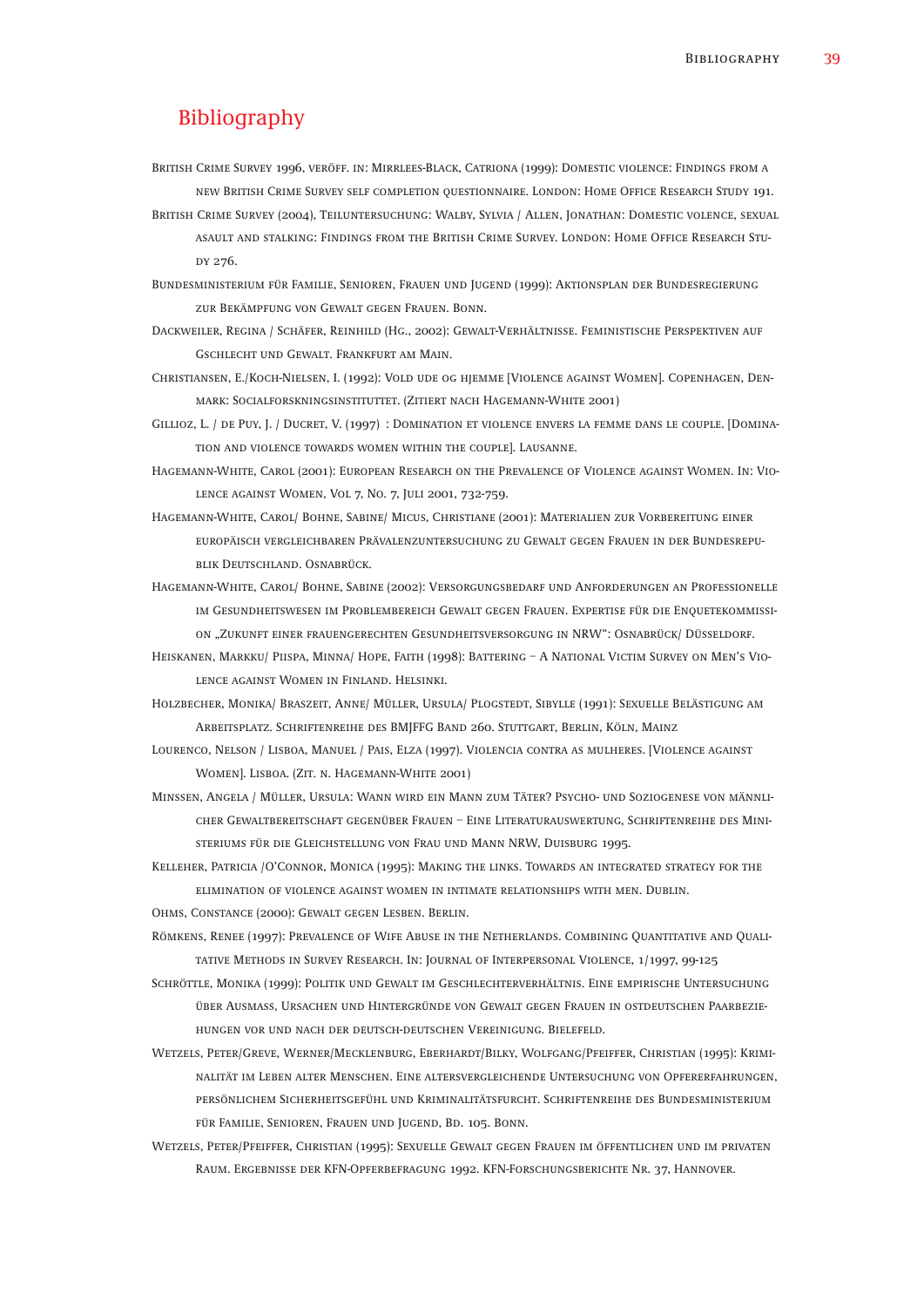# Appendix

#### Overview:

# **Summary of the results of prevalence of violence against women from various European studies**

| Country                             | Prevalence of Violence independent of<br><b>Victim-Perpetrator Context</b> |                                              |                                             | <b>Violence in Couple Relationships</b>              |                                                     |                                                            |  |
|-------------------------------------|----------------------------------------------------------------------------|----------------------------------------------|---------------------------------------------|------------------------------------------------------|-----------------------------------------------------|------------------------------------------------------------|--|
|                                     | <b>Physical</b><br>Abuse                                                   | <b>Sexual</b><br>Abuse                       | <b>Physical</b><br>and/or Sexu-<br>al Abuse | <b>Physical</b><br><b>Abuse</b>                      | <b>Sexual</b><br>Abuse                              | <b>Physical</b><br>and/or<br><b>Sexual</b><br><b>Abuse</b> |  |
| Germany 2004<br>(available studies) | 37%                                                                        | 13 %                                         | 40 %                                        | 23%                                                  | 7%                                                  | 25%                                                        |  |
| The Netherlands 1986                |                                                                            |                                              |                                             | 26%                                                  | 7%                                                  |                                                            |  |
| <b>Iceland 1996</b>                 | 25%                                                                        | 5%                                           |                                             |                                                      |                                                     | 14 %                                                       |  |
| Portugal 1995                       | 14%                                                                        | 25%                                          |                                             | 14-18%                                               | ca. $1\%$                                           | ca. 18%                                                    |  |
| <b>British Crime Survey</b><br>1996 |                                                                            |                                              |                                             | 23-26%                                               | 2%                                                  |                                                            |  |
| <b>British Crime Survey</b><br>2004 |                                                                            | 17%<br>$(4 %$ rapes)                         |                                             | 21%                                                  |                                                     |                                                            |  |
| Finland 1997*                       | 30%                                                                        | 29%                                          | 40%                                         | 20% (current<br>Partner)<br>45 % (former<br>Partner) | 6% (current<br>Partner)<br>19% (former<br>Partner)  | 32%                                                        |  |
| <b>Switzerland 1997</b>             |                                                                            |                                              |                                             | 13%                                                  | 12%                                                 | 21%                                                        |  |
| <b>Ireland 1996</b>                 |                                                                            |                                              |                                             |                                                      | 4%                                                  | 10 %                                                       |  |
| <b>Belgium 1998</b>                 |                                                                            |                                              |                                             |                                                      | 17%                                                 |                                                            |  |
| France 2003                         | 17%                                                                        | 5%(since the<br>age of 18)                   |                                             |                                                      |                                                     |                                                            |  |
| Sweden 2001*                        | 25%                                                                        | $5\%$ (force)<br>34% (broader<br>definition) | 46%                                         | 7 % (current<br>Partner)<br>28%(former<br>Partner)   | 3% (current<br>Partner)<br>16 % (former<br>Partner) | 11% (current<br>Partner)<br>35% (former<br>Partner)        |  |
| Denmark 1991                        | 19%                                                                        |                                              |                                             |                                                      |                                                     | 13-14 %                                                    |  |

\* The data on violence committed by the current partner relate only to women currently living in a couple relationship; the data on violence committed by former partners only to women who had previously had a partner. The percentages are relatively high due to these differing case bases, and not directly comparable to other investigations.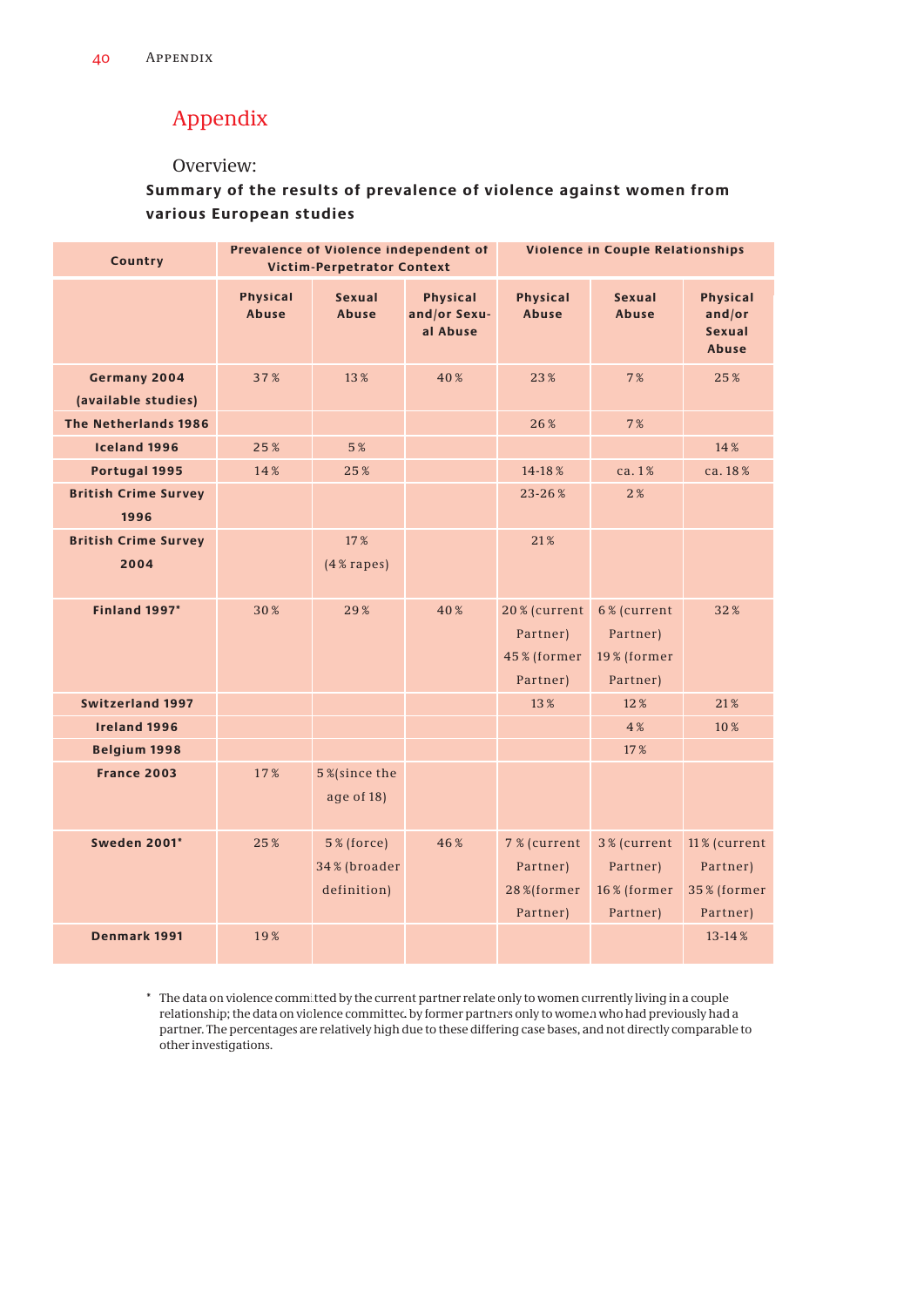Introductory questions and lists of items used to operationalise violence in the main study

#### **Introductory question 1 on physical violence in the oral interview:**

**❙** Sometimes, people are physically attacked or become involved in physical conflicts. How often have you personally experienced being physically attacked since the age of 16, for example, someone hitting you, slapping you, pulling your hair, kicking you, or th reatening you with a weapon or other object? Frequently, sometimes, rarely or never?

#### **Item list 1 on physical violence in the oral interview:**

*Someone has …*

- **❙** pushed me away angrily.
- **I** given me a light slap in the face.
- **I** bitten or scratched me so that it hurt or I became frightened.
- **❙** twisted my arm until it hurt.
- **I** kicked me painfully, pushed or grabbed me hard.
- **❙** shoved me so hard that I stumbled or fell.
- **I** given me a hard slap in the face or hit me with an open hand.
- **❙** thrown something at me that could have injured me.
- **I** hit me with an object that could have injured me.
- **I** serious threatened to assault or injure me.
- **❙** made serious threats to kill me.
- **I** hit me with a fist so that it hurt or I became frightened.
- **❙** thrashed me or beaten me up.
- **l** strangled me or tried to smother me.
- **❙** scalded or burned me on purpose with something hot.
- **❙** threatened me with a weapon, for example, a knife or pistol.
- **l** injured me with a weapon, for example, a knife or pistol.
- **l** assaulted me physically in another way that hurt me or made me afraid.

#### **Introductory question 2 on sexual violence in the oral interview:**

The following questions are about forced sexual acts, that is, acts to which you were forced against your will through physical force or threats. This could be, for example, someone not letting you go, twisting your arm, pushing you down, blackmailing or threatening you. It could also be a situation where you were trapped and could not get away, could not defend yourself, or were in a position of dependency. How often have you experienced forced sexual acts of this nature since the age of 16? Frequently, sometimes, rarely or never?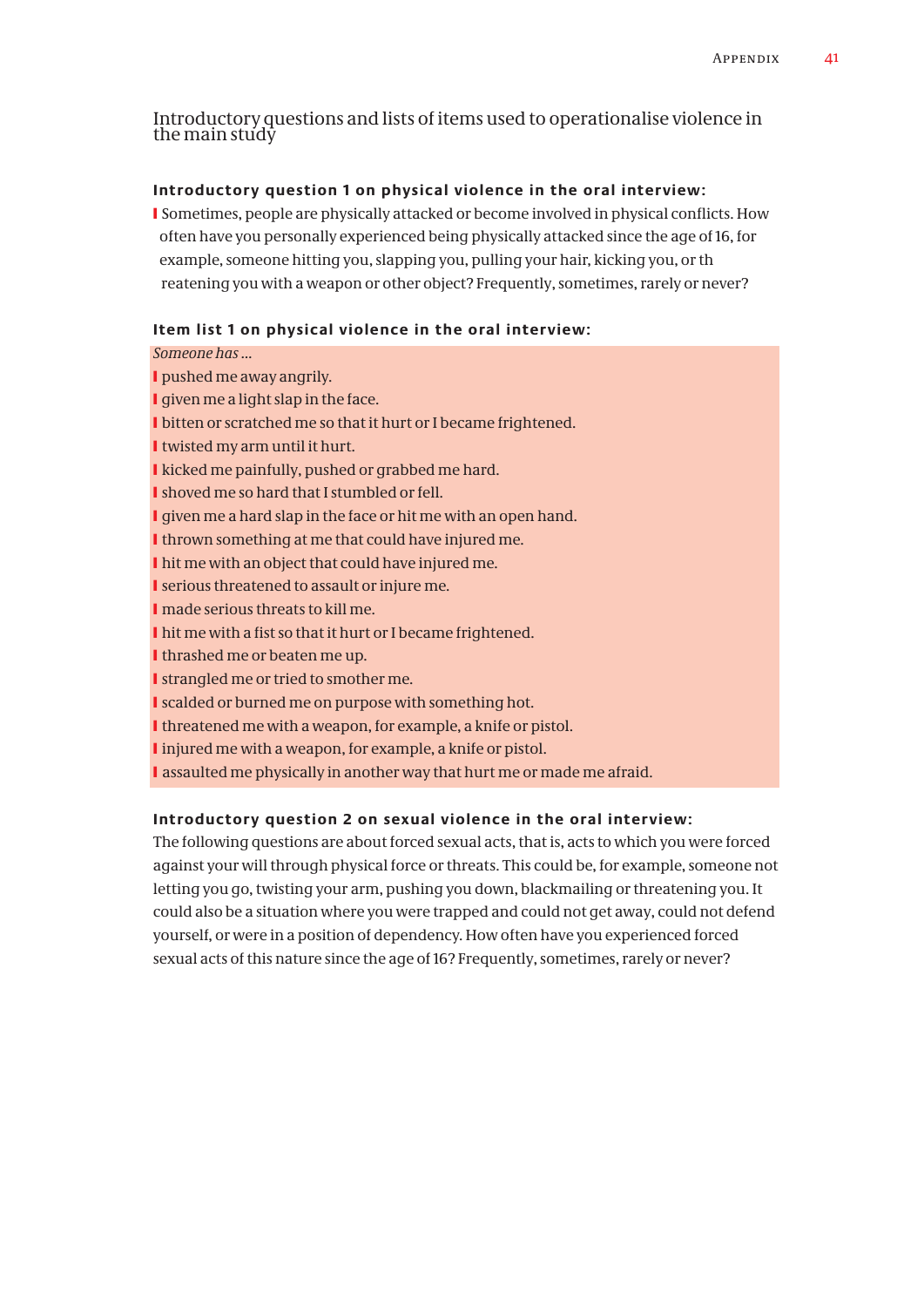#### **Item list 2 on sexual violence in the oral interview:**

**❙** Someone forced me to have sexual intercourse and penetrated me with his penis or a nother object against my will.

**❙** Someone attempted to penetrate me with his penis or with another object against my will but this attempt was not completed.

**I** Someone forced me into intimate physical contact, stroking, petting or the like.

**I** I was forced to take part in other sexual acts or practices that I did not want.

**❙** Someone forced me to watch pornographic films or pictures, and to act them out, although he/she knew I did not wish to do so.

#### **Introductory question 3 on sexual harassment in the oral interview:**

Many women sometimes feel molested or sexually harassed in their everyday lives by remarks, touches or gestures. This could happen on the street or in other public places, but can also happen at the workplace, school or places of training, and in your personal circle of friends, family and acquaintances. How often have you personally felt sexually harassed or molested? Frequently, sometimes, rarely or never?

#### **Item list 3 on sexual harassment in the oral interview:**

*I have experienced, ...*

**I** being harassed with indecent or threatening messages by telephone, E-Mail or letter. **I** someone exposing himself to me in order to molest or frighten me.

**I** being harassed by wolf whistles, dirty remarks or being stared at.

**I** being made uncomfortable by remarks about my body, my personal life, or by sexual innuendos.

**I** being made uncomfortable by someone repeatedly asking me out.

**❙** being harassed by someone coming unnecessarily close, violating my personal space, for example, bending over me or trapping me in a corner.

**I** being harassed by someone telling me obscene jokes or speaking to me in a way which I found sexually harassing.

**❙** someone touching or feeling me or trying to kiss me against my will.

**❙** someone following, pursuing or stalking me, making me afraid.

**I** someone forcing sexual attentions or remarks on me in inappropriate situations, for example at the workplace, at school or during job training.

**I** someone letting me know that to refuse sexual intimacy could damage my career or future plans.

**I** someone showing me pornography or naked pictures in inappropriate situations. **❙** I have experienced other forms of sexual harassment.

#### **Introductory question 4 on psychological violence in the oral interview:**

Now, how about your everyday experiences that you might have found hurtful or distressful? Have you experienced repeated belittling of your appearance, your style of dressing, your way of thinking, working or dealing with situations, from anyone? Or have you ever been regularly humiliated, yelled at, discouraged or made to appear ridiculous?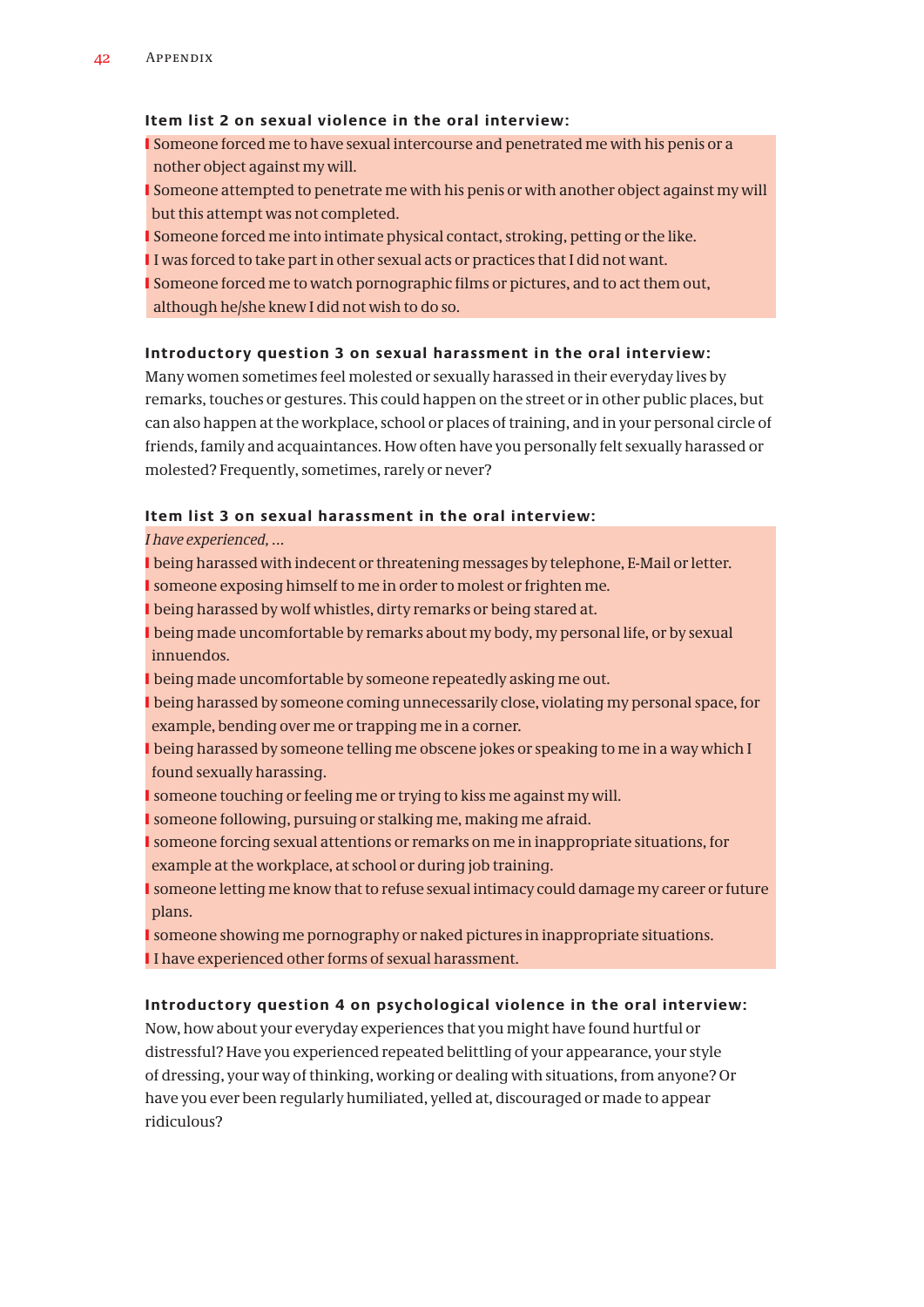#### **Item list 4 on psychological violence in the oral interview:**

*I have experienced ...*

**I** being seriously insulted, intimidated or yelled at aggressively.

**I** someone hurting my feelings by ridiculing me, teasing me, belittling or humiliating me.

**❙** someone bullying or oppressing me regularly.

**I** someone making serious threats or seriously frightening me.

**❙** someone attempting to blackmail me or force me to do something which I didn't want to do.

**I** being slandered or systematically gossiped about.

**I** being socially excluded, someone trying to shut me out of a group.

**I** being under such great psychological pressure, that I experienced it as mental cruelty or psycho-terror.

#### **Introductory questions 5 a/b for physical and sexual violence in couple relationships in the written questionnaire:**

Sometimes physical conflict can happen in a relationship. How often have you experienced your current partner (previous partner) attacking you physically, for example, hitting you, slapping you, pulling your hair, kicking you, or threatening you with a weapon or other object? Frequently, sometimes, rarely, once, or never?

#### **Item list 5 for physical and sexual violence in couple relationships in the written questionnaires:**

*My partner has …*

**❙** pushed me away angrily.

**I** given me a light slap in the face.

**I** bitten or scratched me so that it hurt.

**❙** twisted my arm until it hurt.

**I** kicked me painfully, pushed or grabbed me hard.

**I** shoved me so hard that I stumbled or fell.

**I** given me a hard slap in the face or hit me with an open hand.

**I** thrown something at me that could have injured me.

**I** hit me with an object that could have injured me.

**I** seriously threatened to assault or injure me.

**❙** made serious threats to kill me.

**I** hit me with a fist so that it hurt or I became frightened.

**I** thrashed me or beaten me up.

**I** strangled me or tried to smother me.

**❙** scalded or burned me on purpose with something hot.

**❙** threatened me with a weapon, for example, a knife or pistol.

**l** injured me with a weapon, for example, a knife or pistol.

**l** assaulted me physically in another way that frightened or hurt me.

**❙** forced me to perform sexual acts that I didn't want to do.

**I** tried to force me to perform sexual acts that I didn't want to do.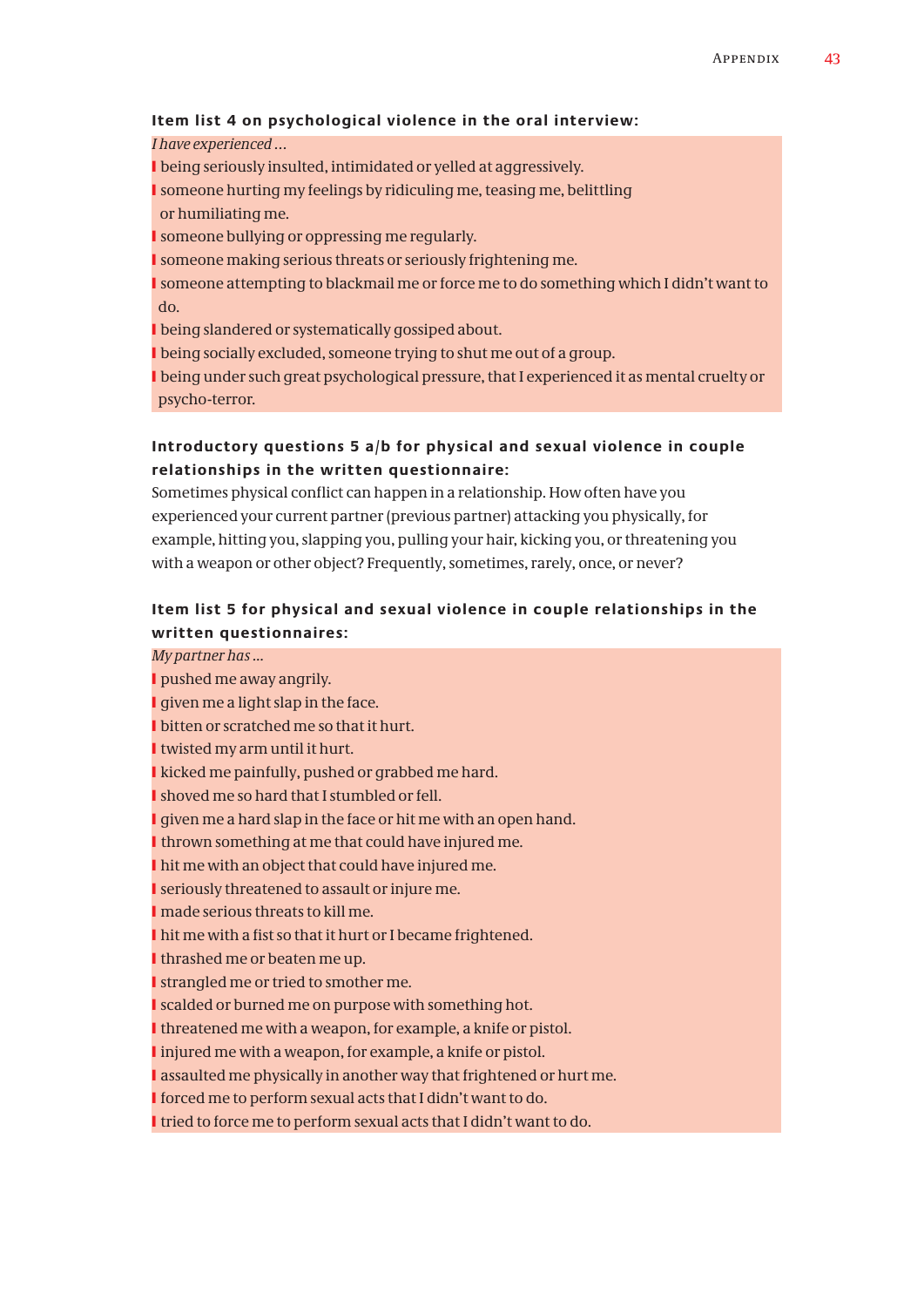# **Item list 6 of injuries resulting from physical and sexual violence (used in various question sequences in both the oral and written questionnaires):**

*Have you ever suffered from one or more of the following injuries as a result of such incidents?* **l** bruises, swellings **l** open wounds, for example, cuts, scrapes, burns **I** vaginal injuries, bleeding in the genital area **❙** pelvic pain **I** sprains; pulled, strained or torn muscles, ligaments or tendons **l** broken bones **l** head injuries / facial injuries (broken nose, injuries to the teeth) **❙** concussion **❙** miscarriage **l** internal injuries **❙** physical pain **l** other injuries **I** I have had no injuries.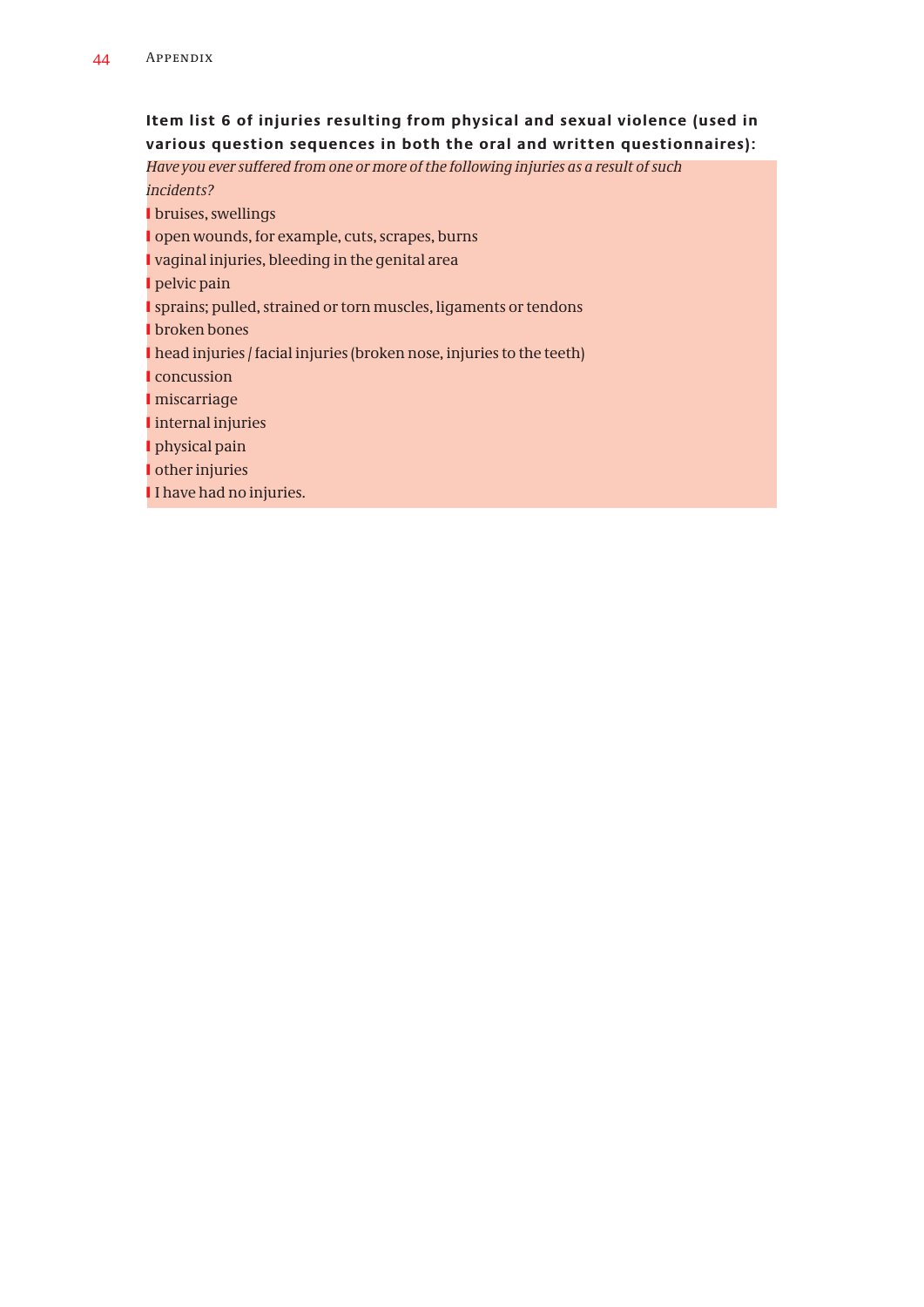NOTICES 45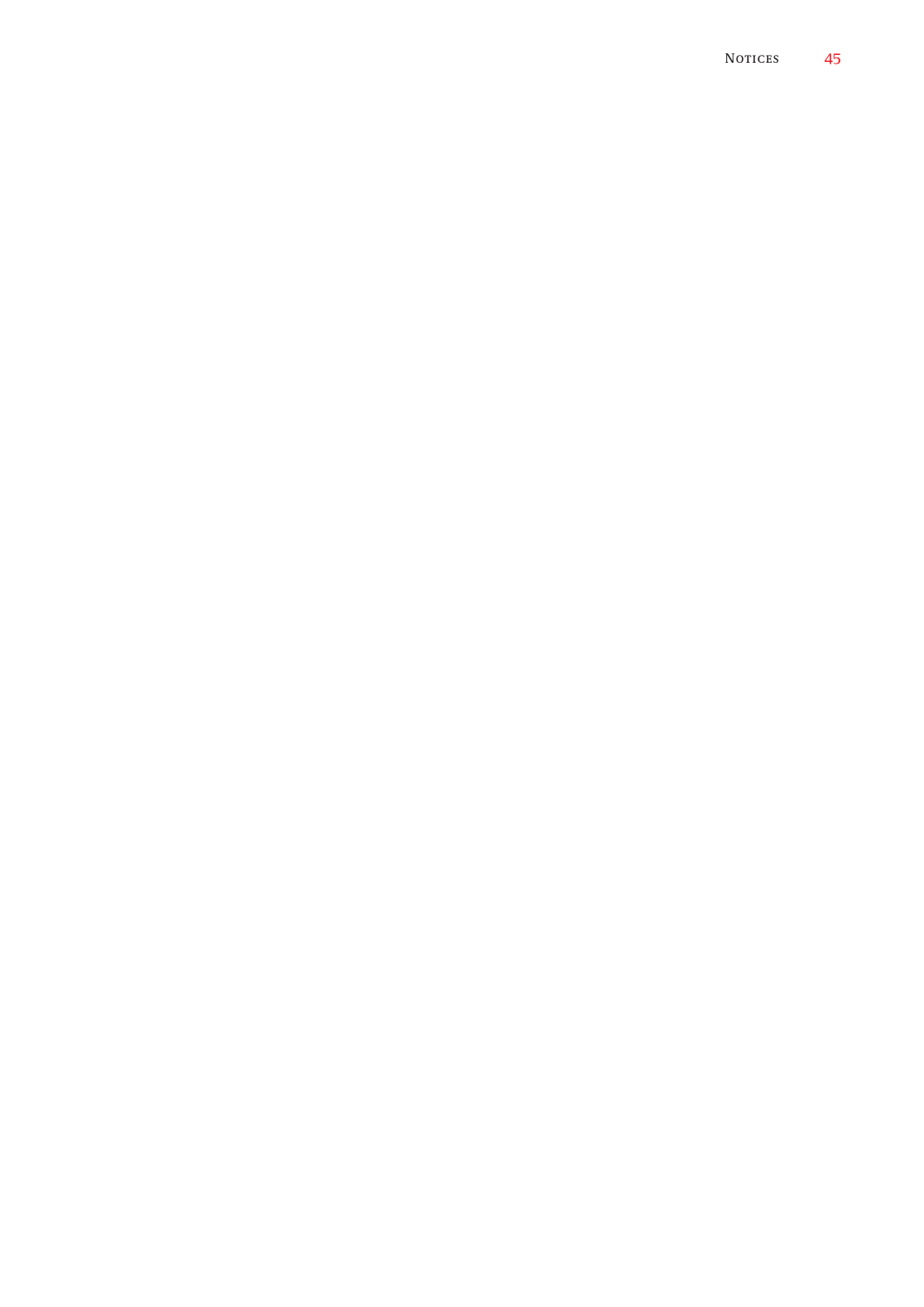#### 46 NOTICES